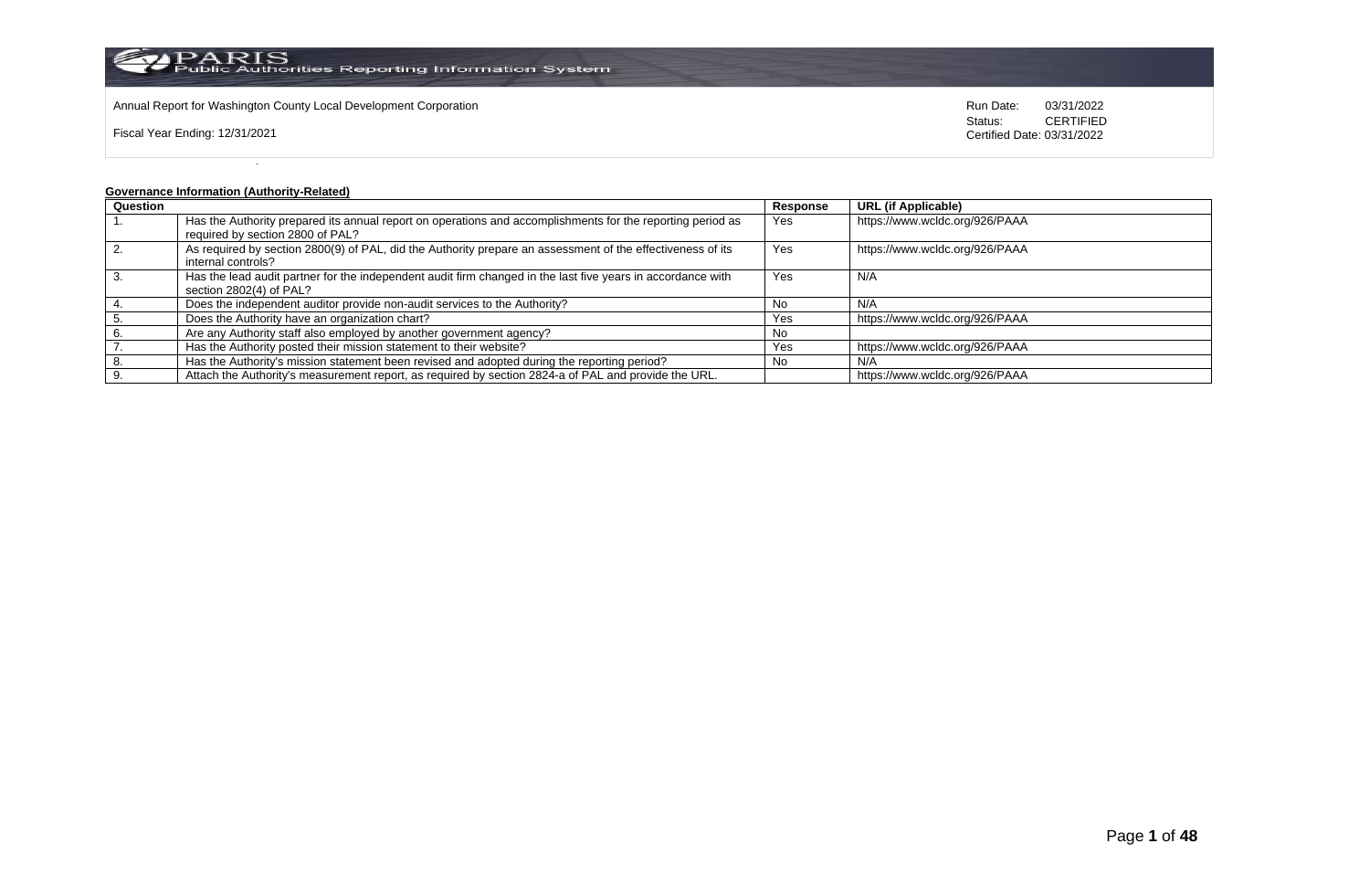Annual Report for Washington County Local Development Corporation Run Date: 03/31/2022

Fiscal Year Ending: 12/31/2021

Status: **CERTIFIED** Certified Date: 03/31/2022

# **Governance Information (Board-Related)**

| Question |                                                                                                             | Response | <b>URL (If Applicable)</b>                |
|----------|-------------------------------------------------------------------------------------------------------------|----------|-------------------------------------------|
|          | Has the Board established a Governance Committee in accordance with Section 2824(7) of PAL?                 | Yes      | N/A                                       |
| 2.       | Has the Board established an Audit Committee in accordance with Section 2824(4) of PAL?                     | Yes      | N/A                                       |
| 3.       | Has the Board established a Finance Committee in accordance with Section 2824(8) of PAL?                    | Yes      | N/A                                       |
| 4.       | Provide a URL link where a list of Board committees can be found (including the name of the committee and   |          | https://www.wcldc.org/926/PAAA            |
|          | the date established):                                                                                      |          |                                           |
| 5.       | Does the majority of the Board meet the independence requirements of Section 2825(2) of PAL?                | Yes      | N/A                                       |
| 6.       | Provide a URL link to the minutes of the Board and committee meetings held during the covered fiscal year   |          | https://www.wcldc.org/948/Agendas-Minutes |
| 7.       | Has the Board adopted bylaws and made them available to Board members and staff?                            | Yes      | https://www.wcldc.org/926/PAAA            |
| 8.       | Has the Board adopted a code of ethics for Board members and staff?                                         | Yes      | https://www.wcldc.org/926/PAAA            |
| 9.       | Does the Board review and monitor the Authority's implementation of financial and management controls?      | Yes      | N/A                                       |
| 10.      | Does the Board execute direct oversight of the CEO and management in accordance with Section 2824(1) of     | Yes      | N/A                                       |
|          | PAL?                                                                                                        |          |                                           |
| 11.      | Has the Board adopted policies for the following in accordance with Section 2824(1) of PAL?                 |          |                                           |
|          | Salary and Compensation                                                                                     | Yes      | N/A                                       |
|          | Time and Attendance                                                                                         | Yes      | N/A                                       |
|          | <b>Whistleblower Protection</b>                                                                             | Yes      | N/A                                       |
|          | Defense and Indemnification of Board Members                                                                | Yes      | N/A                                       |
| 12.      | Has the Board adopted a policy prohibiting the extension of credit to Board members and staff in accordance | Yes      | N/A                                       |
|          | with Section 2824(5) of PAL?                                                                                |          |                                           |
| 13.      | Are the Authority's Board members, officers, and staff required to submit financial disclosure forms in     | Yes      | N/A                                       |
|          | accordance with Section 2825(3) of PAL?                                                                     |          |                                           |
| 14.      | Was a performance evaluation of the board completed?                                                        | Yes      | N/A                                       |
| 15.      | Was compensation paid by the Authority made in accordance with employee or union contracts?                 | Yes      | N/A                                       |
| 16.      | Has the board adopted a conditional/additional compensation policy governing all employees?                 | Yes      | https://www.wcldc.org/926/PAAA            |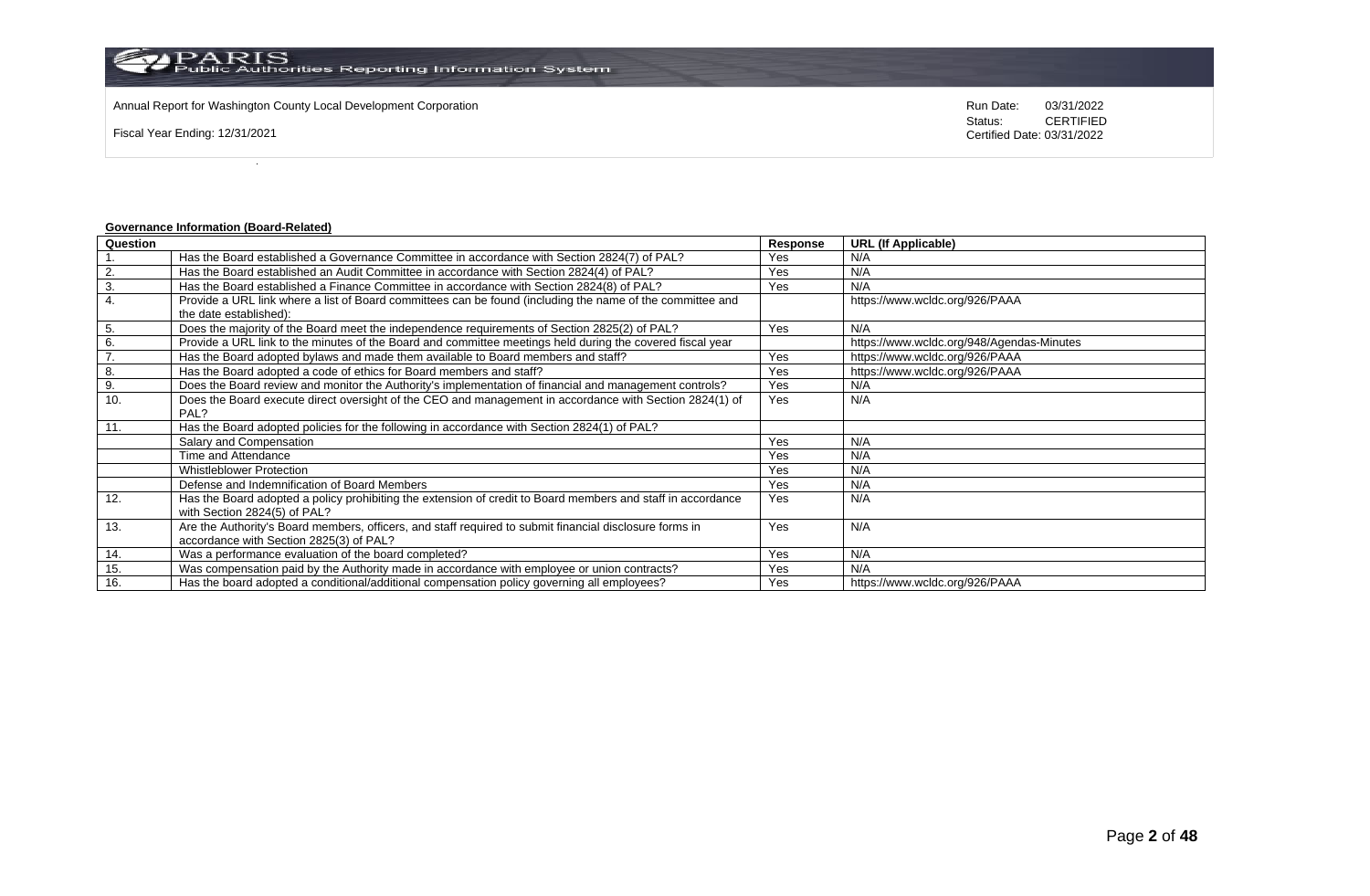

Annual Report for Washington County Local Development Corporation Run Date: 03/31/2022

Fiscal Year Ending: 12/31/2021

Status: **CERTIFIED** Certified Date: 03/31/2022

# **Board of Directors Listing**

 $\sim$ 

| <b>Name</b>                    | Campbell, Brian        | Nominated By                          | Ex-Officio |
|--------------------------------|------------------------|---------------------------------------|------------|
| <b>Chair of the Board</b>      | No.                    | <b>Appointed By</b>                   | Ex-Officio |
| If yes, Chair Designated by    |                        | <b>Confirmed by Senate?</b>           | N/A        |
| <b>Term Start Date</b>         | 1/1/2020               | Has the Board Member/Designee         | Yes        |
|                                |                        | Signed the Acknowledgement of         |            |
|                                |                        | <b>Fiduciary Duty?</b>                |            |
| <b>Term Expiration Date</b>    | Ex-Officio             | <b>Complied with Training</b>         | Yes        |
|                                |                        | <b>Requirement of Section 2824?</b>   |            |
| <b>Title</b>                   | <b>Board Treasurer</b> | Does the Board Member/Designee        | No         |
|                                |                        | also Hold an Elected or Appointed     |            |
|                                |                        | <b>State Government Position?</b>     |            |
| Has the Board Member Appointed | <b>No</b>              | Does the Board Member/Designee        | Yes        |
| a Designee?                    |                        | also Hold an Elected or Appointed     |            |
|                                |                        | <b>Municipal Government Position?</b> |            |
| <b>Designee Name</b>           |                        | Ex-Officio                            | Yes        |

| Name                                          | Clary, Sue             | Nominated By                                                                                                 | Ex-Officio |
|-----------------------------------------------|------------------------|--------------------------------------------------------------------------------------------------------------|------------|
| <b>Chair of the Board</b>                     | No                     | <b>Appointed By</b>                                                                                          | Ex-Officio |
| If yes, Chair Designated by                   |                        | <b>Confirmed by Senate?</b>                                                                                  | N/A        |
| <b>Term Start Date</b>                        | 1/1/2020               | Has the Board Member/Designee<br>Signed the Acknowledgement of<br><b>Fiduciary Duty?</b>                     | Yes        |
| <b>Term Expiration Date</b>                   | Ex-Officio             | <b>Complied with Training</b><br><b>Requirement of Section 2824?</b>                                         | Yes        |
| <b>Title</b>                                  | <b>Board Secretary</b> | Does the Board Member/Designee<br>also Hold an Elected or Appointed<br><b>State Government Position?</b>     | No         |
| Has the Board Member Appointed<br>a Designee? | Yes                    | Does the Board Member/Designee<br>also Hold an Elected or Appointed<br><b>Municipal Government Position?</b> | Yes        |
| <b>Designee Name</b>                          | Dave Higby             | Ex-Officio                                                                                                   | Yes        |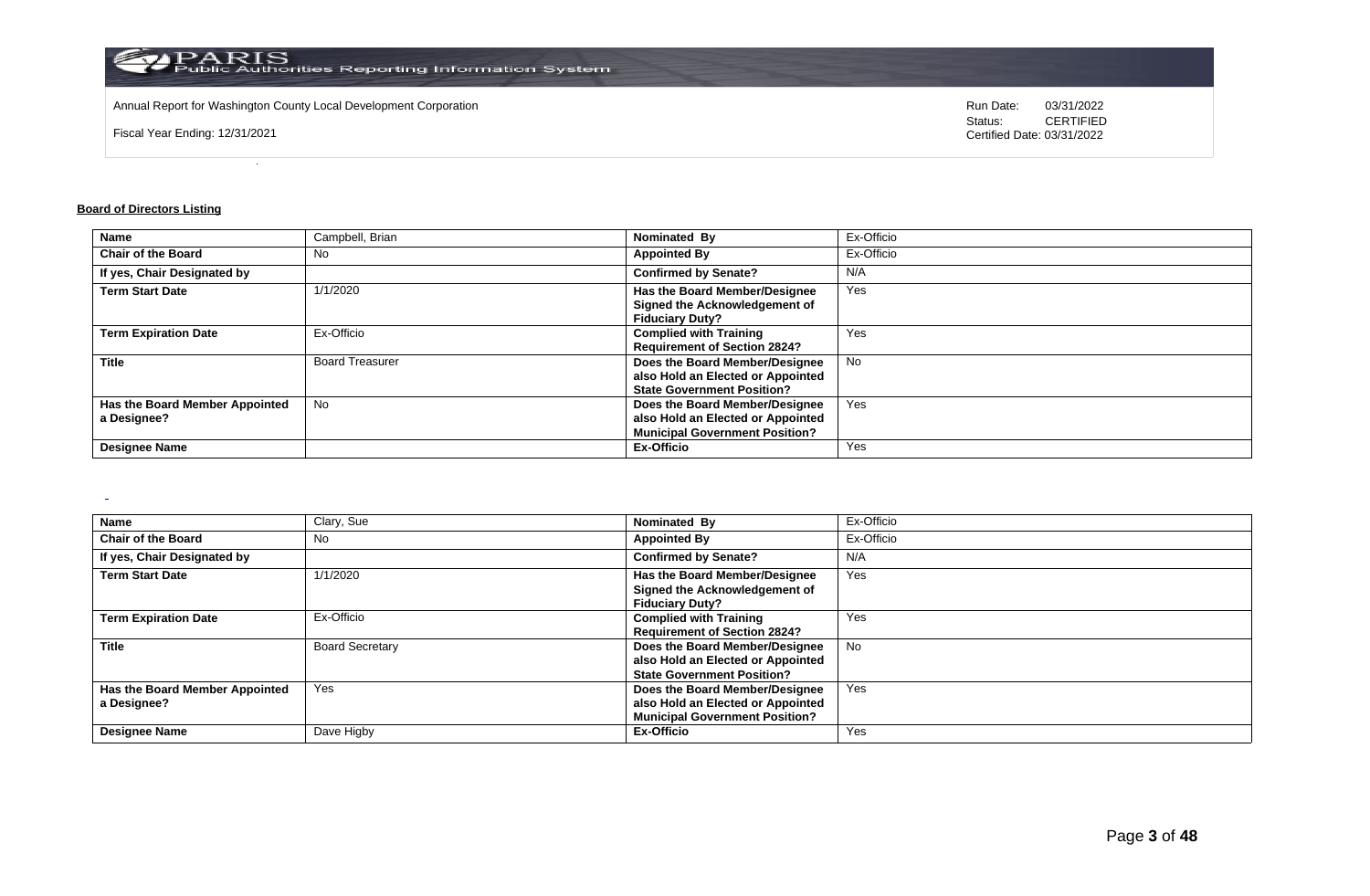

Annual Report for Washington County Local Development Corporation **Computer Computer Construction** Run Date: 03/31/2022<br>
Status: CERTIFIED

Fiscal Year Ending: 12/31/2021

CERTIFIED Certified Date: 03/31/2022

| Name                                          | Fedler, Catherine     | Nominated By                                                                                                 | Ex-Officio |
|-----------------------------------------------|-----------------------|--------------------------------------------------------------------------------------------------------------|------------|
| <b>Chair of the Board</b>                     | No                    | <b>Appointed By</b>                                                                                          | Ex-Officio |
| If yes, Chair Designated by                   |                       | <b>Confirmed by Senate?</b>                                                                                  | N/A        |
| <b>Term Start Date</b>                        | 1/1/2020              | Has the Board Member/Designee<br>Signed the Acknowledgement of<br><b>Fiduciary Duty?</b>                     | Yes        |
| <b>Term Expiration Date</b>                   | Ex-Officio            | <b>Complied with Training</b><br><b>Requirement of Section 2824?</b>                                         | Yes        |
| <b>Title</b>                                  | <b>Board Member</b>   | Does the Board Member/Designee<br>also Hold an Elected or Appointed<br><b>State Government Position?</b>     | <b>No</b>  |
| Has the Board Member Appointed<br>a Designee? | Yes                   | Does the Board Member/Designee<br>also Hold an Elected or Appointed<br><b>Municipal Government Position?</b> | Yes        |
| <b>Designee Name</b>                          | <b>Marion Watkins</b> | Ex-Officio                                                                                                   | Yes        |

 $\sim$ 

| <b>Name</b>                    | Ferguson, Paul      | Nominated By                          | Ex-Officio |
|--------------------------------|---------------------|---------------------------------------|------------|
| <b>Chair of the Board</b>      | No                  | <b>Appointed By</b>                   | Ex-Officio |
| If yes, Chair Designated by    |                     | <b>Confirmed by Senate?</b>           | N/A        |
| <b>Term Start Date</b>         | 1/1/2020            | Has the Board Member/Designee         | No         |
|                                |                     | Signed the Acknowledgement of         |            |
|                                |                     | <b>Fiduciary Duty?</b>                |            |
| <b>Term Expiration Date</b>    | Ex-Officio          | <b>Complied with Training</b>         | <b>No</b>  |
|                                |                     | <b>Requirement of Section 2824?</b>   |            |
| <b>Title</b>                   | <b>Board Member</b> | Does the Board Member/Designee        | No.        |
|                                |                     | also Hold an Elected or Appointed     |            |
|                                |                     | <b>State Government Position?</b>     |            |
| Has the Board Member Appointed | No                  | Does the Board Member/Designee        | Yes        |
| a Designee?                    |                     | also Hold an Elected or Appointed     |            |
|                                |                     | <b>Municipal Government Position?</b> |            |
| <b>Designee Name</b>           |                     | Ex-Officio                            | Yes        |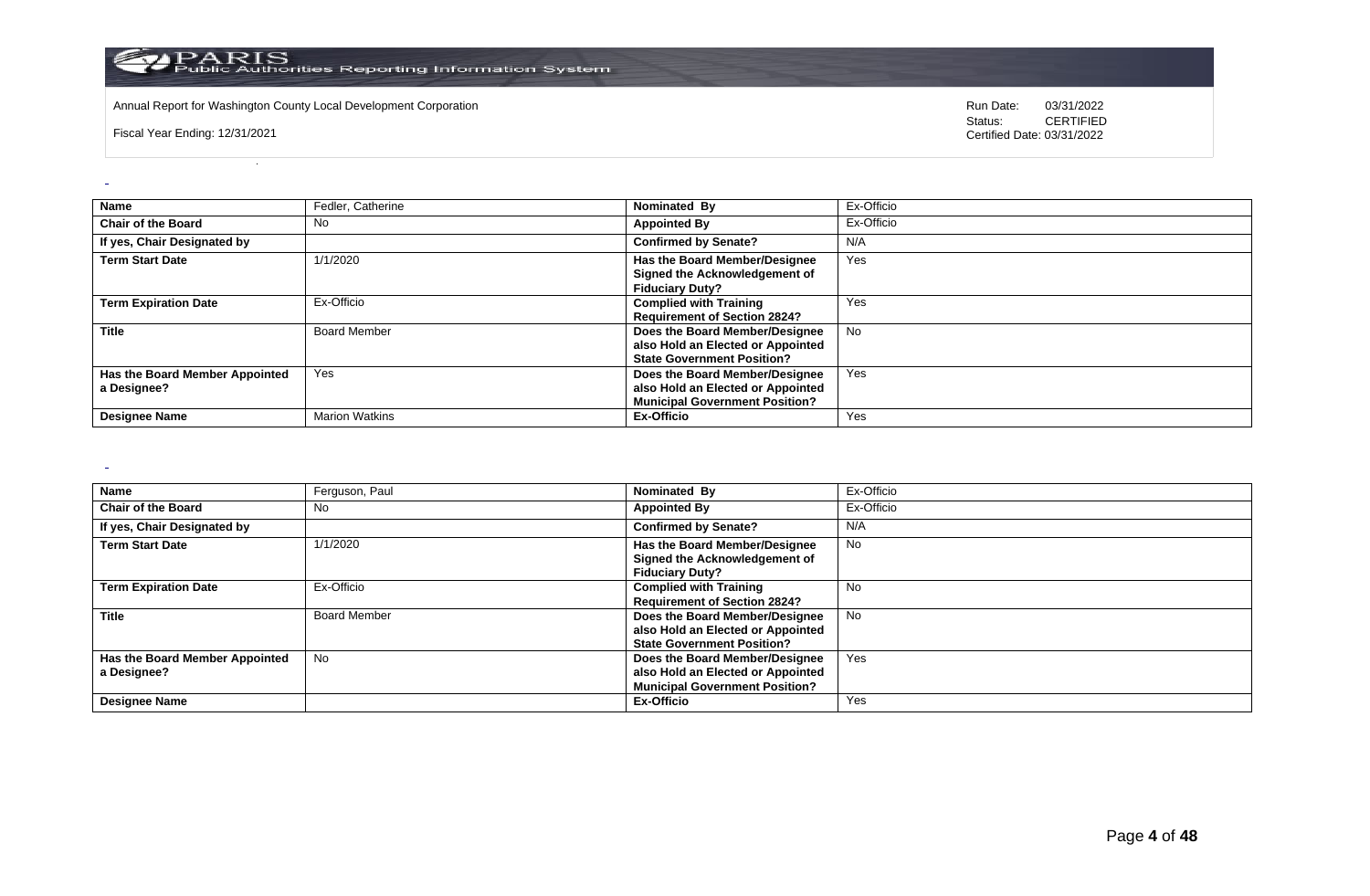

Annual Report for Washington County Local Development Corporation **Computer Computer Construction** Run Date: 03/31/2022<br>
Status: CERTIFIED

Fiscal Year Ending: 12/31/2021

CERTIFIED Certified Date: 03/31/2022

| <b>Name</b>                                   | Fisher, Tim         | Nominated By                                                                                                 | Ex-Officio |
|-----------------------------------------------|---------------------|--------------------------------------------------------------------------------------------------------------|------------|
| <b>Chair of the Board</b>                     | No                  | <b>Appointed By</b>                                                                                          | Ex-Officio |
| If yes, Chair Designated by                   |                     | <b>Confirmed by Senate?</b>                                                                                  | N/A        |
| <b>Term Start Date</b>                        | 7/12/2021           | Has the Board Member/Designee<br>Signed the Acknowledgement of<br><b>Fiduciary Duty?</b>                     | Yes        |
| <b>Term Expiration Date</b>                   | Ex-Officio          | <b>Complied with Training</b><br><b>Requirement of Section 2824?</b>                                         | <b>No</b>  |
| <b>Title</b>                                  | <b>Board Member</b> | Does the Board Member/Designee<br>also Hold an Elected or Appointed<br><b>State Government Position?</b>     | <b>No</b>  |
| Has the Board Member Appointed<br>a Designee? | <b>No</b>           | Does the Board Member/Designee<br>also Hold an Elected or Appointed<br><b>Municipal Government Position?</b> | Yes        |
| <b>Designee Name</b>                          |                     | Ex-Officio                                                                                                   | Yes        |

 $\sim$ 

| <b>Name</b>                    | Griffith, James     | Nominated By                          | Ex-Officio |
|--------------------------------|---------------------|---------------------------------------|------------|
| <b>Chair of the Board</b>      | No                  | <b>Appointed By</b>                   | Ex-Officio |
| If yes, Chair Designated by    |                     | <b>Confirmed by Senate?</b>           | N/A        |
| <b>Term Start Date</b>         | 1/1/2020            | Has the Board Member/Designee         | Yes        |
|                                |                     | Signed the Acknowledgement of         |            |
|                                |                     | <b>Fiduciary Duty?</b>                |            |
| <b>Term Expiration Date</b>    | Ex-Officio          | <b>Complied with Training</b>         | Yes        |
|                                |                     | <b>Requirement of Section 2824?</b>   |            |
| <b>Title</b>                   | <b>Board Member</b> | Does the Board Member/Designee        | No.        |
|                                |                     | also Hold an Elected or Appointed     |            |
|                                |                     | <b>State Government Position?</b>     |            |
| Has the Board Member Appointed | No                  | Does the Board Member/Designee        | Yes        |
| a Designee?                    |                     | also Hold an Elected or Appointed     |            |
|                                |                     | <b>Municipal Government Position?</b> |            |
| <b>Designee Name</b>           |                     | Ex-Officio                            | Yes        |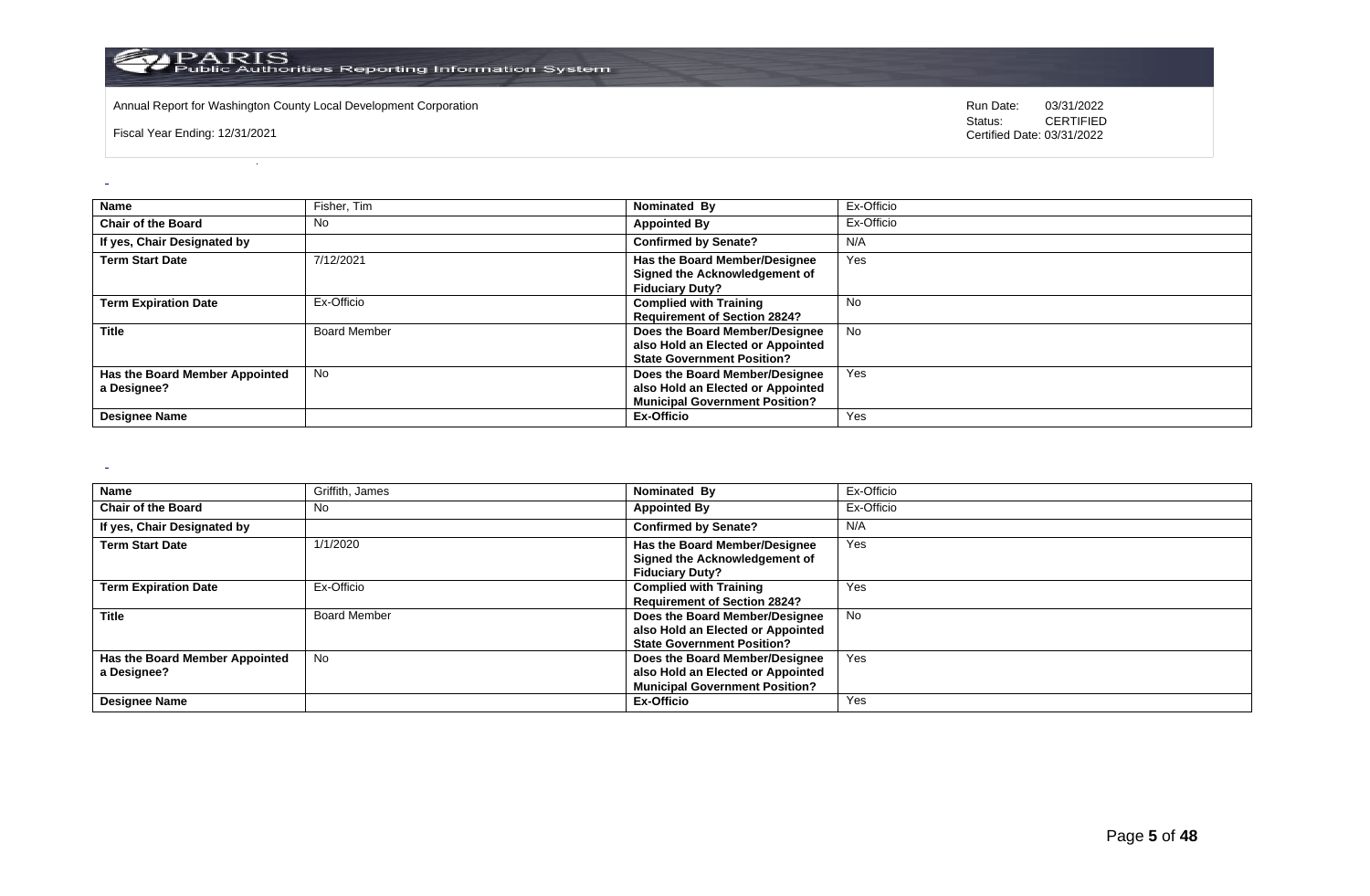

Annual Report for Washington County Local Development Corporation **Computer Computer Construction** Run Date: 03/31/2022<br>
Status: CERTIFIED

Fiscal Year Ending: 12/31/2021

CERTIFIED Certified Date: 03/31/2022

| Name                                          | Haff, Dana          | Nominated By                                                                                                 | Ex-Officio |
|-----------------------------------------------|---------------------|--------------------------------------------------------------------------------------------------------------|------------|
| <b>Chair of the Board</b>                     | <b>No</b>           | <b>Appointed By</b>                                                                                          | Ex-Officio |
| If yes, Chair Designated by                   |                     | <b>Confirmed by Senate?</b>                                                                                  | N/A        |
| <b>Term Start Date</b>                        | 1/1/2020            | Has the Board Member/Designee<br>Signed the Acknowledgement of<br><b>Fiduciary Duty?</b>                     | Yes        |
| <b>Term Expiration Date</b>                   | Ex-Officio          | <b>Complied with Training</b><br><b>Requirement of Section 2824?</b>                                         | Yes        |
| <b>Title</b>                                  | <b>Board Member</b> | Does the Board Member/Designee<br>also Hold an Elected or Appointed<br><b>State Government Position?</b>     | <b>No</b>  |
| Has the Board Member Appointed<br>a Designee? | <b>No</b>           | Does the Board Member/Designee<br>also Hold an Elected or Appointed<br><b>Municipal Government Position?</b> | Yes        |
| <b>Designee Name</b>                          |                     | Ex-Officio                                                                                                   | Yes        |

 $\sim$ 

| <b>Name</b>                    | Hall, Samuel        | Nominated By                                            | Ex-Officio |
|--------------------------------|---------------------|---------------------------------------------------------|------------|
| <b>Chair of the Board</b>      | No                  | <b>Appointed By</b>                                     | Ex-Officio |
| If yes, Chair Designated by    |                     | <b>Confirmed by Senate?</b>                             | N/A        |
| <b>Term Start Date</b>         | 1/1/2020            | Has the Board Member/Designee                           | Yes        |
|                                |                     | Signed the Acknowledgement of<br><b>Fiduciary Duty?</b> |            |
| <b>Term Expiration Date</b>    | Ex-Officio          | <b>Complied with Training</b>                           | Yes        |
|                                |                     | <b>Requirement of Section 2824?</b>                     |            |
| <b>Title</b>                   | <b>Board Member</b> | Does the Board Member/Designee                          | <b>No</b>  |
|                                |                     | also Hold an Elected or Appointed                       |            |
|                                |                     | <b>State Government Position?</b>                       |            |
| Has the Board Member Appointed | No                  | Does the Board Member/Designee                          | Yes        |
| a Designee?                    |                     | also Hold an Elected or Appointed                       |            |
|                                |                     | <b>Municipal Government Position?</b>                   |            |
| <b>Designee Name</b>           |                     | Ex-Officio                                              | Yes        |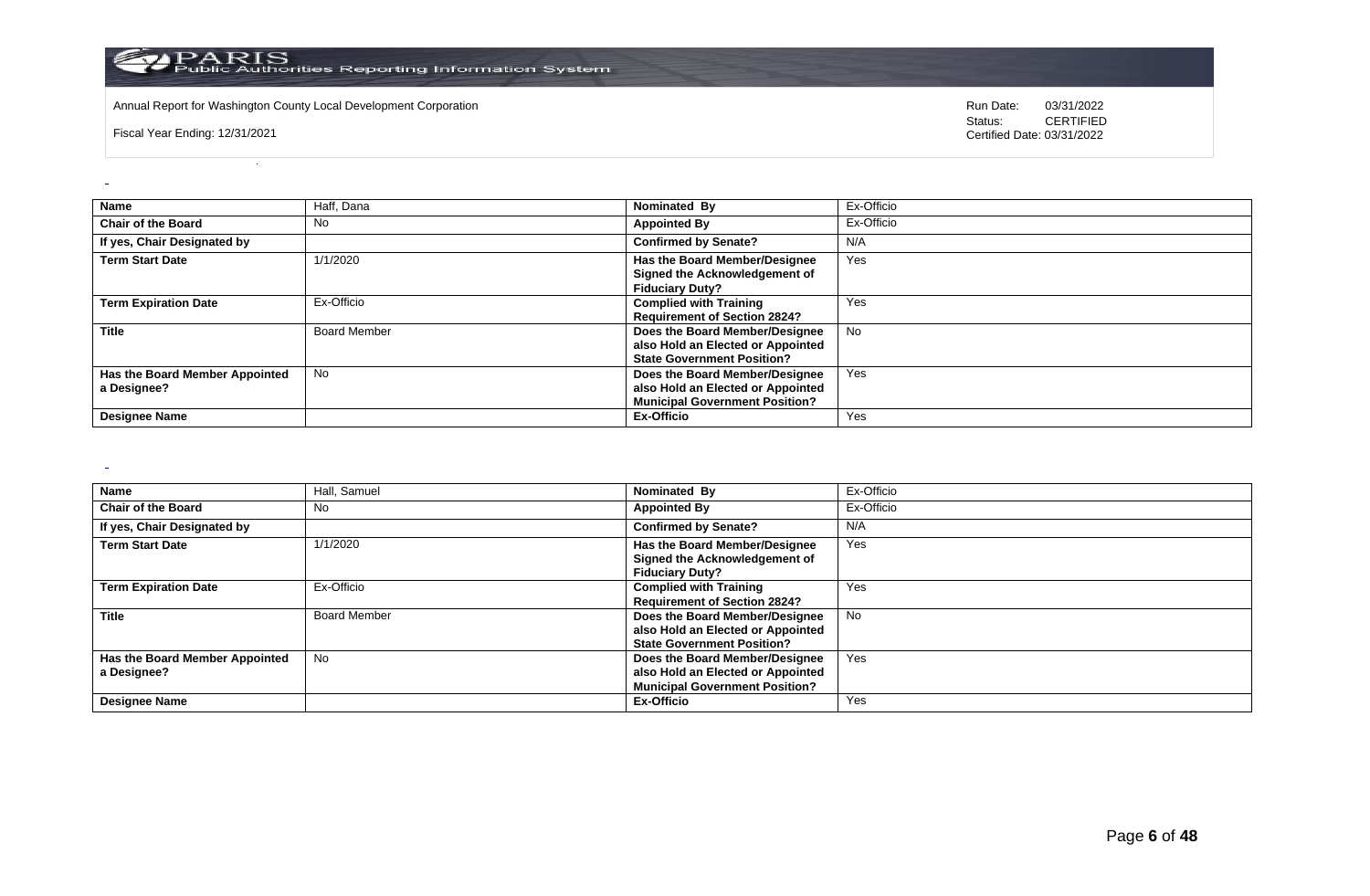

Annual Report for Washington County Local Development Corporation **Computer Computer Construction** Run Date: 03/31/2022<br>
Status: CERTIFIED

Fiscal Year Ending: 12/31/2021

CERTIFIED Certified Date: 03/31/2022

| <b>Name</b>                                   | Henke, Robert       | Nominated By                                                                                                 | Ex-Officio |
|-----------------------------------------------|---------------------|--------------------------------------------------------------------------------------------------------------|------------|
| <b>Chair of the Board</b>                     | <b>No</b>           | <b>Appointed By</b>                                                                                          | Ex-Officio |
| If yes, Chair Designated by                   |                     | <b>Confirmed by Senate?</b>                                                                                  | N/A        |
| <b>Term Start Date</b>                        | 1/1/2020            | Has the Board Member/Designee<br>Signed the Acknowledgement of<br><b>Fiduciary Duty?</b>                     | Yes        |
| <b>Term Expiration Date</b>                   | Ex-Officio          | <b>Complied with Training</b><br><b>Requirement of Section 2824?</b>                                         | Yes        |
| <b>Title</b>                                  | <b>Board Member</b> | Does the Board Member/Designee<br>also Hold an Elected or Appointed<br><b>State Government Position?</b>     | <b>No</b>  |
| Has the Board Member Appointed<br>a Designee? | Yes                 | Does the Board Member/Designee<br>also Hold an Elected or Appointed<br><b>Municipal Government Position?</b> | Yes        |
| <b>Designee Name</b>                          | Jared Humiston      | Ex-Officio                                                                                                   | Yes        |

 $\sim$ 

| <b>Name</b>                    | Hicks, Matt         | Nominated By                          | Ex-Officio |
|--------------------------------|---------------------|---------------------------------------|------------|
| <b>Chair of the Board</b>      | No                  | <b>Appointed By</b>                   | Ex-Officio |
| If yes, Chair Designated by    |                     | <b>Confirmed by Senate?</b>           | N/A        |
| <b>Term Start Date</b>         | 1/1/2020            | Has the Board Member/Designee         | Yes        |
|                                |                     | Signed the Acknowledgement of         |            |
|                                |                     | <b>Fiduciary Duty?</b>                |            |
| <b>Term Expiration Date</b>    | Ex-Officio          | <b>Complied with Training</b>         | Yes        |
|                                |                     | <b>Requirement of Section 2824?</b>   |            |
| <b>Title</b>                   | <b>Board Member</b> | Does the Board Member/Designee        | No.        |
|                                |                     | also Hold an Elected or Appointed     |            |
|                                |                     | <b>State Government Position?</b>     |            |
| Has the Board Member Appointed | No                  | Does the Board Member/Designee        | Yes        |
| a Designee?                    |                     | also Hold an Elected or Appointed     |            |
|                                |                     | <b>Municipal Government Position?</b> |            |
| <b>Designee Name</b>           |                     | Ex-Officio                            | Yes        |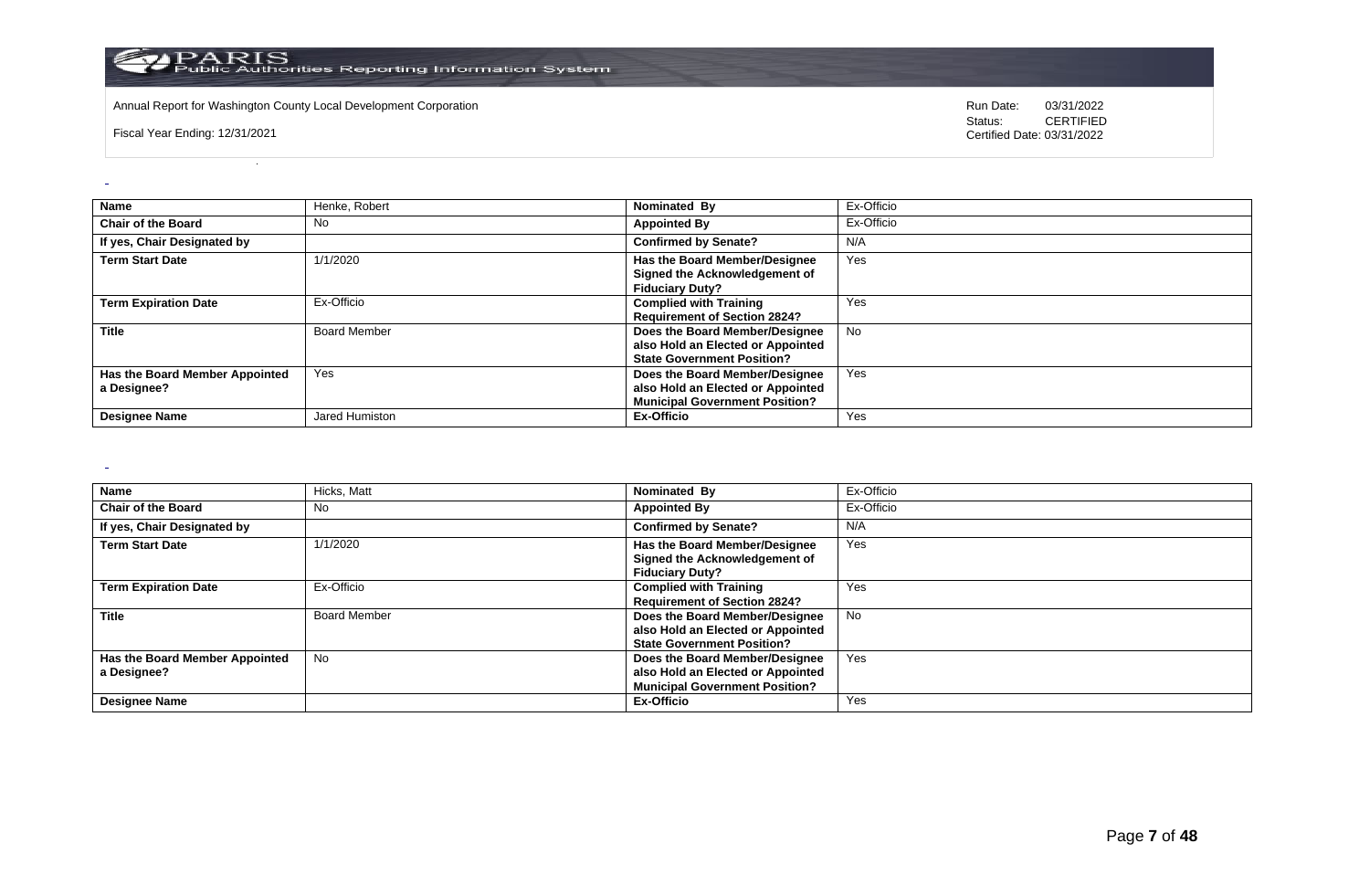

Annual Report for Washington County Local Development Corporation **Computer Computer Construction** Run Date: 03/31/2022<br>
Status: CERTIFIED

Fiscal Year Ending: 12/31/2021

CERTIFIED Certified Date: 03/31/2022

| <b>Name</b>                                   | Hogan, Dana         | Nominated By                                                                                                 | Ex-Officio |
|-----------------------------------------------|---------------------|--------------------------------------------------------------------------------------------------------------|------------|
| <b>Chair of the Board</b>                     | <b>No</b>           | <b>Appointed By</b>                                                                                          | Ex-Officio |
| If yes, Chair Designated by                   |                     | <b>Confirmed by Senate?</b>                                                                                  | N/A        |
| <b>Term Start Date</b>                        | 1/1/2020            | Has the Board Member/Designee<br>Signed the Acknowledgement of<br><b>Fiduciary Duty?</b>                     | Yes        |
| <b>Term Expiration Date</b>                   | Ex-Officio          | <b>Complied with Training</b><br><b>Requirement of Section 2824?</b>                                         | Yes        |
| <b>Title</b>                                  | <b>Board Member</b> | Does the Board Member/Designee<br>also Hold an Elected or Appointed<br><b>State Government Position?</b>     | <b>No</b>  |
| Has the Board Member Appointed<br>a Designee? | <b>No</b>           | Does the Board Member/Designee<br>also Hold an Elected or Appointed<br><b>Municipal Government Position?</b> | Yes        |
| <b>Designee Name</b>                          |                     | Ex-Officio                                                                                                   | Yes        |

 $\sim$ 

| <b>Name</b>                    | O'Brien, David      | Nominated By                          | Ex-Officio |
|--------------------------------|---------------------|---------------------------------------|------------|
| <b>Chair of the Board</b>      | No                  | <b>Appointed By</b>                   | Ex-Officio |
| If yes, Chair Designated by    |                     | <b>Confirmed by Senate?</b>           | N/A        |
| <b>Term Start Date</b>         | 1/1/2020            | Has the Board Member/Designee         | Yes        |
|                                |                     | Signed the Acknowledgement of         |            |
|                                |                     | <b>Fiduciary Duty?</b>                |            |
| <b>Term Expiration Date</b>    | Ex-Officio          | <b>Complied with Training</b>         | Yes        |
|                                |                     | <b>Requirement of Section 2824?</b>   |            |
| <b>Title</b>                   | Board Vice-Chairman | Does the Board Member/Designee        | No.        |
|                                |                     | also Hold an Elected or Appointed     |            |
|                                |                     | <b>State Government Position?</b>     |            |
| Has the Board Member Appointed | No                  | Does the Board Member/Designee        | Yes        |
| a Designee?                    |                     | also Hold an Elected or Appointed     |            |
|                                |                     | <b>Municipal Government Position?</b> |            |
| <b>Designee Name</b>           |                     | Ex-Officio                            | Yes        |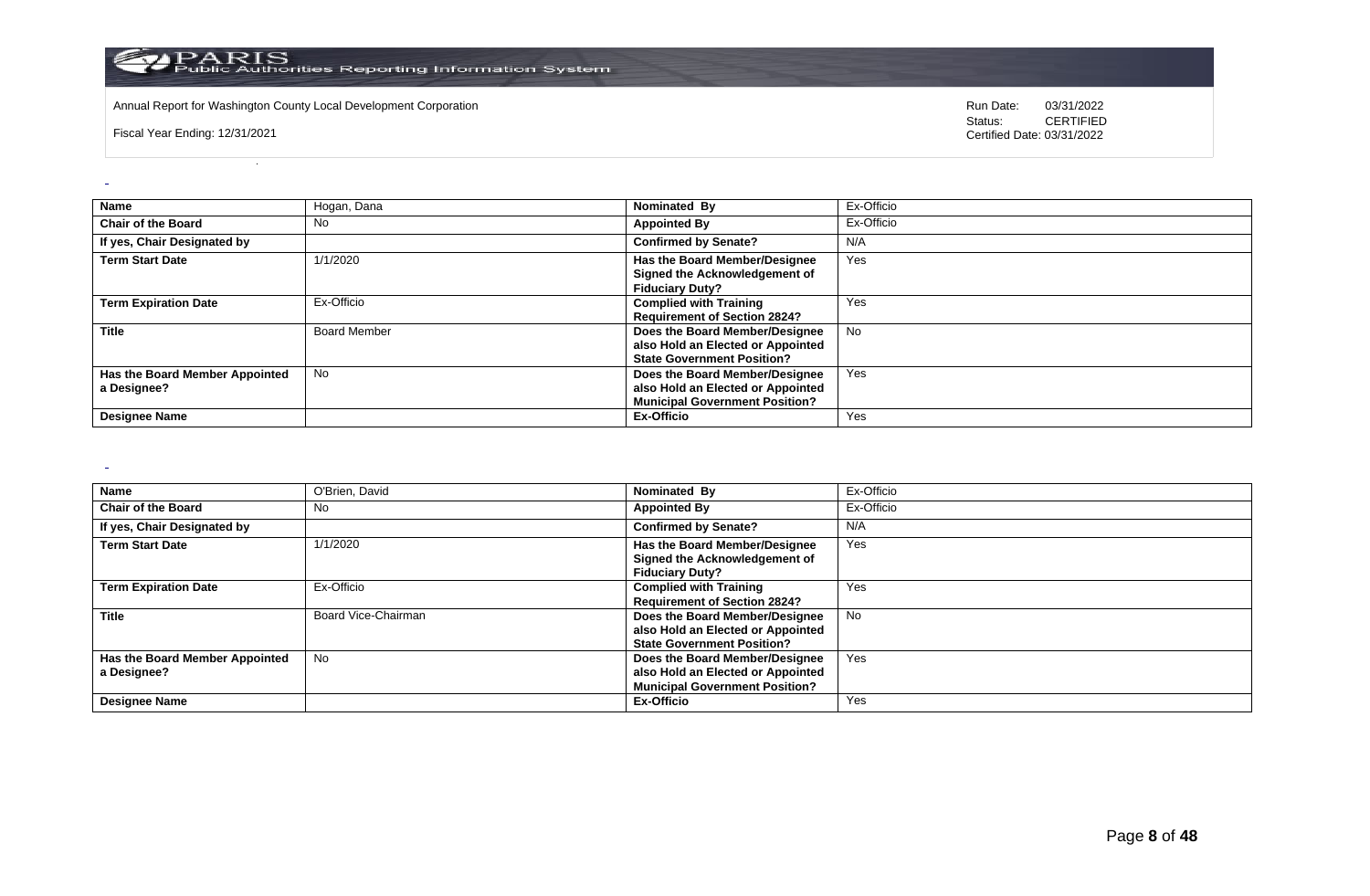

Annual Report for Washington County Local Development Corporation **Computer Computer Construction** Run Date: 03/31/2022<br>
Status: CERTIFIED

Fiscal Year Ending: 12/31/2021

CERTIFIED Certified Date: 03/31/2022

| Name                                          | Rozell, John        | Nominated By                                                                                                 | Ex-Officio |
|-----------------------------------------------|---------------------|--------------------------------------------------------------------------------------------------------------|------------|
| <b>Chair of the Board</b>                     | No                  | <b>Appointed By</b>                                                                                          | Ex-Officio |
| If yes, Chair Designated by                   |                     | <b>Confirmed by Senate?</b>                                                                                  | N/A        |
| <b>Term Start Date</b>                        | 1/1/2020            | Has the Board Member/Designee<br>Signed the Acknowledgement of<br><b>Fiduciary Duty?</b>                     | Yes        |
| <b>Term Expiration Date</b>                   | Ex-Officio          | <b>Complied with Training</b><br><b>Requirement of Section 2824?</b>                                         | Yes        |
| <b>Title</b>                                  | <b>Board Member</b> | Does the Board Member/Designee<br>also Hold an Elected or Appointed<br><b>State Government Position?</b>     | <b>No</b>  |
| Has the Board Member Appointed<br>a Designee? | <b>No</b>           | Does the Board Member/Designee<br>also Hold an Elected or Appointed<br><b>Municipal Government Position?</b> | Yes        |
| <b>Designee Name</b>                          |                     | Ex-Officio                                                                                                   | Yes        |

 $\sim$ 

| Name                           | Shaw, Dan           | Nominated By                          | Ex-Officio |
|--------------------------------|---------------------|---------------------------------------|------------|
| <b>Chair of the Board</b>      | No.                 | <b>Appointed By</b>                   | Ex-Officio |
| If yes, Chair Designated by    |                     | <b>Confirmed by Senate?</b>           | N/A        |
| <b>Term Start Date</b>         | 1/1/2020            | Has the Board Member/Designee         | Yes        |
|                                |                     | Signed the Acknowledgement of         |            |
|                                |                     | <b>Fiduciary Duty?</b>                |            |
| <b>Term Expiration Date</b>    | Ex-Officio          | <b>Complied with Training</b>         | Yes        |
|                                |                     | <b>Requirement of Section 2824?</b>   |            |
| <b>Title</b>                   | <b>Board Member</b> | Does the Board Member/Designee        | No         |
|                                |                     | also Hold an Elected or Appointed     |            |
|                                |                     | <b>State Government Position?</b>     |            |
| Has the Board Member Appointed | No                  | Does the Board Member/Designee        | Yes        |
| a Designee?                    |                     | also Hold an Elected or Appointed     |            |
|                                |                     | <b>Municipal Government Position?</b> |            |
| <b>Designee Name</b>           |                     | Ex-Officio                            | Yes        |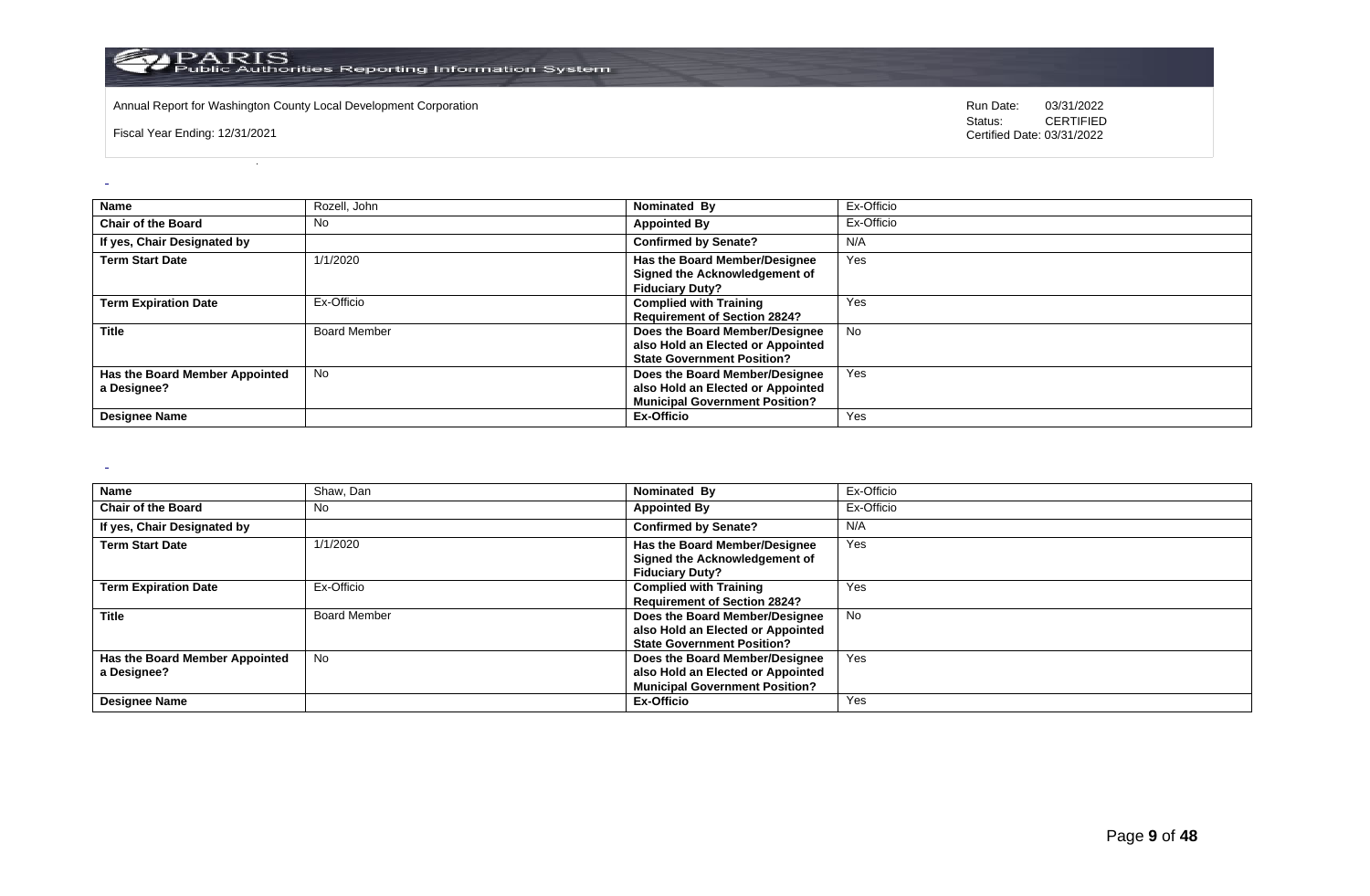

Annual Report for Washington County Local Development Corporation **Computer Computer Construction** Run Date: 03/31/2022<br>
Status: CERTIFIED

Fiscal Year Ending: 12/31/2021

CERTIFIED Certified Date: 03/31/2022

| <b>Name</b>                                   | Skellie, Jay        | Nominated By                                                                                                 | Ex-Officio |
|-----------------------------------------------|---------------------|--------------------------------------------------------------------------------------------------------------|------------|
| <b>Chair of the Board</b>                     | <b>No</b>           | <b>Appointed By</b>                                                                                          | Ex-Officio |
| If yes, Chair Designated by                   |                     | <b>Confirmed by Senate?</b>                                                                                  | N/A        |
| <b>Term Start Date</b>                        | 1/1/2020            | Has the Board Member/Designee<br>Signed the Acknowledgement of<br><b>Fiduciary Duty?</b>                     | Yes        |
| <b>Term Expiration Date</b>                   | Ex-Officio          | <b>Complied with Training</b><br><b>Requirement of Section 2824?</b>                                         | No         |
| <b>Title</b>                                  | <b>Board Member</b> | Does the Board Member/Designee<br>also Hold an Elected or Appointed<br><b>State Government Position?</b>     | <b>No</b>  |
| Has the Board Member Appointed<br>a Designee? | Yes                 | Does the Board Member/Designee<br>also Hold an Elected or Appointed<br><b>Municipal Government Position?</b> | Yes        |
| <b>Designee Name</b>                          | Mark Mahoney        | <b>Ex-Officio</b>                                                                                            | Yes        |

 $\sim$ 

| <b>Name</b>                    | Ward, Don           | Nominated By                          | Ex-Officio |
|--------------------------------|---------------------|---------------------------------------|------------|
| <b>Chair of the Board</b>      | No                  | <b>Appointed By</b>                   | Ex-Officio |
| If yes, Chair Designated by    |                     | <b>Confirmed by Senate?</b>           | N/A        |
| <b>Term Start Date</b>         | 1/1/2020            | Has the Board Member/Designee         | Yes        |
|                                |                     | Signed the Acknowledgement of         |            |
|                                |                     | <b>Fiduciary Duty?</b>                |            |
| <b>Term Expiration Date</b>    | Ex-Officio          | <b>Complied with Training</b>         | Yes        |
|                                |                     | <b>Requirement of Section 2824?</b>   |            |
| <b>Title</b>                   | <b>Board Member</b> | Does the Board Member/Designee        | No.        |
|                                |                     | also Hold an Elected or Appointed     |            |
|                                |                     | <b>State Government Position?</b>     |            |
| Has the Board Member Appointed | No                  | Does the Board Member/Designee        | Yes        |
| a Designee?                    |                     | also Hold an Elected or Appointed     |            |
|                                |                     | <b>Municipal Government Position?</b> |            |
| <b>Designee Name</b>           |                     | Ex-Officio                            | Yes        |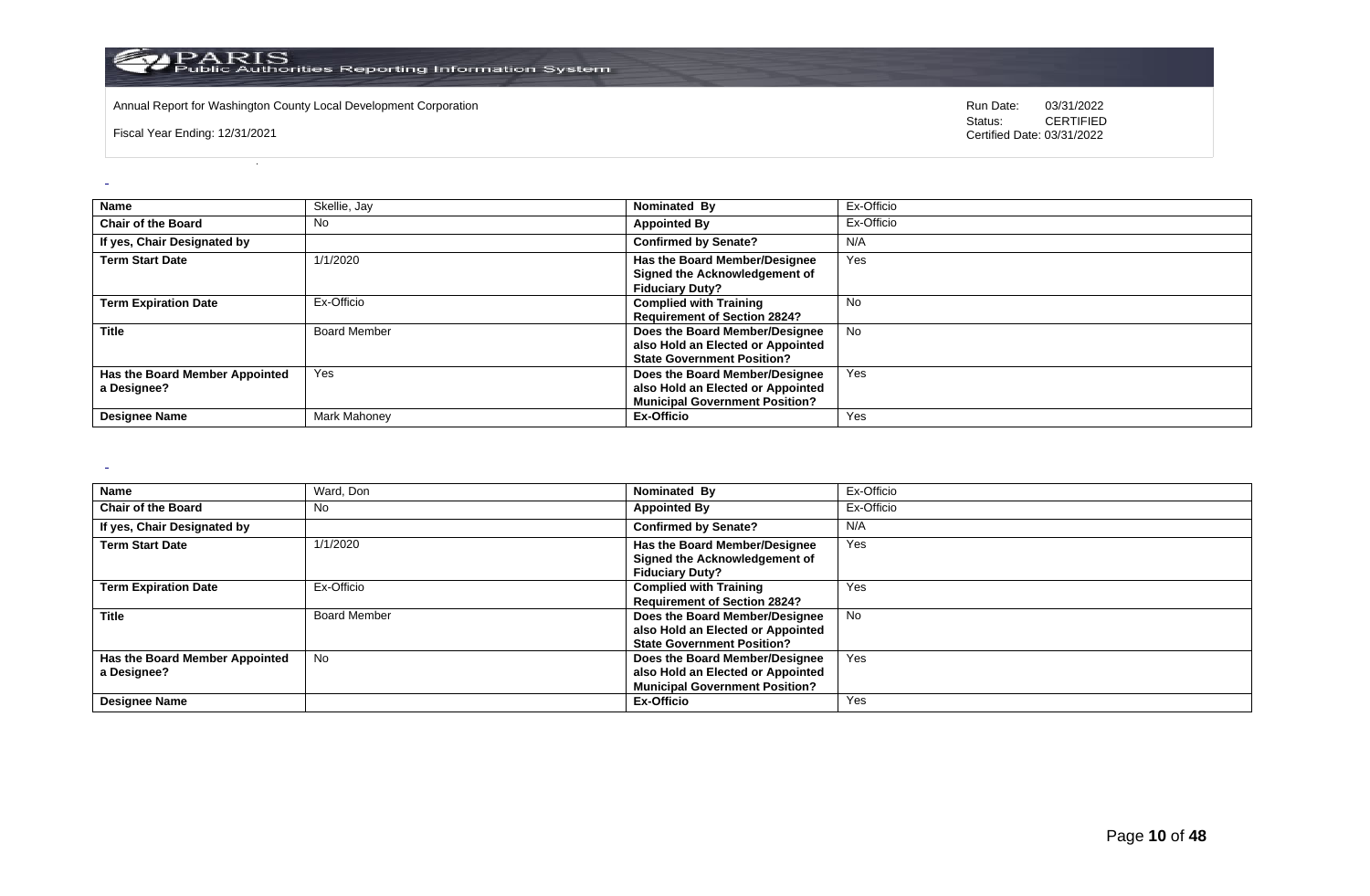

Annual Report for Washington County Local Development Corporation **Computer Computer Construction** Run Date: 03/31/2022<br>
Status: CERTIFIED

Fiscal Year Ending: 12/31/2021

 $\overline{a}$ 

 $\sim$ 

| <b>Name</b>                                   | Wilson, Darrell     | Nominated By                                                                                                 | Ex-Officio |
|-----------------------------------------------|---------------------|--------------------------------------------------------------------------------------------------------------|------------|
| <b>Chair of the Board</b>                     | No                  | <b>Appointed By</b>                                                                                          | Ex-Officio |
| If yes, Chair Designated by                   |                     | <b>Confirmed by Senate?</b>                                                                                  | N/A        |
| <b>Term Start Date</b>                        | 1/1/2020            | Has the Board Member/Designee<br>Signed the Acknowledgement of<br><b>Fiduciary Duty?</b>                     | Yes        |
| <b>Term Expiration Date</b>                   | Ex-Officio          | <b>Complied with Training</b><br><b>Requirement of Section 2824?</b>                                         | Yes        |
| <b>Title</b>                                  | <b>Board Member</b> | Does the Board Member/Designee<br>also Hold an Elected or Appointed<br><b>State Government Position?</b>     | No         |
| Has the Board Member Appointed<br>a Designee? | <b>No</b>           | Does the Board Member/Designee<br>also Hold an Elected or Appointed<br><b>Municipal Government Position?</b> | Yes        |
| <b>Designee Name</b>                          |                     | Ex-Officio                                                                                                   | Yes        |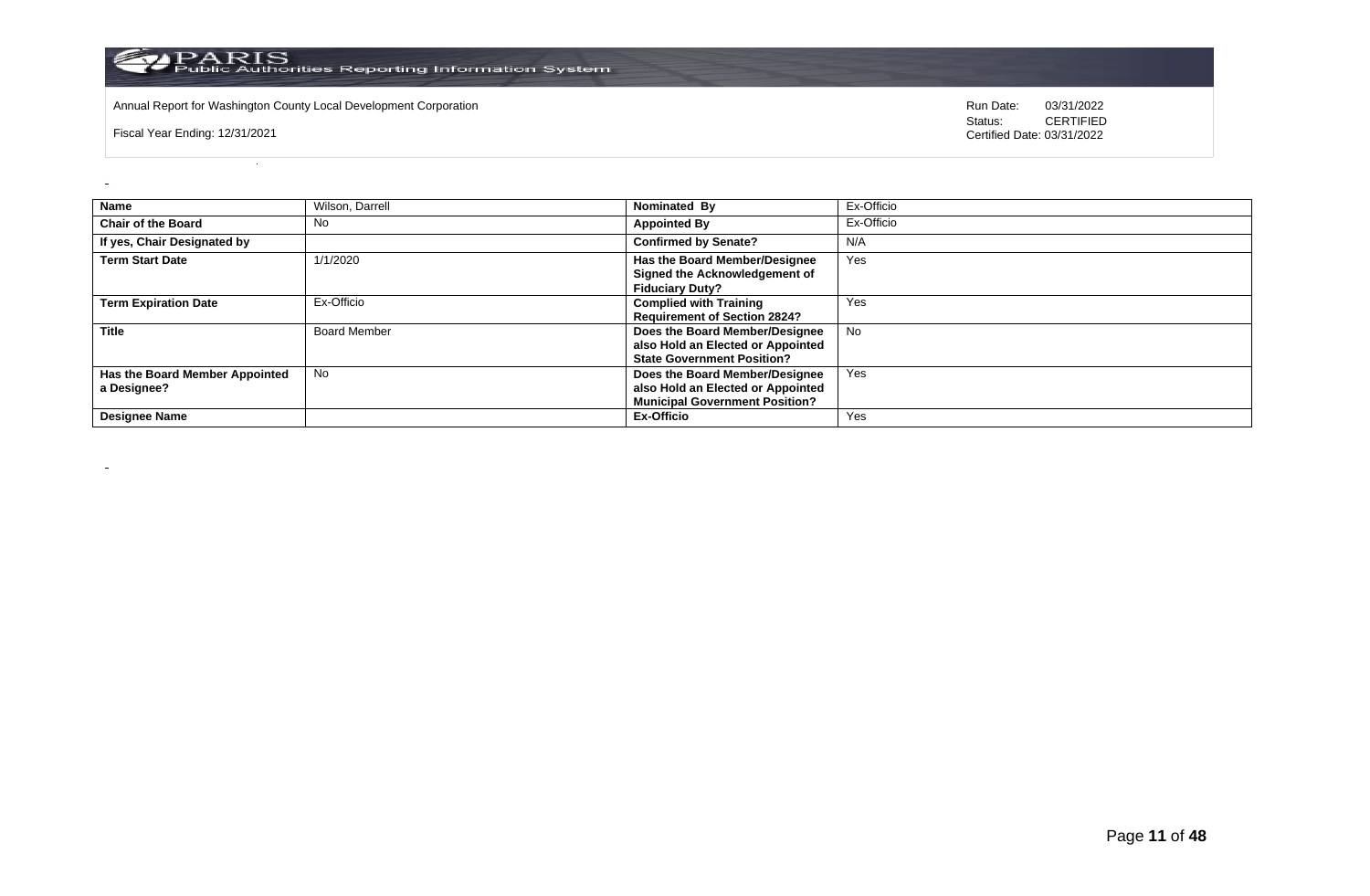# Annual Report for Washington County Local Development Corporation **Run Date:** 03/31/2022<br>Status: CERTIFIED

Fiscal Year Ending: 12/31/2021

CERTIFIED Certified Date: 03/31/2022

# **Staff Listing**

| <b>Name</b> | Title                    | Group | Department/       | Union | Bargaining Full Time/ Exempt Base |                  |     |             | Actual      | Overtime       | <b>Performance Extra Pav</b> | <b>Other</b> |                 | Total              | <b>Individual</b>                     | lf yes, Is |
|-------------|--------------------------|-------|-------------------|-------|-----------------------------------|------------------|-----|-------------|-------------|----------------|------------------------------|--------------|-----------------|--------------------|---------------------------------------|------------|
|             |                          |       | <b>Subsidiary</b> | Name  | Unit                              | <b>Part Time</b> |     | Annualized  | salary paid | <b>baid</b> by | Bonus                        |              |                 |                    | Compensati Compensat also paid by the |            |
|             |                          |       |                   |       |                                   |                  |     | Salary      | to the      | Authority      |                              |              | on/Allowanc ion |                    | paid another                          | payment    |
|             |                          |       |                   |       |                                   |                  |     |             | Individual  |                |                              |              | es/Adjustme by  |                    | entity to                             | made by a  |
|             |                          |       |                   |       |                                   |                  |     |             |             |                |                              | nts          |                 | <b>Authority</b>   | perform the State or                  |            |
|             |                          |       |                   |       |                                   |                  |     |             |             |                |                              |              |                 |                    | work of the local                     |            |
|             |                          |       |                   |       |                                   |                  |     |             |             |                |                              |              |                 |                    | <b>Authority</b>                      | qovernmel  |
|             |                          |       |                   |       |                                   |                  |     |             |             |                |                              |              |                 |                    |                                       |            |
| Derway,     | President/Exec Executive |       |                   |       |                                   |                  | Yes | \$74,197.76 | \$74,197.76 | \$0.00         | \$0.00                       | \$0.00       |                 | \$0.00 \$74,197.76 | <b>No</b>                             |            |
| Deanna L    | utive Director           |       |                   |       |                                   |                  |     |             |             |                |                              |              |                 |                    |                                       |            |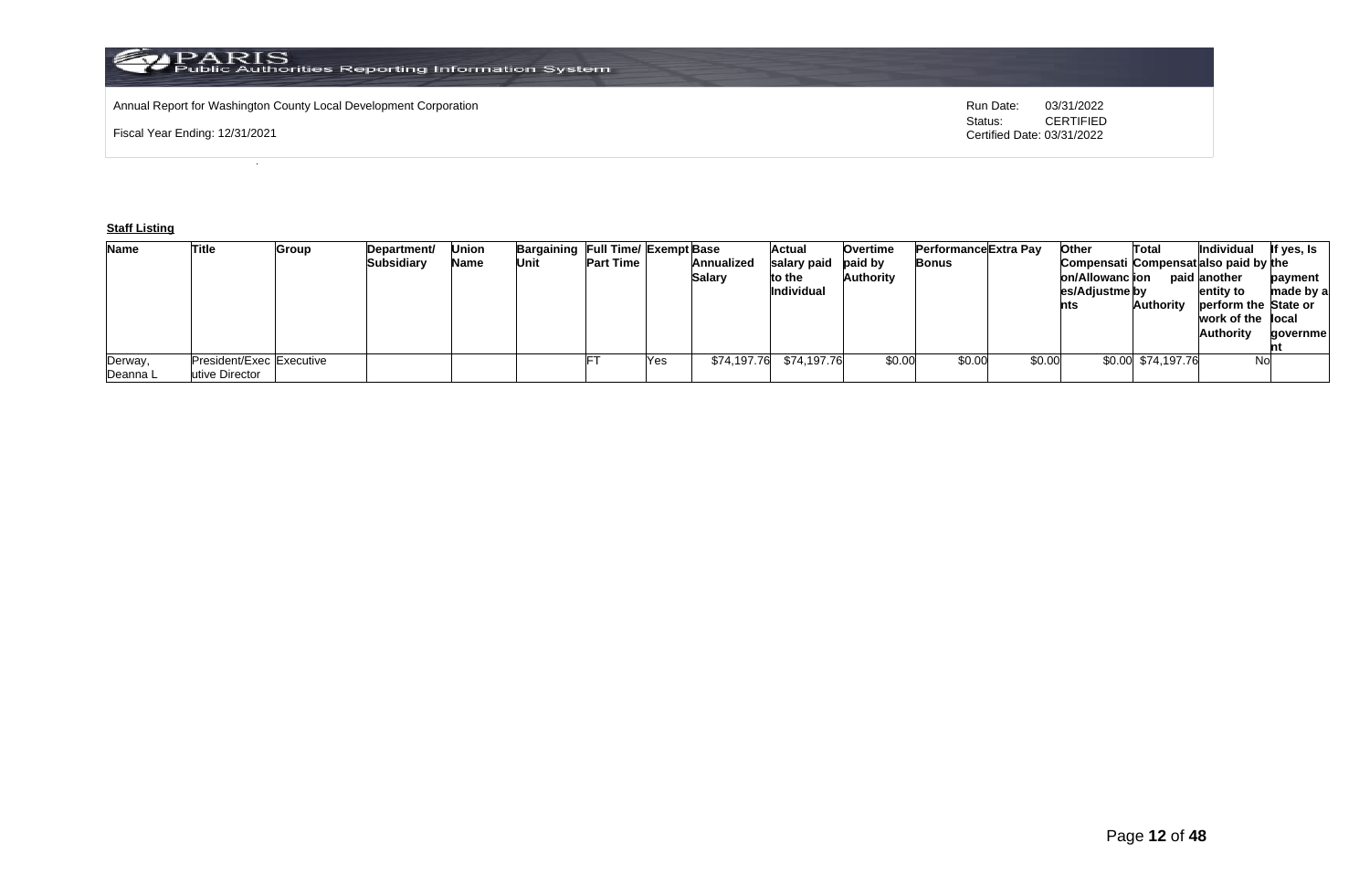| <b>PARIS</b><br>Public Authorities Reporting Information System   |                                                           |
|-------------------------------------------------------------------|-----------------------------------------------------------|
| Annual Report for Washington County Local Development Corporation | Run Date:<br>03/31/2022                                   |
| Fiscal Year Ending: 12/31/2021                                    | <b>CERTIFIED</b><br>Status:<br>Certified Date: 03/31/2022 |

# **Benefit Information**

| e to pay for any of the above mentioned benefits for former staff or individuals affiliated<br>During the fiscal vear.<br>d the Authority continue to i<br>did i<br>With the Authority after those individuals left the Authority? | 1 Y U |
|------------------------------------------------------------------------------------------------------------------------------------------------------------------------------------------------------------------------------------|-------|
|------------------------------------------------------------------------------------------------------------------------------------------------------------------------------------------------------------------------------------|-------|

# **Board Members**

| <b>Name</b>        | <b>Title</b>                 | Severance<br>Package | Payment<br>for<br><b>Unused</b><br>Leave | Club<br>Member-<br>ships | Use of<br>Corporate<br>Credit<br>Cards | Personal<br>Loans | Auto | Transportation | <b>Housing</b><br>Allowance | Spousal /<br>Dependent<br>Life<br>Insurance | <b>Tuition</b><br>Assistance | <b>Multi-Year</b><br>Employment | None of<br>these<br><b>Benefits</b> | Other |
|--------------------|------------------------------|----------------------|------------------------------------------|--------------------------|----------------------------------------|-------------------|------|----------------|-----------------------------|---------------------------------------------|------------------------------|---------------------------------|-------------------------------------|-------|
| Campbell,          | Board of                     |                      |                                          |                          |                                        |                   |      |                |                             |                                             |                              |                                 | X                                   |       |
| Brian              | <b>Directors</b>             |                      |                                          |                          |                                        |                   |      |                |                             |                                             |                              |                                 |                                     |       |
| Clary, Sue         | Board of<br>Directors        |                      |                                          |                          |                                        |                   |      |                |                             |                                             |                              |                                 | X                                   |       |
| Fedler,            | Board of                     |                      |                                          |                          |                                        |                   |      |                |                             |                                             |                              |                                 | X                                   |       |
| Catherine          | <b>Directors</b>             |                      |                                          |                          |                                        |                   |      |                |                             |                                             |                              |                                 |                                     |       |
| Ferguson,          | Board of                     |                      |                                          |                          |                                        |                   |      |                |                             |                                             |                              |                                 | X                                   |       |
| Paul               | <b>Directors</b>             |                      |                                          |                          |                                        |                   |      |                |                             |                                             |                              |                                 |                                     |       |
| Fisher, Tim        | Board of<br><b>Directors</b> |                      |                                          |                          |                                        |                   |      |                |                             |                                             |                              |                                 | Χ                                   |       |
| Griffith,<br>James | Board of<br><b>Directors</b> |                      |                                          |                          |                                        |                   |      |                |                             |                                             |                              |                                 | X                                   |       |
| Haff, Dana         | Board of                     |                      |                                          |                          |                                        |                   |      |                |                             |                                             |                              |                                 | X                                   |       |
|                    | <b>Directors</b>             |                      |                                          |                          |                                        |                   |      |                |                             |                                             |                              |                                 |                                     |       |
| Hall, Samuel       | Board of<br><b>Directors</b> |                      |                                          |                          |                                        |                   |      |                |                             |                                             |                              |                                 | X                                   |       |
| Henke,<br>Robert   | Board of<br><b>Directors</b> |                      |                                          |                          |                                        |                   |      |                |                             |                                             |                              |                                 | X                                   |       |
| Hicks, Matt        | Board of<br><b>Directors</b> |                      |                                          |                          |                                        |                   |      |                |                             |                                             |                              |                                 | X                                   |       |
| Higby, Dave        | Board of<br><b>Directors</b> |                      |                                          |                          |                                        |                   |      |                |                             |                                             |                              |                                 | X                                   |       |
| Hogan,<br>Dana     | Board of<br>Directors        |                      |                                          |                          |                                        |                   |      |                |                             |                                             |                              |                                 | X                                   |       |
| Humiston,<br>Jared | Board of<br><b>Directors</b> |                      |                                          |                          |                                        |                   |      |                |                             |                                             |                              |                                 | X                                   |       |
| Mahoney,<br>Mark   | Board of<br>Directors        |                      |                                          |                          |                                        |                   |      |                |                             |                                             |                              |                                 | X                                   |       |
| O'Brien,           | Board of                     |                      |                                          |                          |                                        |                   |      |                |                             |                                             |                              |                                 | X                                   |       |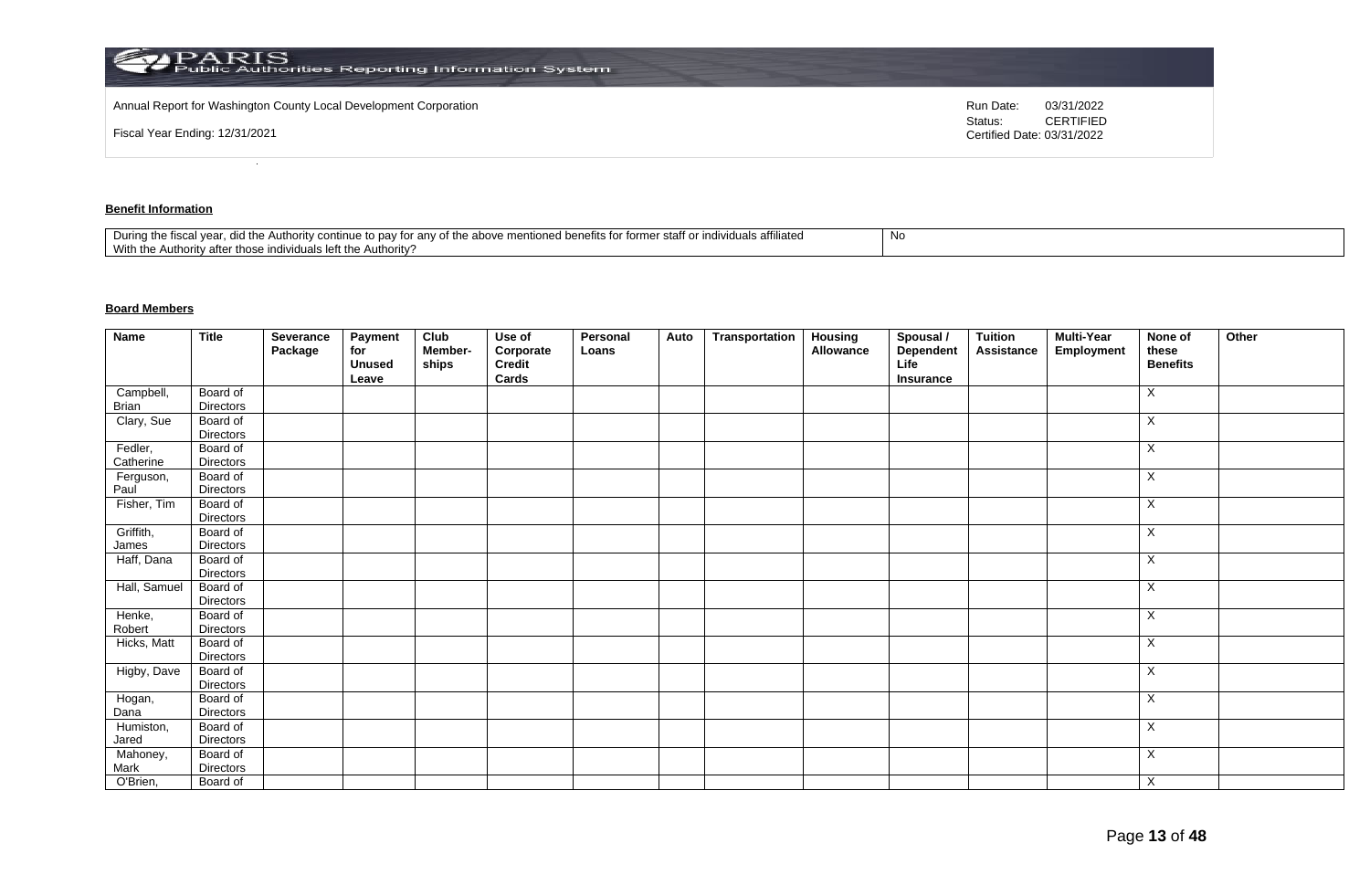

Annual Report for Washington County Local Development Corporation **Company County Connect Connect Connect Connect**<br>
Status: CERTIFIED

Fiscal Year Ending: 12/31/2021

CERTIFIED Certified Date: 03/31/2022

| Name               | <b>Title</b>                 | Severance<br>Package | <b>Payment</b><br>for<br><b>Unused</b><br>Leave | Club<br>Member-<br>ships | Use of<br>Corporate<br>Credit<br>Cards | Personal<br>Loans | Auto | Transportation | <b>Housing</b><br>Allowance | Spousal /<br>Dependent<br>Life<br>Insurance | Tuition<br>Assistance | <b>Multi-Year</b><br>Employment | None of<br>these<br><b>Benefits</b> | Other |
|--------------------|------------------------------|----------------------|-------------------------------------------------|--------------------------|----------------------------------------|-------------------|------|----------------|-----------------------------|---------------------------------------------|-----------------------|---------------------------------|-------------------------------------|-------|
| David              | <b>Directors</b>             |                      |                                                 |                          |                                        |                   |      |                |                             |                                             |                       |                                 |                                     |       |
| Rozell, John       | Board of<br><b>Directors</b> |                      |                                                 |                          |                                        |                   |      |                |                             |                                             |                       |                                 | $\lambda$                           |       |
| Shaw, Dan          | Board of<br>Directors        |                      |                                                 |                          |                                        |                   |      |                |                             |                                             |                       |                                 | $\sim$                              |       |
| Skellie, Jay       | Board of<br><b>Directors</b> |                      |                                                 |                          |                                        |                   |      |                |                             |                                             |                       |                                 | $\lambda$                           |       |
| Ward, Don          | Board of<br>Directors        |                      |                                                 |                          |                                        |                   |      |                |                             |                                             |                       |                                 | $\lambda$                           |       |
| Watkins,<br>Marion | Board of<br>Directors        |                      |                                                 |                          |                                        |                   |      |                |                             |                                             |                       |                                 | $\lambda$                           |       |
| Wilson,<br>Darrell | Board of<br>Directors        |                      |                                                 |                          |                                        |                   |      |                |                             |                                             |                       |                                 | $\Lambda$                           |       |

**Staff**

| <b>Name</b> | Title | Severance<br>Package | Pavment<br>for  | Club<br><b>Member-</b> | Use of<br>Corporate    | Personal<br>Loans | Auto | Transportation | <b>Housing</b><br>Allowance | Spousal<br>Dependent | Tuition<br>Assistance | <b>Multi-Year</b><br>Employment | None of<br>these | Other |
|-------------|-------|----------------------|-----------------|------------------------|------------------------|-------------------|------|----------------|-----------------------------|----------------------|-----------------------|---------------------------------|------------------|-------|
|             |       |                      | Unused<br>Leave | ships                  | <b>Credit</b><br>Cards |                   |      |                |                             | Life<br>Insurance    |                       |                                 | <b>Benefits</b>  |       |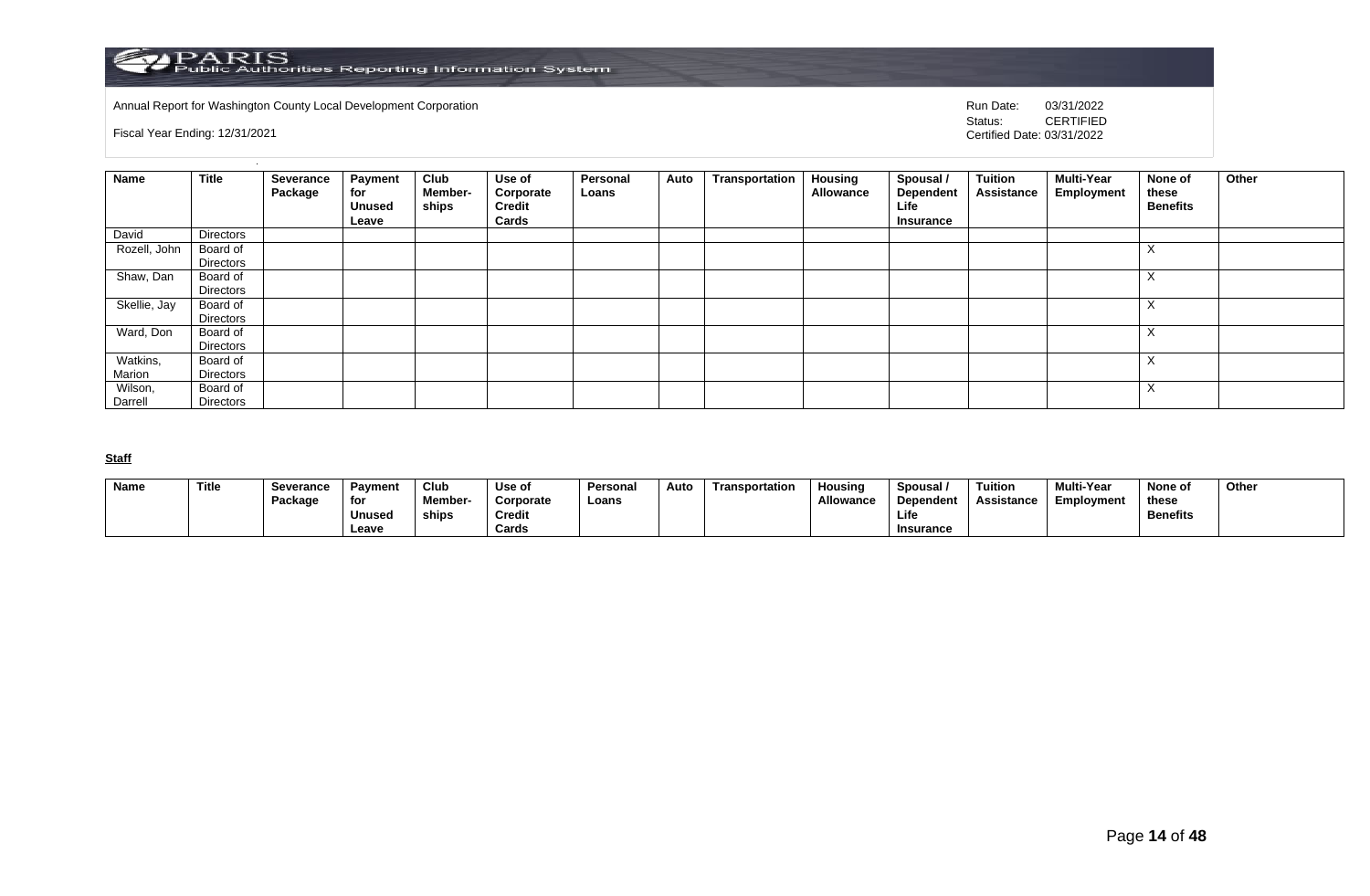| PARIS<br>Public Authorities Reporting Information System          |                      |                                |
|-------------------------------------------------------------------|----------------------|--------------------------------|
| Annual Report for Washington County Local Development Corporation | Run Date:<br>Status: | 03/31/2022<br><b>CERTIFIED</b> |
| Fiscal Year Ending: 12/31/2021                                    |                      | Certified Date: 03/31/2022     |
|                                                                   |                      |                                |

# **Subsidiary/Component Unit Verification**

| Is the list of subsidiaries, as assembled by the Office of the State Comptroller, correct?                                            |       |
|---------------------------------------------------------------------------------------------------------------------------------------|-------|
|                                                                                                                                       |       |
| Are there other subsidiaries or component units of the Authority that are active, not included in the PARIS reports submitted by this | - INo |
| Authority and not independently filing reports in PARIS?                                                                              |       |

| Name of Subsidiary/Component Unit               | Status |                          |
|-------------------------------------------------|--------|--------------------------|
| <b>Request Subsidiary/Component Unit Change</b> |        |                          |
| Name of Subsidiary/Component Unit               | Status | <b>Requested Changes</b> |
|                                                 |        |                          |
| <b>Request Add Subsidiaries/Component Units</b> |        |                          |

### **Request Delete Subsidiaries/Component Units**

| Name o<br>omponent Unit<br>. .<br><b>∍idiar</b> w‴<br><b>SUDSK</b> | tion Date<br>Termi | Reaso<br>mination<br>τοι | Proc.<br>. Docur<br>າent Name<br>natioi.<br>$\overline{a}$<br>ന |
|--------------------------------------------------------------------|--------------------|--------------------------|-----------------------------------------------------------------|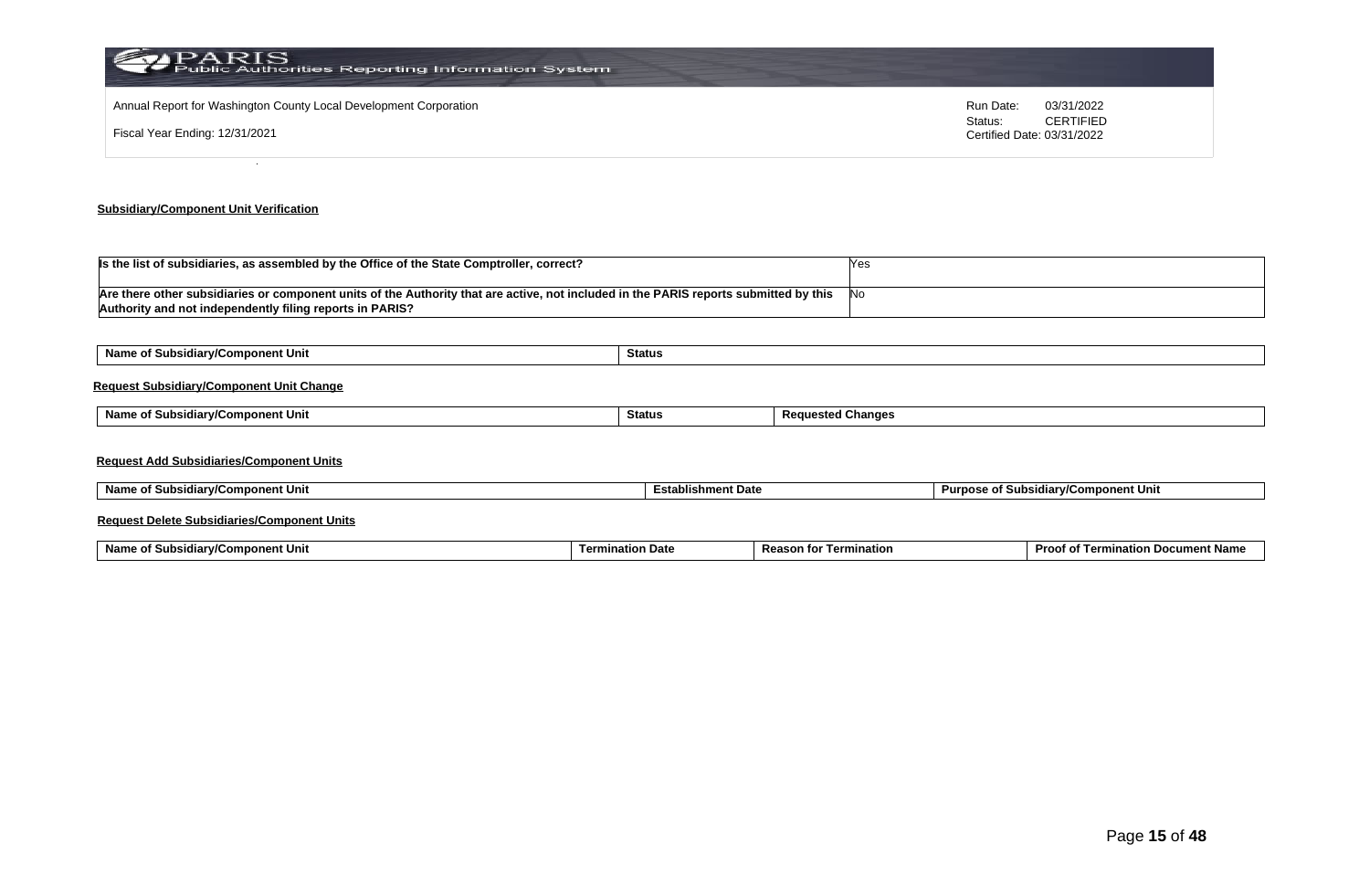

### Annual Report for Washington County Local Development Corporation Run Date: 03/31/2022

Fiscal Year Ending: 12/31/2021

Status: **CERTIFIED** Certified Date: 03/31/2022

#### **Summary Financial Information**

| <u>Summary i mancial linormation</u><br>SUMMARY STATEMENT OF NET ASSETS |                                                    |                                        |                |
|-------------------------------------------------------------------------|----------------------------------------------------|----------------------------------------|----------------|
|                                                                         |                                                    |                                        | Amount         |
| <b>Assets</b>                                                           |                                                    |                                        |                |
| <b>Current Assets</b>                                                   |                                                    |                                        |                |
|                                                                         | Cash and cash equivalents                          |                                        | \$1,991,716.00 |
|                                                                         | Investments                                        |                                        | \$0.00         |
|                                                                         | Receivables, net                                   |                                        | \$562,804.00   |
|                                                                         | Other assets                                       |                                        | \$0.00         |
|                                                                         | <b>Total Current Assets</b>                        |                                        | \$2,554,520.00 |
| <b>Noncurrent Assets</b>                                                |                                                    |                                        |                |
|                                                                         | Restricted cash and investments                    |                                        | \$153,170.00   |
|                                                                         | Long-term receivables, net                         |                                        | \$0.00         |
|                                                                         | Other assets                                       |                                        | \$2,280,063.00 |
|                                                                         | <b>Capital Assets</b>                              |                                        |                |
|                                                                         |                                                    | Land and other nondepreciable property | \$0.00         |
|                                                                         |                                                    | <b>Buildings and equipment</b>         | \$0.00         |
|                                                                         |                                                    | Infrastructure                         | \$0.00         |
|                                                                         |                                                    | Accumulated depreciation               | \$0.00         |
|                                                                         |                                                    | Net Capital Assets                     | \$0.00         |
|                                                                         | <b>Total Noncurrent Assets</b>                     |                                        | \$2,433,233.00 |
| <b>Total Assets</b>                                                     |                                                    |                                        | \$4,987,753.00 |
| <b>Liabilities</b>                                                      |                                                    |                                        |                |
| <b>Current Liabilities</b>                                              |                                                    |                                        |                |
|                                                                         | Accounts payable                                   |                                        | \$0.00         |
|                                                                         | Pension contribution payable                       |                                        | \$0.00         |
|                                                                         | Other post-employment benefits                     |                                        | \$0.00         |
|                                                                         | <b>Accrued liabilities</b>                         |                                        | \$0.00         |
|                                                                         | Deferred revenues                                  |                                        | \$0.00         |
|                                                                         | Bonds and notes payable                            |                                        | \$12,604.00    |
|                                                                         | Other long-term obligations due within one<br>year |                                        | \$0.00         |
|                                                                         | <b>Total Current Liabilities</b>                   |                                        | \$12,604.00    |
| <b>Noncurrent Liabilities</b>                                           |                                                    |                                        |                |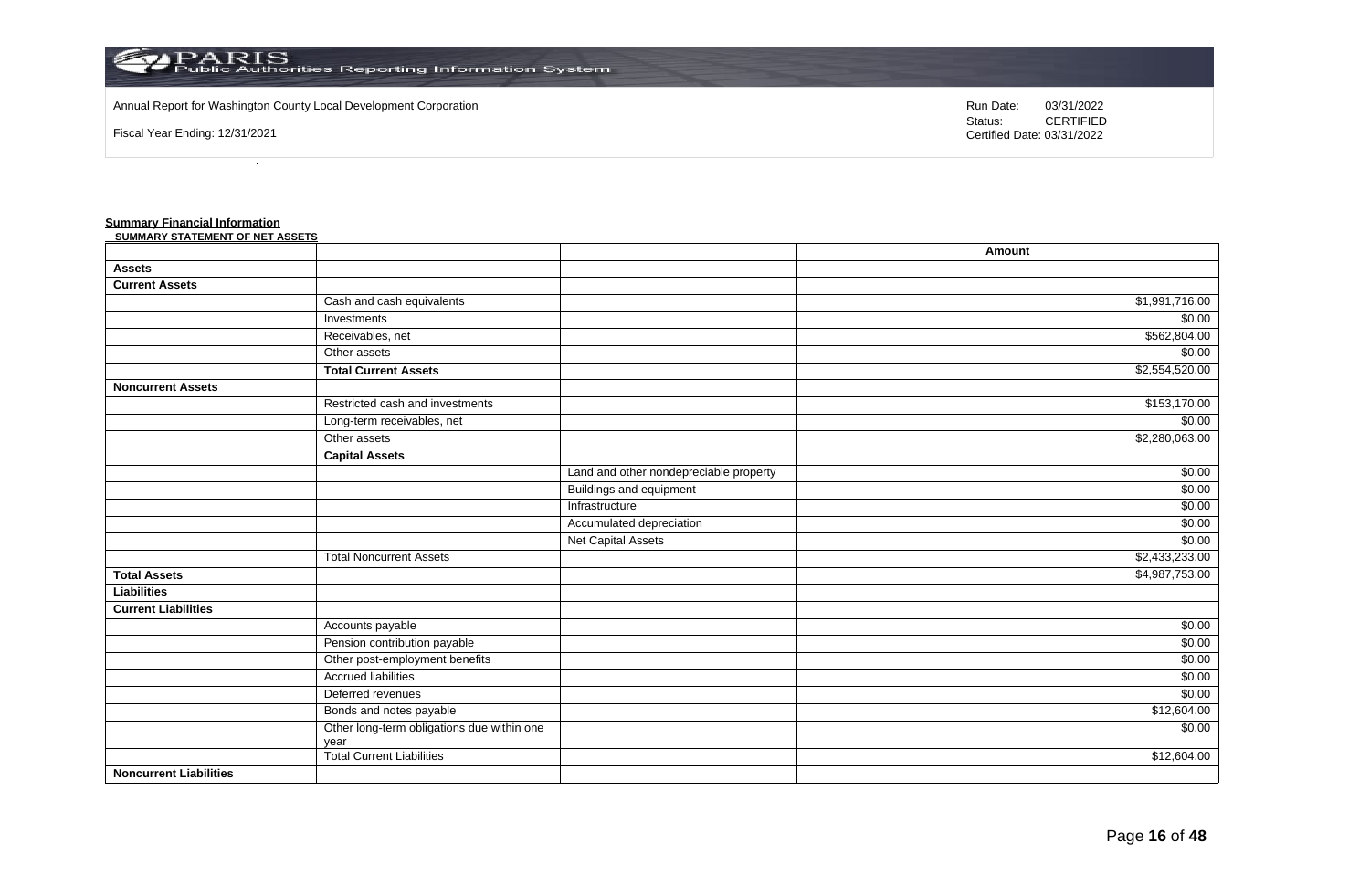### Annual Report for Washington County Local Development Corporation Run Date: 03/31/2022

Fiscal Year Ending: 12/31/2021

Status: **CERTIFIED** Certified Date: 03/31/2022

|                            | Pension contribution payable                       | \$0.00         |
|----------------------------|----------------------------------------------------|----------------|
|                            | Other post-employment benefits                     | \$0.00         |
|                            | Bonds and notes payable                            | \$71,040.00    |
|                            | Long Term Leases                                   | \$0.00         |
|                            | Other long-term obligations                        | \$0.00         |
|                            | <b>Total Noncurrent Liabilities</b>                | \$71,040.00    |
| <b>Total Liabilities</b>   |                                                    | \$83,644.00    |
| <b>Net Asset (Deficit)</b> |                                                    |                |
| <b>Net Assets</b>          |                                                    |                |
|                            | Invested in capital assets, net of related<br>debt | \$0.00         |
|                            | Restricted                                         | \$411,780.00   |
|                            | Unrestricted                                       | \$4,492,329.00 |
|                            | <b>Total Net Assets</b>                            | \$4,904,109.00 |

#### **SUMMARY STATEMENT OF REVENUE, EXPENSES AND CHANGES IN NET ASSETS**

|                                |                                 | Amount       |
|--------------------------------|---------------------------------|--------------|
| <b>Operating Revenues</b>      |                                 |              |
|                                | Charges for services            | \$14,500.00  |
|                                | Rental & financing income       | \$166,446.00 |
|                                | Other operating revenues        | \$180,477.00 |
|                                | <b>Total Operating Revenue</b>  | \$361,423.00 |
| <b>Operating Expenses</b>      |                                 |              |
|                                | Salaries and wages              | \$74,236.00  |
|                                | Other employee benefits         | \$15,522.00  |
|                                | Professional services contracts | \$25,345.00  |
|                                | Supplies and materials          | \$1,762.00   |
|                                | Depreciation & amortization     | \$809.00     |
|                                | Other operating expenses        | \$9,419.00   |
|                                | <b>Total Operating Expenses</b> | \$127,093.00 |
| <b>Operating Income (Loss)</b> |                                 | \$234,330.00 |
| <b>Nonoperating Revenues</b>   |                                 |              |
|                                | Investment earnings             | \$1,285.00   |
|                                | State subsidies/grants          | \$0.00       |
|                                | Federal subsidies/grants        | \$0.00       |
|                                | Municipal subsidies/grants      | \$80,000.00  |
|                                | Public authority subsidies      | \$0.00       |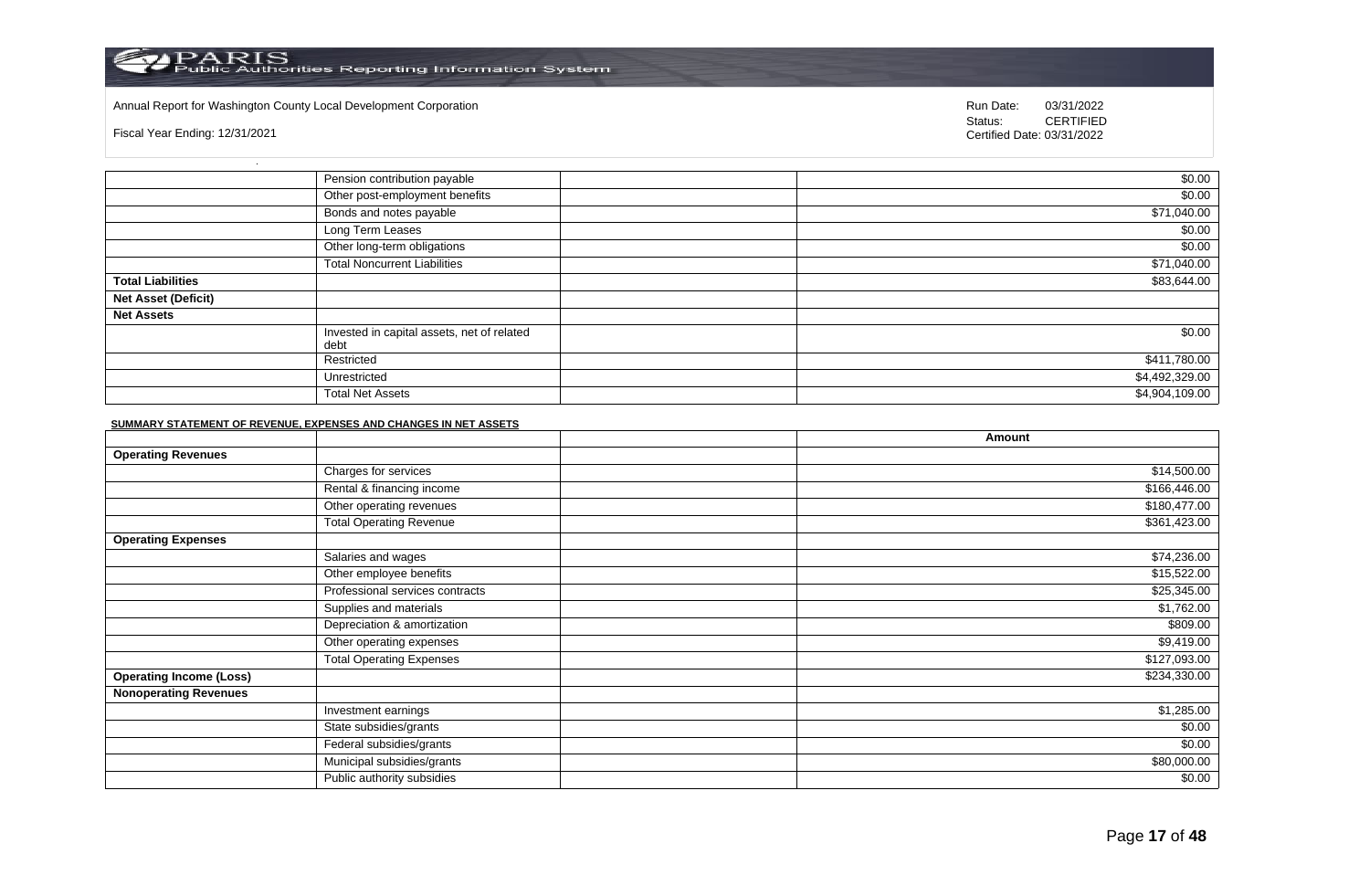

# Annual Report for Washington County Local Development Corporation **Company County Connect Connect Connect Connect**<br>
Status: CERTIFIED

Fiscal Year Ending: 12/31/2021

|                                     | Other nonoperating revenues           | \$0.00         |
|-------------------------------------|---------------------------------------|----------------|
|                                     | <b>Total Nonoperating Revenue</b>     | \$81,285.00    |
| <b>Nonoperating Expenses</b>        |                                       |                |
|                                     | Interest and other financing charges  | \$0.00         |
|                                     | Subsidies to other public authorities | \$0.00         |
|                                     | Grants and donations                  | \$0.00         |
|                                     | Other nonoperating expenses           | \$0.00         |
|                                     | <b>Total Nonoperating Expenses</b>    | \$0.00         |
|                                     | Income (Loss) Before Contributions    | \$315,615.00   |
| <b>Capital Contributions</b>        |                                       | \$0.00         |
| Change in net assets                |                                       | \$315,615.00   |
| Net assets (deficit) beginning of   |                                       | \$4,588,494.00 |
| year                                |                                       |                |
| Other net assets changes            |                                       | \$0.00         |
| Net assets (deficit) at end of year |                                       | \$4,904,109.00 |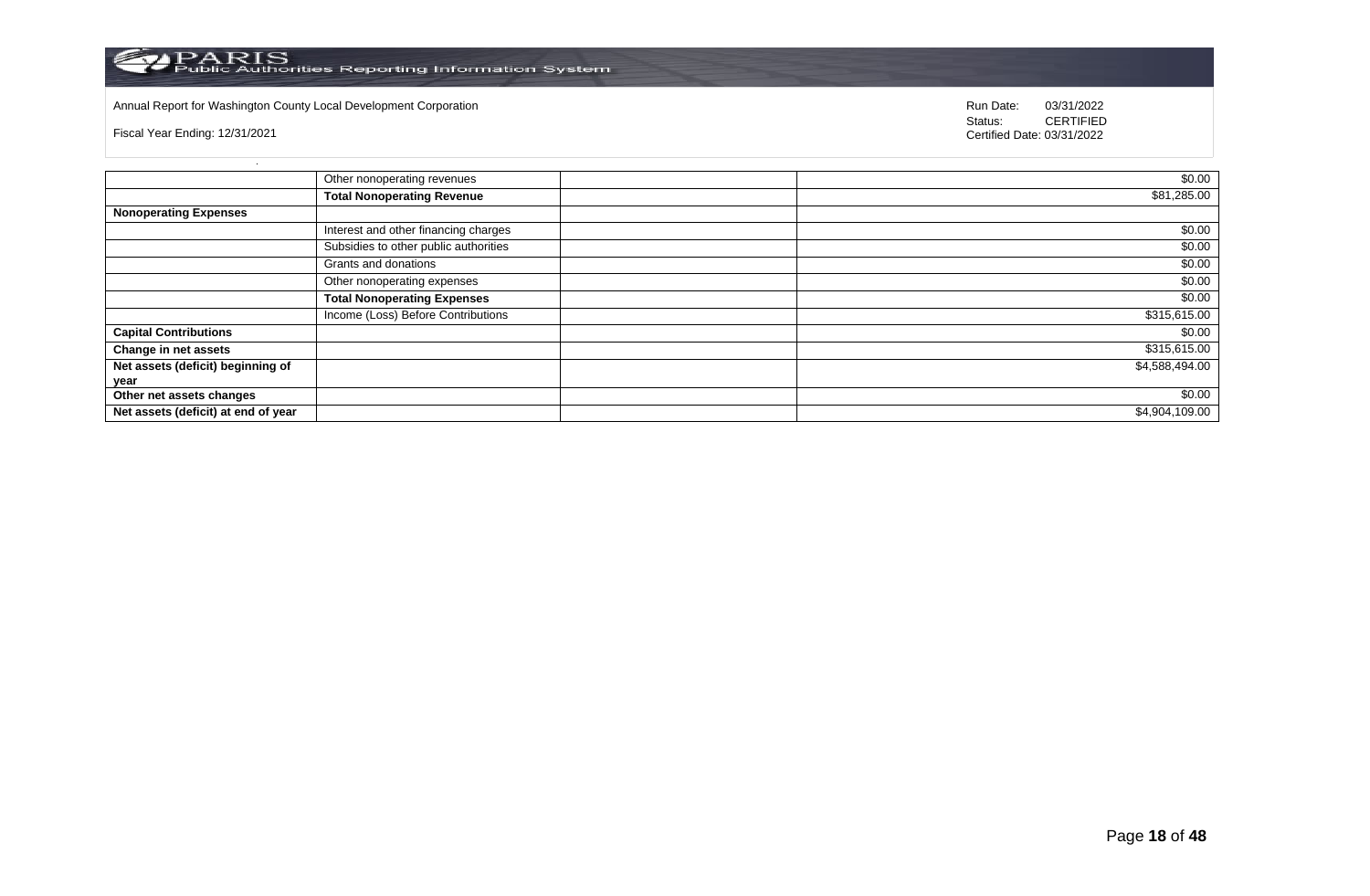

## **Current Debt**

| Question |                                                                                                                                                                                           | <b>Response</b> |
|----------|-------------------------------------------------------------------------------------------------------------------------------------------------------------------------------------------|-----------------|
|          | orting period <sup>.</sup><br>∴Authorit≀<br>. durina tr<br>Did th<br>, rann<br>, have<br>/ outstano<br>lına<br>$A \cap B'$<br>---<br>anv<br>i conduit debt.<br>ucu.<br>11 IUNUN 19<br>טסו |                 |
|          | reporting period.<br>anv<br>debt<br>during the<br>$h^{\prime}$<br><b>ority</b><br><b>SSUEG</b><br>Autr<br>паз<br>ve:<br>.                                                                 | . No            |

# **New Debt Issuances**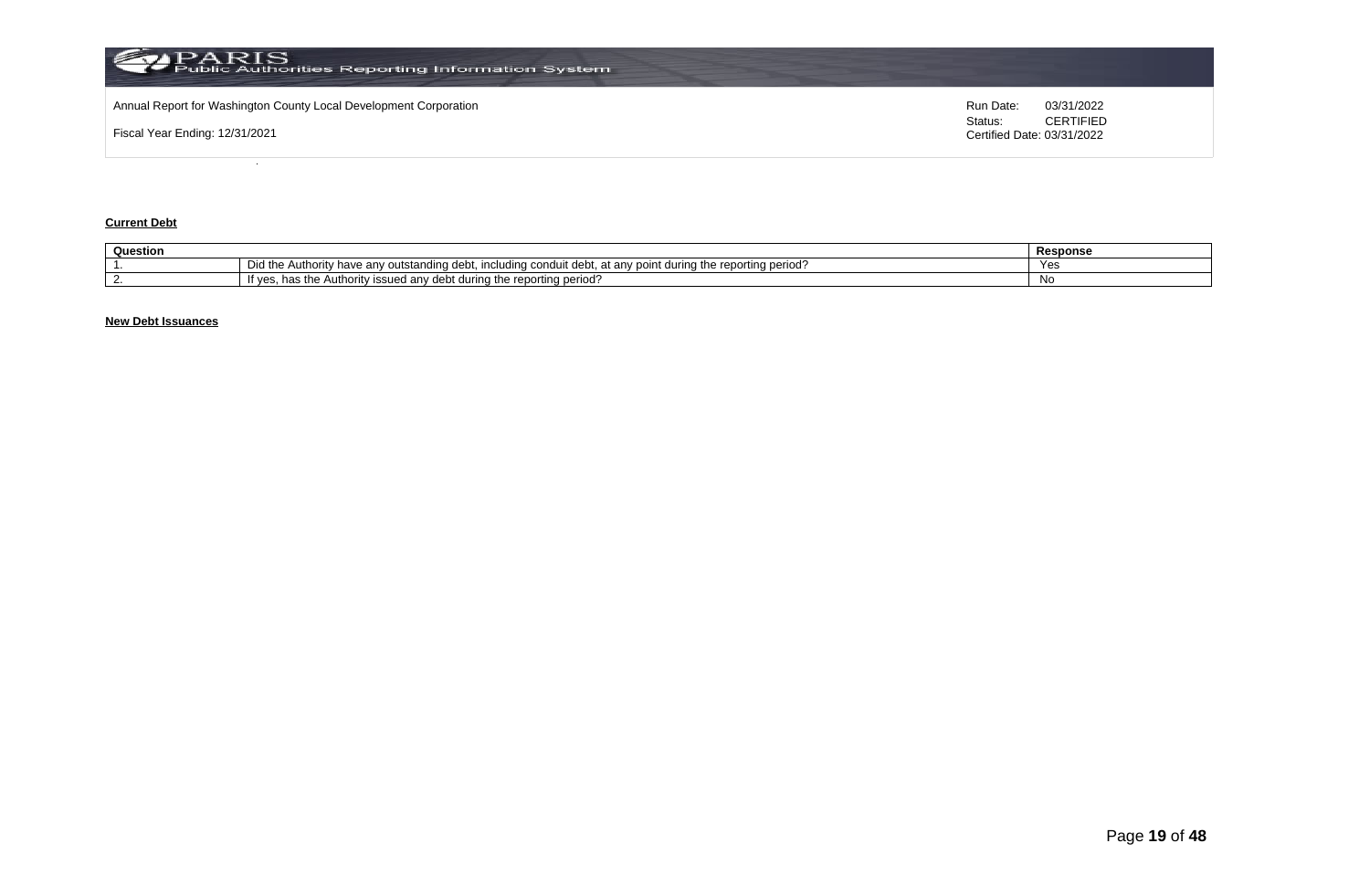

Annual Report for Washington County Local Development Corporation **Run Date:** 03/31/2022

Fiscal Year Ending: 12/31/2021

Status: **CERTIFIED** Certified Date: 03/31/2022

# **Schedule of Authority Debt**

| <b>Type of Debt</b>                    |                                        |                                                    | <b>Statutory Authorization(\$)</b> | Outstanding Start of Fiscal New Debt Issuances(\$)<br>Year(\$) |      | Debt Retired (\$) | <b>Outstanding End of Fiscal</b><br>Year(\$) |
|----------------------------------------|----------------------------------------|----------------------------------------------------|------------------------------------|----------------------------------------------------------------|------|-------------------|----------------------------------------------|
| <b>State Obligation</b>                | <b>State Guaranteed</b>                |                                                    |                                    |                                                                |      |                   |                                              |
| State Obligation                       | <b>State Supported</b>                 |                                                    |                                    |                                                                |      |                   |                                              |
| <b>State Obligation</b>                | <b>State Contingent Obligation</b>     |                                                    |                                    |                                                                |      |                   |                                              |
| State Obligation                       | State Moral Obligation                 |                                                    |                                    |                                                                |      |                   |                                              |
| Other State-Funded                     | Other State-Funded                     |                                                    |                                    |                                                                |      |                   |                                              |
| Authority Debt - General<br>Obligation | Authority Debt - General<br>Obligation |                                                    |                                    |                                                                |      |                   |                                              |
| Authority Debt - Revenue               | Authority Debt - Revenue               |                                                    |                                    |                                                                |      |                   |                                              |
| Authority Debt - Other                 | Authority Debt - Other                 |                                                    | 0.00                               | 94,079.15                                                      | 0.00 | 11,529.66         | 82,549.49                                    |
| Conduit                                |                                        | <b>Conduit Debt</b>                                |                                    |                                                                |      |                   |                                              |
| Conduit                                |                                        | Conduit Debt - Pilot<br><b>Increment Financing</b> |                                    |                                                                |      |                   |                                              |
| <b>TOTALS</b>                          |                                        |                                                    | 0.00                               | 94,079.15                                                      | 0.00 | 11,529.66         | 82,549.49                                    |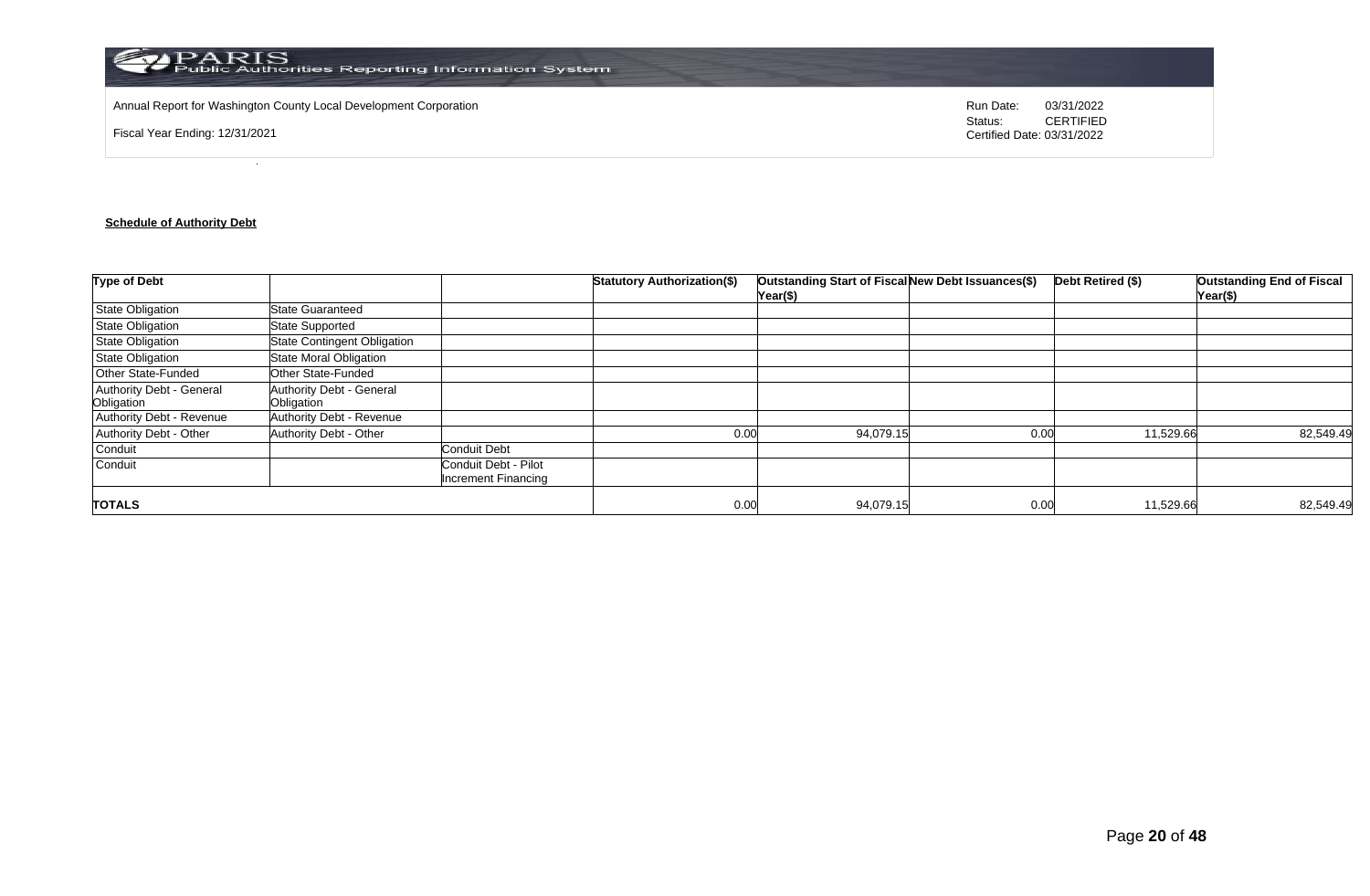

#### **Real Property Acquisition/Disposal List**

This Authority has indicated that it had no real property acquisitions or disposals during the reporting period.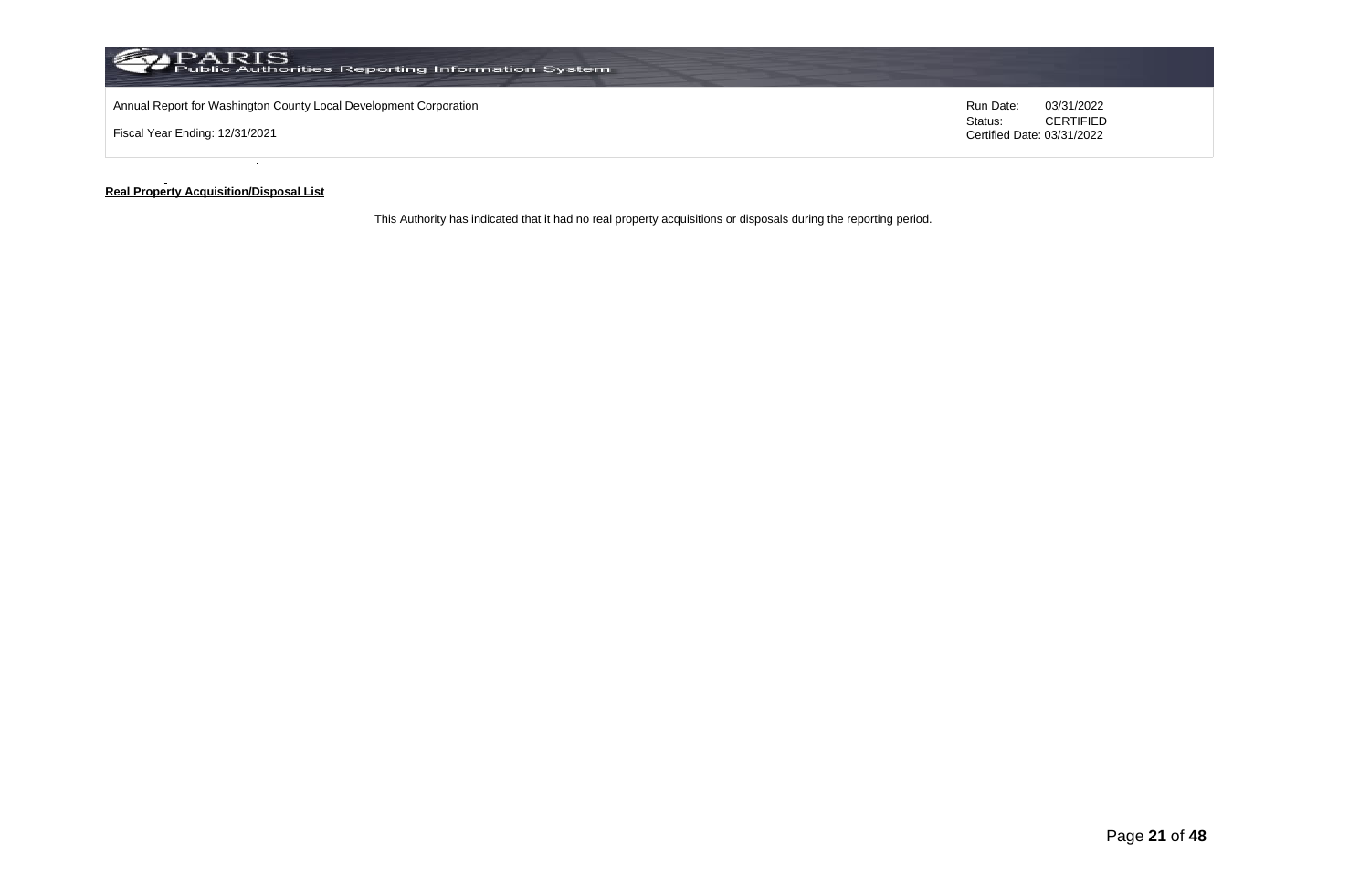

**Personal Property** 

This Authority has indicated that it had no personal property disposals during the reporting period.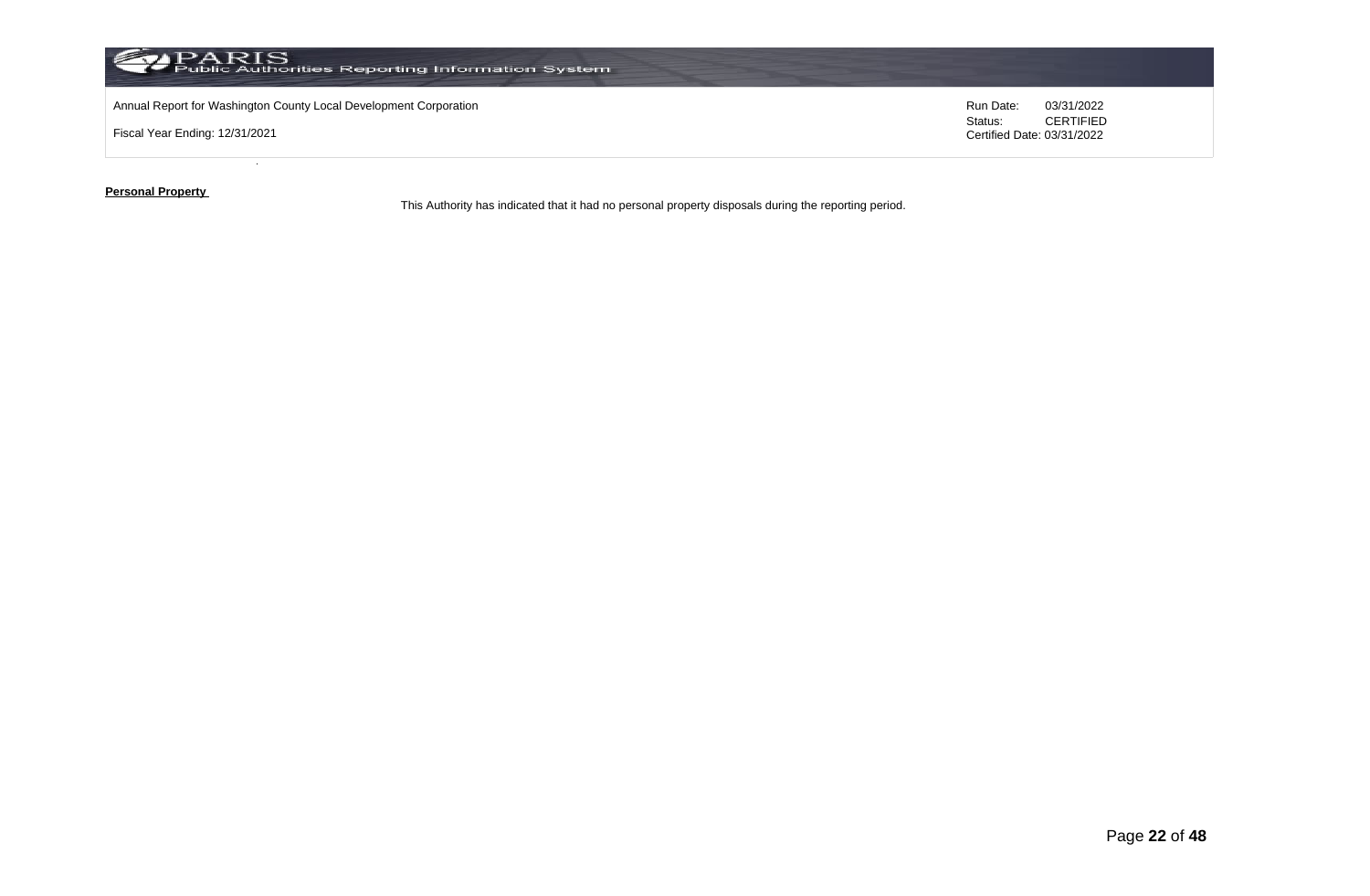

Annual Report for Washington County Local Development Corporation **Run Date:** 03/31/2022<br>Status: CERTIFIED

Fiscal Year Ending: 12/31/2021

CERTIFIED Certified Date: 03/31/2022

#### **Property Documents**

| Question |                                                                                                            | Response | URL (If Applicable)            |
|----------|------------------------------------------------------------------------------------------------------------|----------|--------------------------------|
|          | In accordance with Section 2896(3) of PAL, the Authority is required to prepare a report at least annually | Yes      | https://www.wcldc.org/926/PAAA |
|          | of all real property of the Authority. Has this report been prepared?                                      |          |                                |
|          | Has the Authority prepared policies, procedures, or guidelines regarding the use, awarding, monitoring,    | Yes      | https://www.wcldc.org/926/PAAA |
|          | and reporting of contracts for the acquisition and disposal of property?                                   |          |                                |
|          | In accordance with Section 2896(1) of PAL, has the Authority named a contracting officer who shall be      | Yes      | N/A                            |
|          | responsible for the Authority's compliance with and enforcement of such quidelines?                        |          |                                |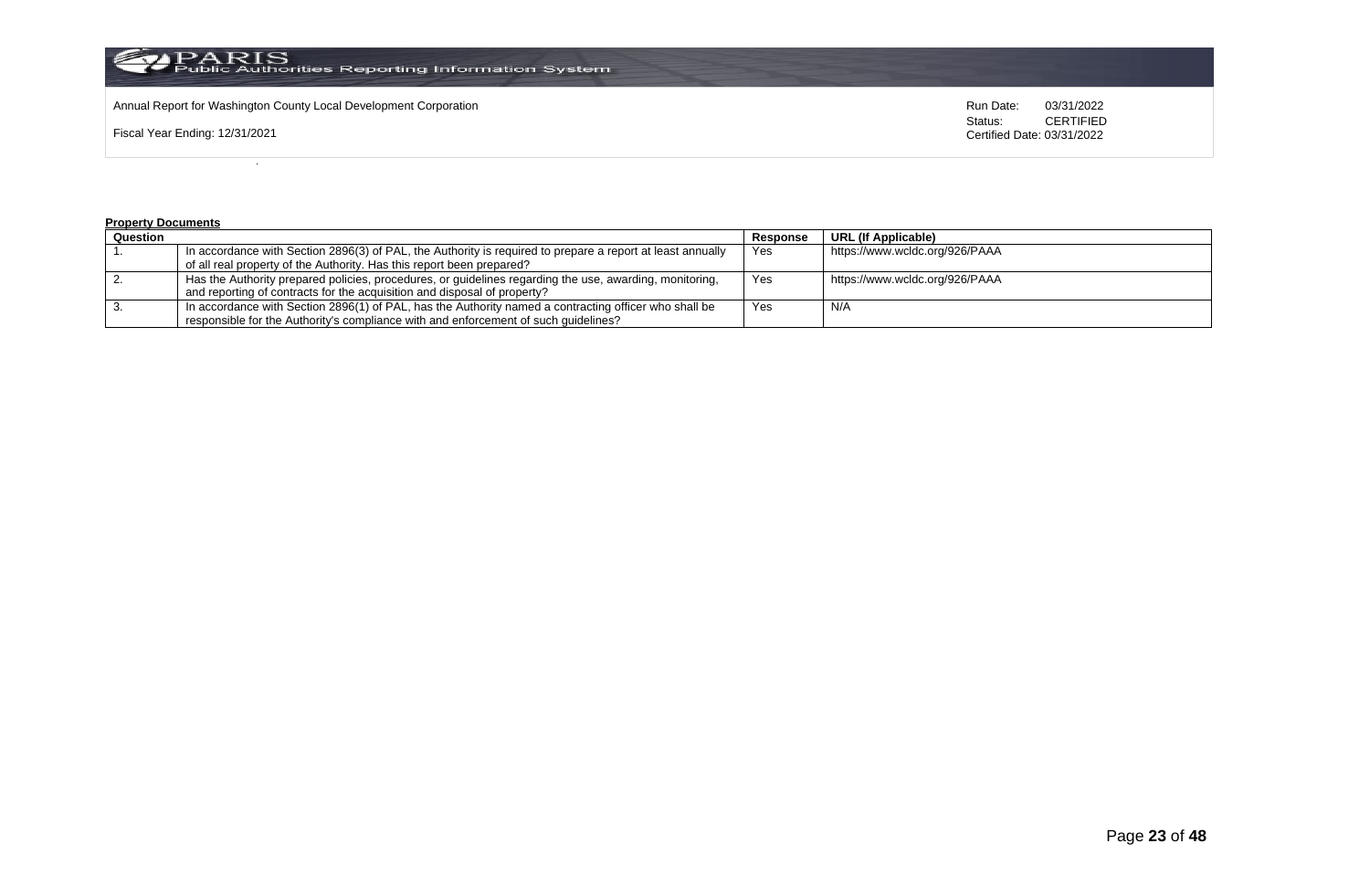

### **Grant Information**

This Authority has indicated that it did not award any grants during the reporting period.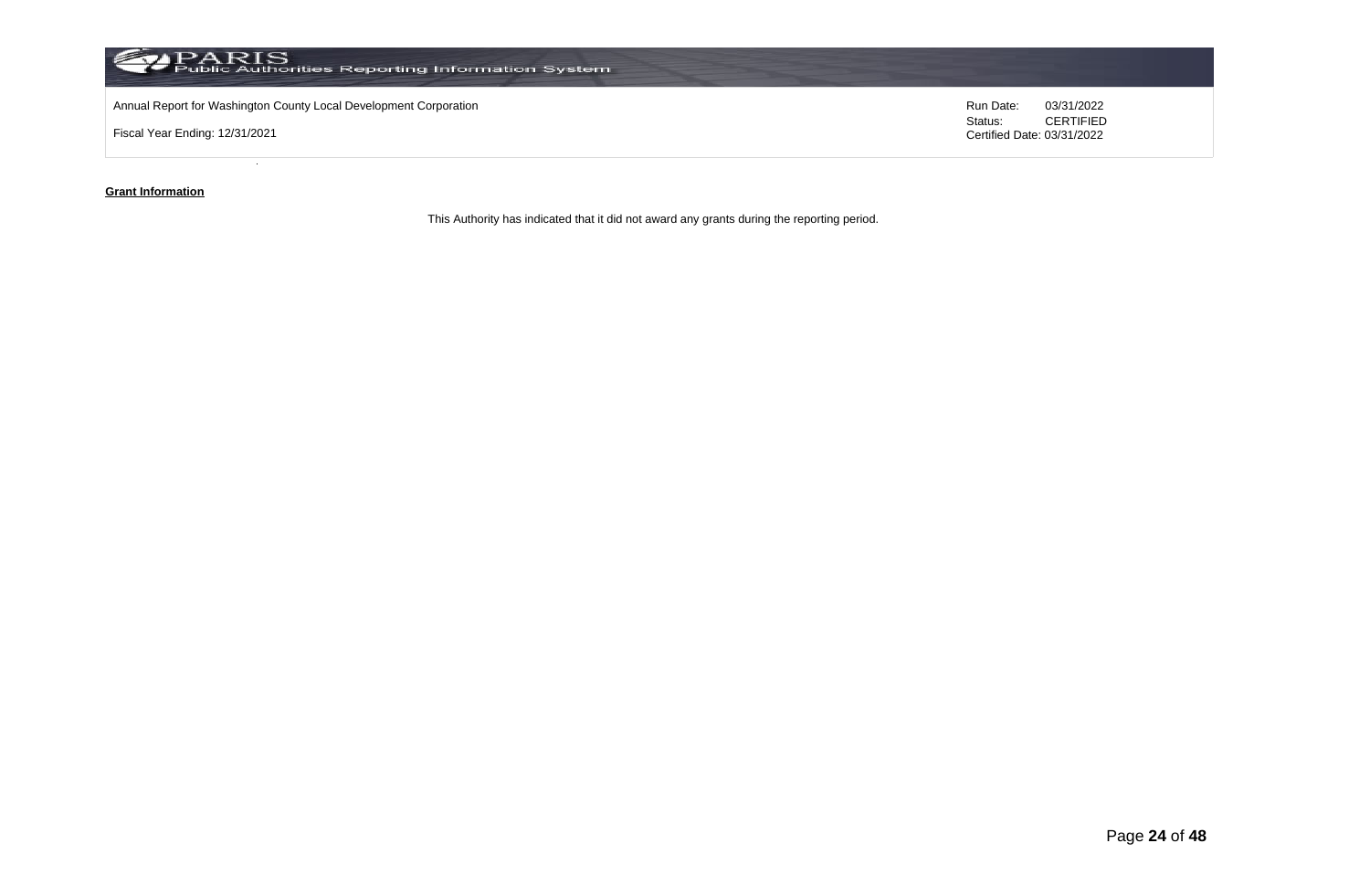

Annual Report for Washington County Local Development Corporation **Run Date:** 03/31/2022

Fiscal Year Ending: 12/31/2021

Status: **CERTIFIED** Certified Date: 03/31/2022

### **Loan Information**

| <b>Source of Loan Funds</b>   | Not for Profit       | <b>Original Amount of Loan</b>                             | \$124,625.00                      |
|-------------------------------|----------------------|------------------------------------------------------------|-----------------------------------|
| <b>Name of Loan Recipient</b> | 165 Broadway, LLC    | Date Loan Awarded                                          | 4/18/2017                         |
| <b>Address Line1</b>          | 1500 County Route 42 | Interest Rate (%)                                          | -6                                |
| <b>Address Line2</b>          |                      | Length of Loan(# of years to repay)                        |                                   |
| City                          | <b>FORT EDWARD</b>   | Amount of Loan Principal Repaid to Date                    | \$69,878.05                       |
| <b>State</b>                  | <b>NY</b>            | <b>Purpose of Loan</b>                                     | <b>Business Expansion/Startup</b> |
| <b>Postal Code</b>            | 12828                | Was the loan expected to result in new jobs being created? | Yes                               |
| Plus4                         |                      | If Yes, how many jobs were planned to be created?          |                                   |
| <b>Province/Region</b>        |                      | If Yes, how many jobs have been created to date?           | 10                                |
| Country                       | <b>United States</b> | Have the terms of the loan been completed?                 | No.                               |

| <b>Source of Loan Funds</b>   | Not for Profit            | <b>Original Amount of Loan</b>                             | \$65,000.00                       |
|-------------------------------|---------------------------|------------------------------------------------------------|-----------------------------------|
| <b>Name of Loan Recipient</b> | 209-217 Main street, LLC. | Date Loan Awarded                                          | 3/16/2016                         |
| <b>Address Line1</b>          | 2 Grants Way              | Interest Rate $(\%)$   6                                   |                                   |
| <b>Address Line2</b>          |                           | Length of Loan(# of years to repay)                        | -20                               |
| City                          | GANSEVOORT                | Amount of Loan Principal Repaid to Date                    | \$9,793.21                        |
| <b>State</b>                  | <b>NY</b>                 | <b>Purpose of Loan</b>                                     | <b>Business Expansion/Startup</b> |
| <b>Postal Code</b>            | 12831                     | Was the loan expected to result in new jobs being created? | Yes                               |
| Plus4                         |                           | If Yes, how many jobs were planned to be created?          |                                   |
| <b>Province/Region</b>        |                           | If Yes, how many jobs have been created to date?           |                                   |
| Country                       | <b>United States</b>      | Have the terms of the loan been completed?                 | No                                |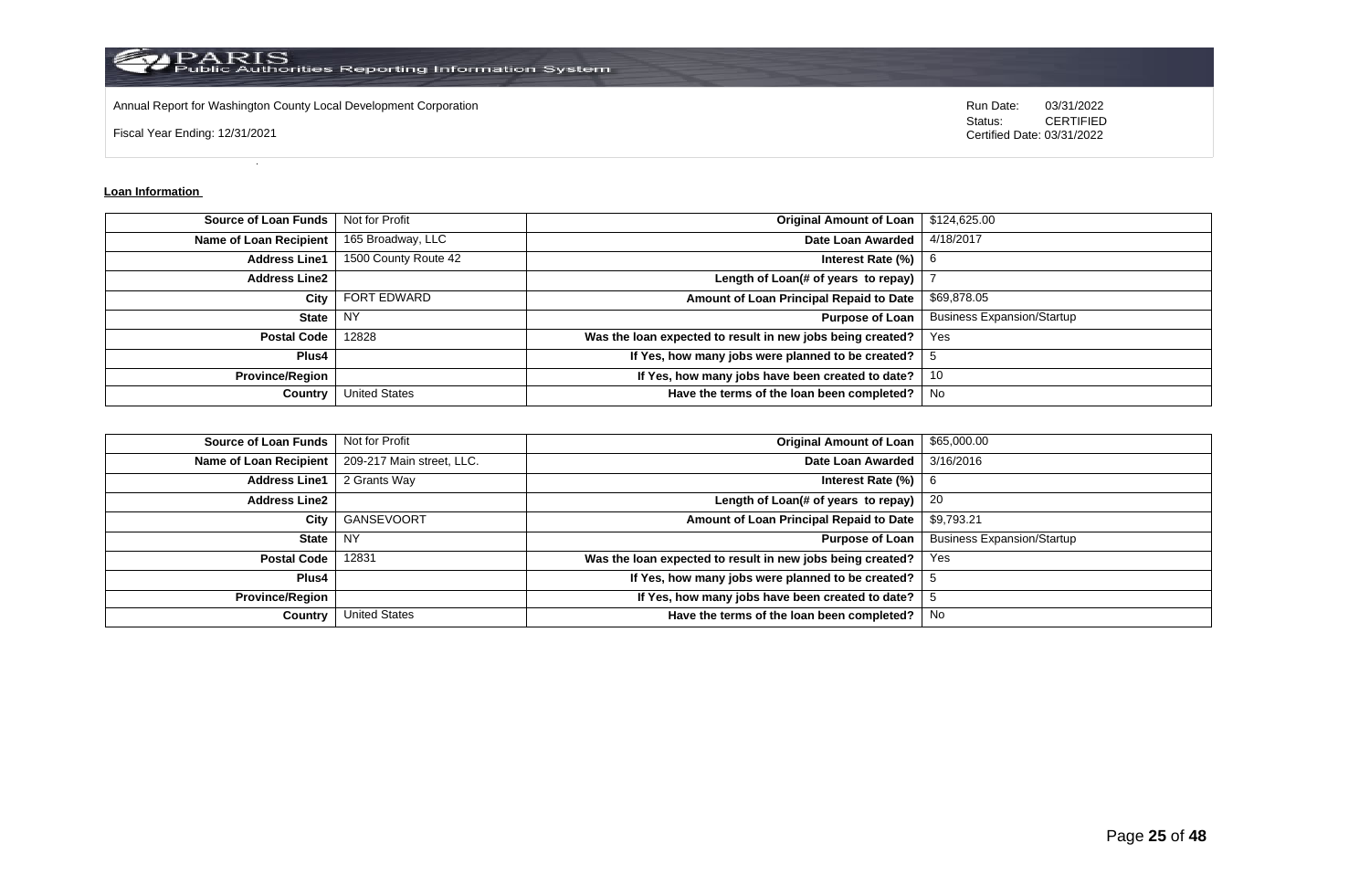

Annual Report for Washington County Local Development Corporation Run Date: 03/31/2022

Fiscal Year Ending: 12/31/2021

 Status: CERTIFIED Certified Date: 03/31/2022

**Source of Loan Funds** Not for Profit **Company of Loan 1 and 2001 Original Amount of Loan** 1 \$96,000.00 **Name of Loan Recipient** Adirondack Dogs, LLC **Date Loan Awarded** 5/12/2021 **Address Line1** 353 County Route 41 **Interest Rate (%)** 5 **Address Line2 Length of Loan(# of years to repay)** 15 **City** HUDSON FALLS **Amount of Loan Principal Repaid to Date** \$1,420.66 **State** NY **Purpose of Loan** Commercial Property Construction/Acquisition/Revitalization/Improvement **Postal Code** 12839 **Was the loan expected to result in new jobs being created? Plus4 If Yes, how many jobs were planned to be created?** 4 **Province/Region If Yes, how many jobs have been created to date?** 3 **Country** United States **Have the terms of the loan been completed?** No

| Source of Loan Funds   | Not for Profit  | <b>Original Amount of Loan</b>                             | \$50,000.00                                                                       |
|------------------------|-----------------|------------------------------------------------------------|-----------------------------------------------------------------------------------|
| Name of Loan Recipient | BDO Pizza, Inc. | Date Loan Awarded                                          | 10/12/2016                                                                        |
| <b>Address Line1</b>   | 2 Grants Way    | Interest Rate (%)                                          | -6                                                                                |
| <b>Address Line2</b>   |                 | Length of Loan(# of years to repay)                        | 10                                                                                |
| City                   | GANSEVOORT      | Amount of Loan Principal Repaid to Date                    | \$36,501.80                                                                       |
| State                  | NY              | <b>Purpose of Loan</b>                                     | <b>Commercial Property</b><br>Construction/Acquisition/Revitalization/Improvement |
| Postal Code            | 12831           | Was the loan expected to result in new jobs being created? | Yes                                                                               |
| Plus4                  |                 | If Yes, how many jobs were planned to be created?          | 10                                                                                |
| <b>Province/Region</b> |                 | If Yes, how many jobs have been created to date?           | $\circ$                                                                           |
| Country                | United States   | Have the terms of the loan been completed?                 | No                                                                                |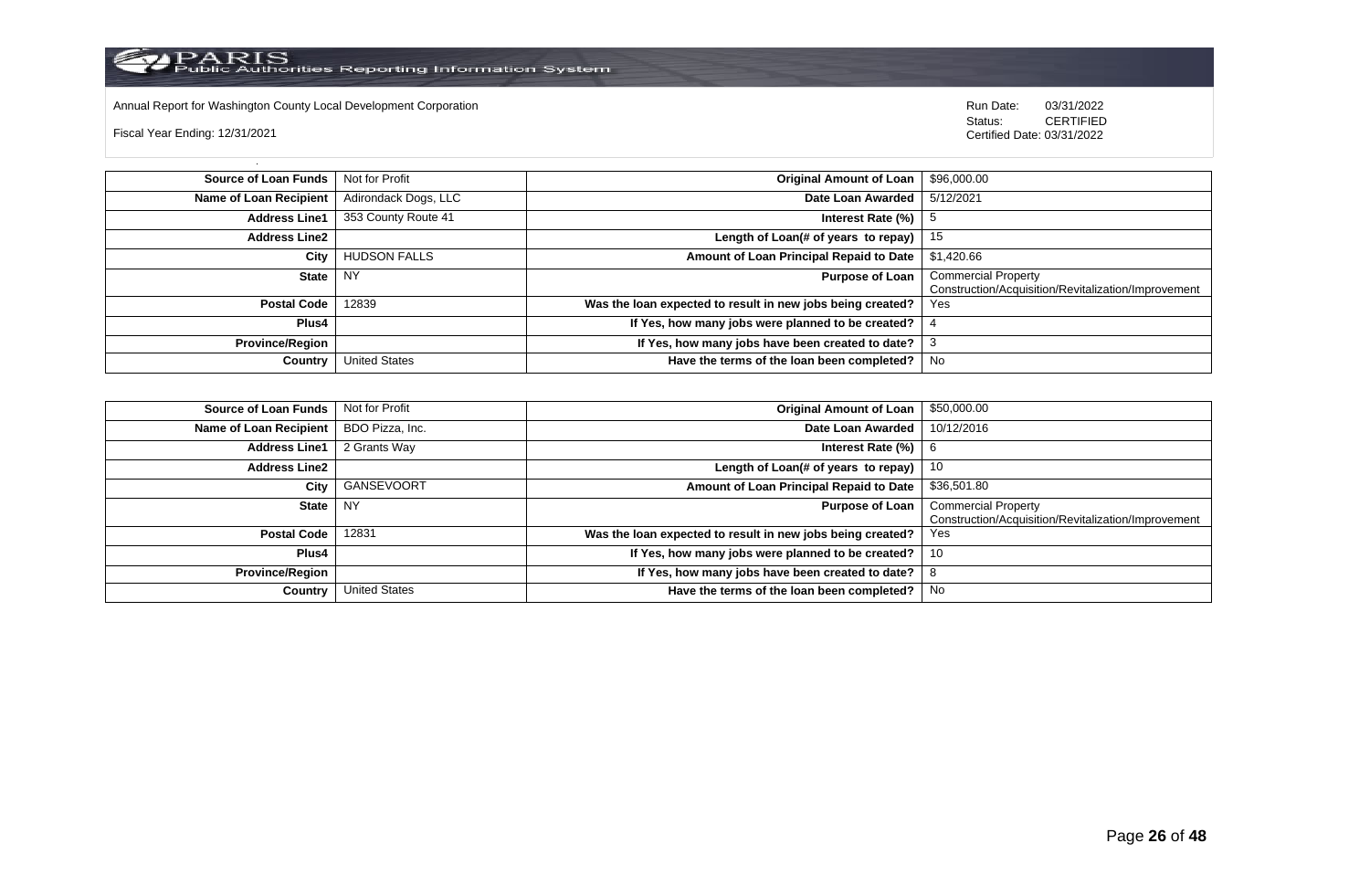Annual Report for Washington County Local Development Corporation **Run Date:** 03/31/2022<br>Status: CERTIFIED

Fiscal Year Ending: 12/31/2021

| Source of Loan Funds   | Not for Profit       | <b>Original Amount of Loan</b>                             | \$150,000.00                                        |
|------------------------|----------------------|------------------------------------------------------------|-----------------------------------------------------|
| Name of Loan Recipient | Bardins, LLC         | Date Loan Awarded                                          | 9/16/2021                                           |
| <b>Address Line1</b>   | 66 Quaker St.        | Interest Rate (%)                                          |                                                     |
| <b>Address Line2</b>   |                      | Length of Loan(# of years to repay) $ $                    | -15                                                 |
| City                   | <b>GRANVILLE</b>     | Amount of Loan Principal Repaid to Date                    | \$0.00                                              |
| <b>State</b>           | <b>NY</b>            | <b>Purpose of Loan</b>                                     | <b>Commercial Property</b>                          |
|                        |                      |                                                            | Construction/Acquisition/Revitalization/Improvement |
| <b>Postal Code</b>     | 12832                | Was the loan expected to result in new jobs being created? | Yes                                                 |
| Plus4                  |                      | If Yes, how many jobs were planned to be created?          |                                                     |
| <b>Province/Region</b> |                      | If Yes, how many jobs have been created to date?           |                                                     |
| Country                | <b>United States</b> | Have the terms of the loan been completed?                 | No                                                  |

| <b>Source of Loan Funds</b>   | Not for Profit                         | <b>Original Amount of Loan</b>                             | \$150,000.00                      |
|-------------------------------|----------------------------------------|------------------------------------------------------------|-----------------------------------|
| <b>Name of Loan Recipient</b> | <b>Battle Hill Brewing Company LLC</b> | Date Loan Awarded                                          | 2/11/2015                         |
| <b>Address Line1</b>          | PO Box 36                              | Interest Rate $(\%)$   6                                   |                                   |
| <b>Address Line2</b>          |                                        | Length of Loan(# of years to repay)                        |                                   |
| City                          | <b>FORT ANN</b>                        | Amount of Loan Principal Repaid to Date                    | \$150,000.00                      |
| State                         | I NY                                   | <b>Purpose of Loan</b>                                     | <b>Business Expansion/Startup</b> |
| <b>Postal Code</b>            | 12827                                  | Was the loan expected to result in new jobs being created? | Yes                               |
| Plus4                         |                                        | If Yes, how many jobs were planned to be created?          |                                   |
| <b>Province/Region</b>        |                                        | If Yes, how many jobs have been created to date?           | 10                                |
| Country                       | <b>United States</b>                   | Have the terms of the loan been completed?                 | Yes                               |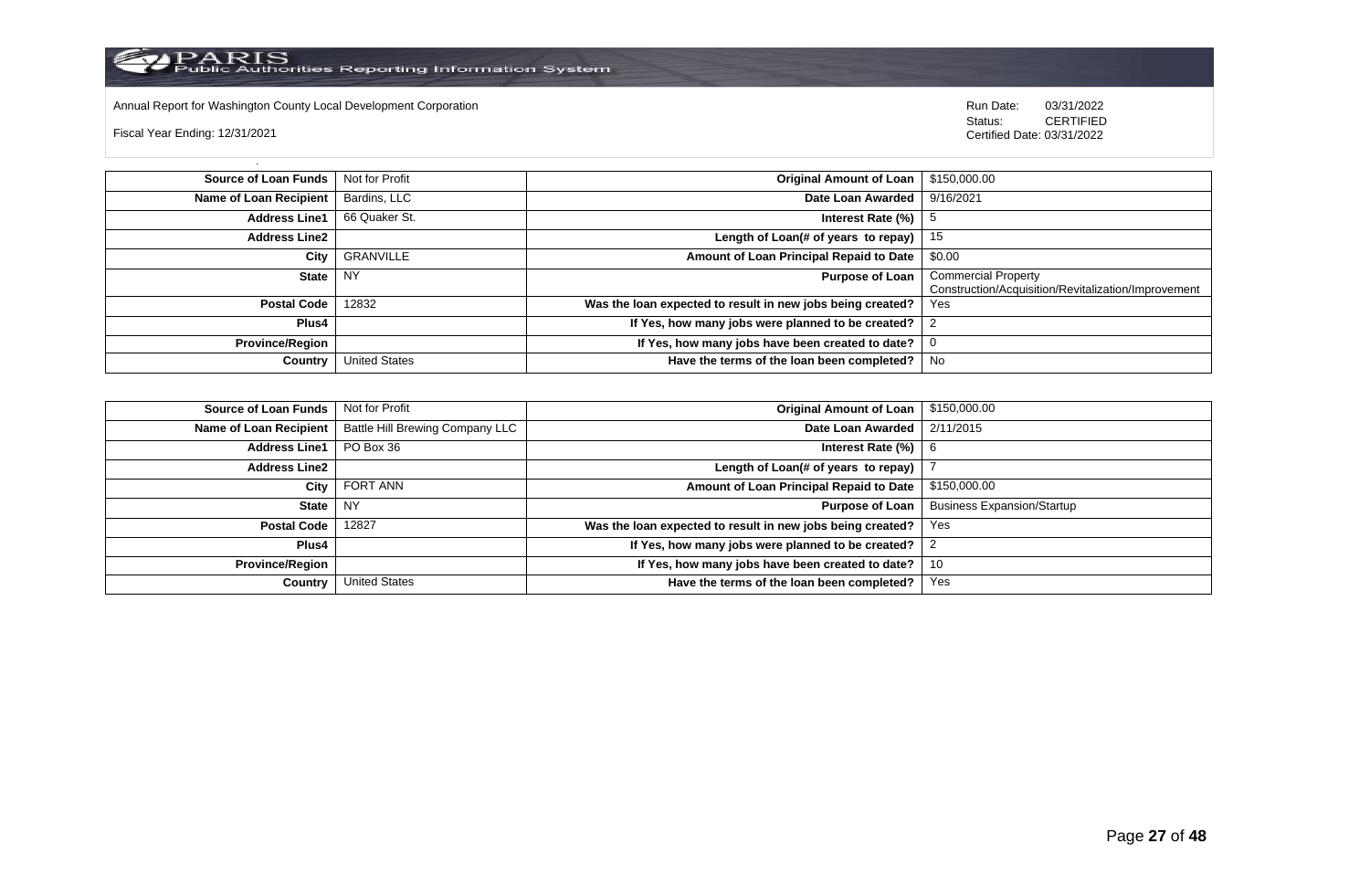Annual Report for Washington County Local Development Corporation **Company County Connect Connect Connect Connect**<br>
Status: CERTIFIED

Fiscal Year Ending: 12/31/2021

| <b>Source of Loan Funds</b> | Not for Profit        | <b>Original Amount of Loan</b>                             | \$100,000.00                                                                      |
|-----------------------------|-----------------------|------------------------------------------------------------|-----------------------------------------------------------------------------------|
| Name of Loan Recipient      | Bennett& Carter, Inc. | Date Loan Awarded                                          | 4/12/2018                                                                         |
| <b>Address Line1</b>        | 46-48 River St.       | Interest Rate (%)                                          | 6                                                                                 |
| <b>Address Line2</b>        |                       | Length of Loan(# of years to repay) $ $                    | - 10                                                                              |
| City                        | <b>HUDSON FALLS</b>   | Amount of Loan Principal Repaid to Date                    | \$21,121.46                                                                       |
| <b>State</b>                | <b>NY</b>             | <b>Purpose of Loan</b>                                     | <b>Commercial Property</b><br>Construction/Acquisition/Revitalization/Improvement |
| <b>Postal Code</b>          | 12839                 | Was the loan expected to result in new jobs being created? | Yes                                                                               |
| Plus4                       |                       | If Yes, how many jobs were planned to be created?          |                                                                                   |
| <b>Province/Region</b>      |                       | If Yes, how many jobs have been created to date?           |                                                                                   |
| Country                     | <b>United States</b>  | Have the terms of the loan been completed?                 | No                                                                                |

| <b>Source of Loan Funds</b> | Not for Profit                   | Original Amount of Loan                                    | \$150,000.00                      |
|-----------------------------|----------------------------------|------------------------------------------------------------|-----------------------------------|
| Name of Loan Recipient      | Binley Real Estate Holdings, LLC | Date Loan Awarded                                          | 11/11/2009                        |
| <b>Address Line1</b>        | 99 1/2 East St.                  | Interest Rate (%)                                          |                                   |
| <b>Address Line2</b>        |                                  | Length of Loan(# of years to repay)                        | 15                                |
| City                        | <b>FORT EDWARD</b>               | Amount of Loan Principal Repaid to Date                    | \$144,152.65                      |
| State                       | I NY                             | <b>Purpose of Loan</b>                                     | <b>Business Expansion/Startup</b> |
| <b>Postal Code</b>          | 12828                            | Was the loan expected to result in new jobs being created? | No.                               |
| Plus4                       |                                  | If Yes, how many jobs were planned to be created?          |                                   |
| <b>Province/Region</b>      |                                  | If Yes, how many jobs have been created to date?           |                                   |
| Country                     | <b>United States</b>             | Have the terms of the loan been completed?                 | No.                               |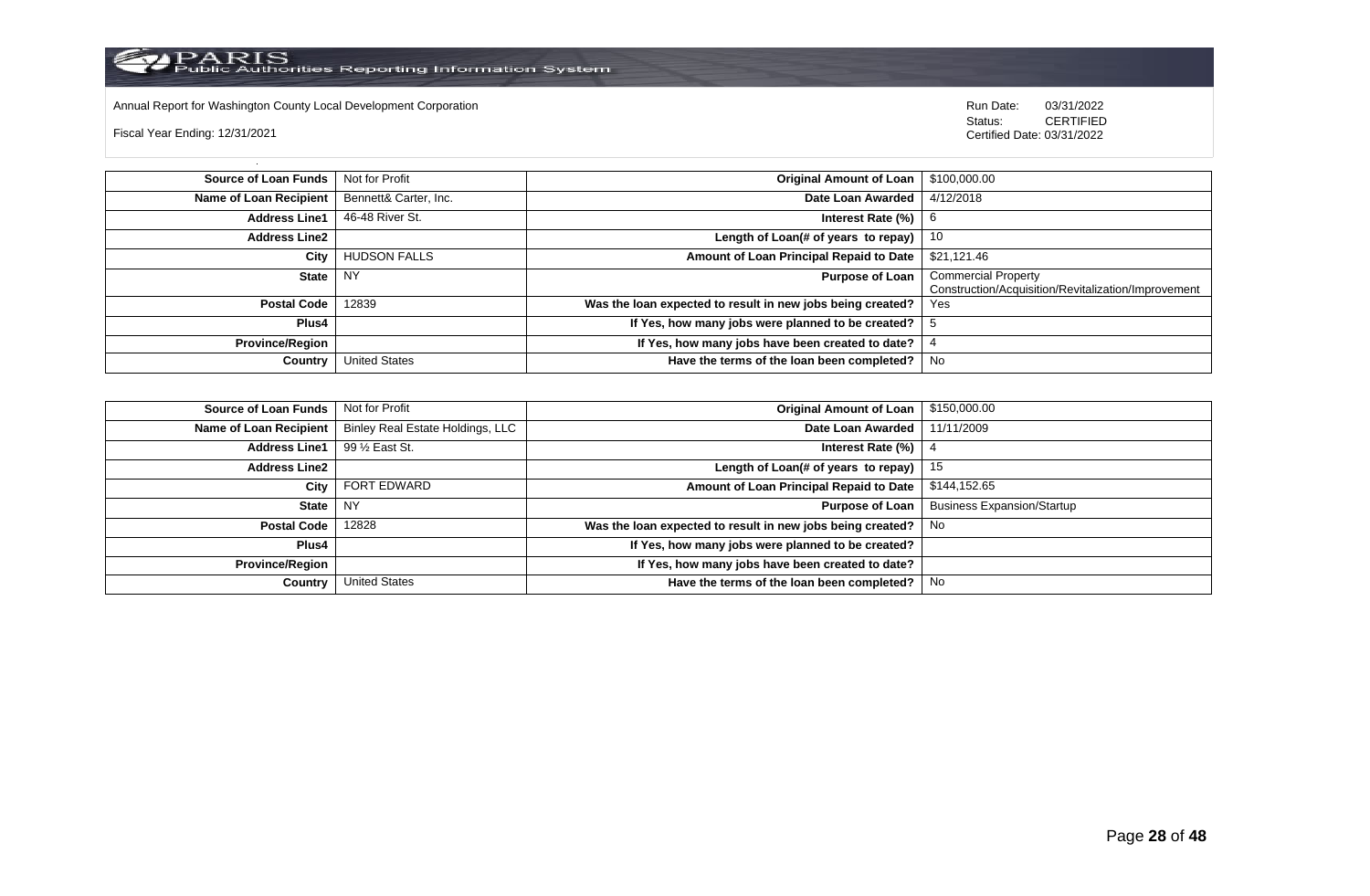

Annual Report for Washington County Local Development Corporation Run Date: 03/31/2022

Fiscal Year Ending: 12/31/2021

 Status: CERTIFIED Certified Date: 03/31/2022

**Source of Loan Funds** Not for Profit **Containers and Containers Amount Original Amount of Loan** \$150,000.00 **Name of Loan Recipient** Can Industries, Inc. **Date Loan Awarded** 12/1/2006 **Address Line1** 60 Engineers Lane **Interest Rate (%)** 5.19 **Address Line2 Length of Loan(# of years to repay)** 15 **City** FARMINGDALE **Amount of Loan Principal Repaid to Date** \$150,000.00 **State** NY **Purpose of Loan** Business Expansion/Startup **Postal Code** 11735 **Was the loan expected to result in new jobs being created?** No **Plus4 If Yes, how many jobs were planned to be created? Province/Region If Yes, how many jobs have been created to date? Country** United States **Have the terms of the loan been completed?** Yes

| Source of Loan Funds   | Not for Profit             | <b>Original Amount of Loan</b>                             | \$55,000.00                                                                       |
|------------------------|----------------------------|------------------------------------------------------------|-----------------------------------------------------------------------------------|
| Name of Loan Recipient | Center Falls Projects, LLC | Date Loan Awarded                                          | 4/2/2019                                                                          |
| <b>Address Line1</b>   | 5 Corliss Ave.             | Interest Rate (%)                                          | 6                                                                                 |
| <b>Address Line2</b>   |                            | Length of Loan(# of years to repay)                        | 10                                                                                |
| City                   | GREENWICH                  | Amount of Loan Principal Repaid to Date                    | \$7,783.05                                                                        |
| State                  | . NY                       | <b>Purpose of Loan</b>                                     | <b>Commercial Property</b><br>Construction/Acquisition/Revitalization/Improvement |
| Postal Code            | 12834                      | Was the loan expected to result in new jobs being created? | Yes                                                                               |
| <b>Plus4</b>           |                            | If Yes, how many jobs were planned to be created?          |                                                                                   |
| Province/Region        |                            | If Yes, how many jobs have been created to date?           |                                                                                   |
| Country                | <b>United States</b>       | Have the terms of the loan been completed?                 | No                                                                                |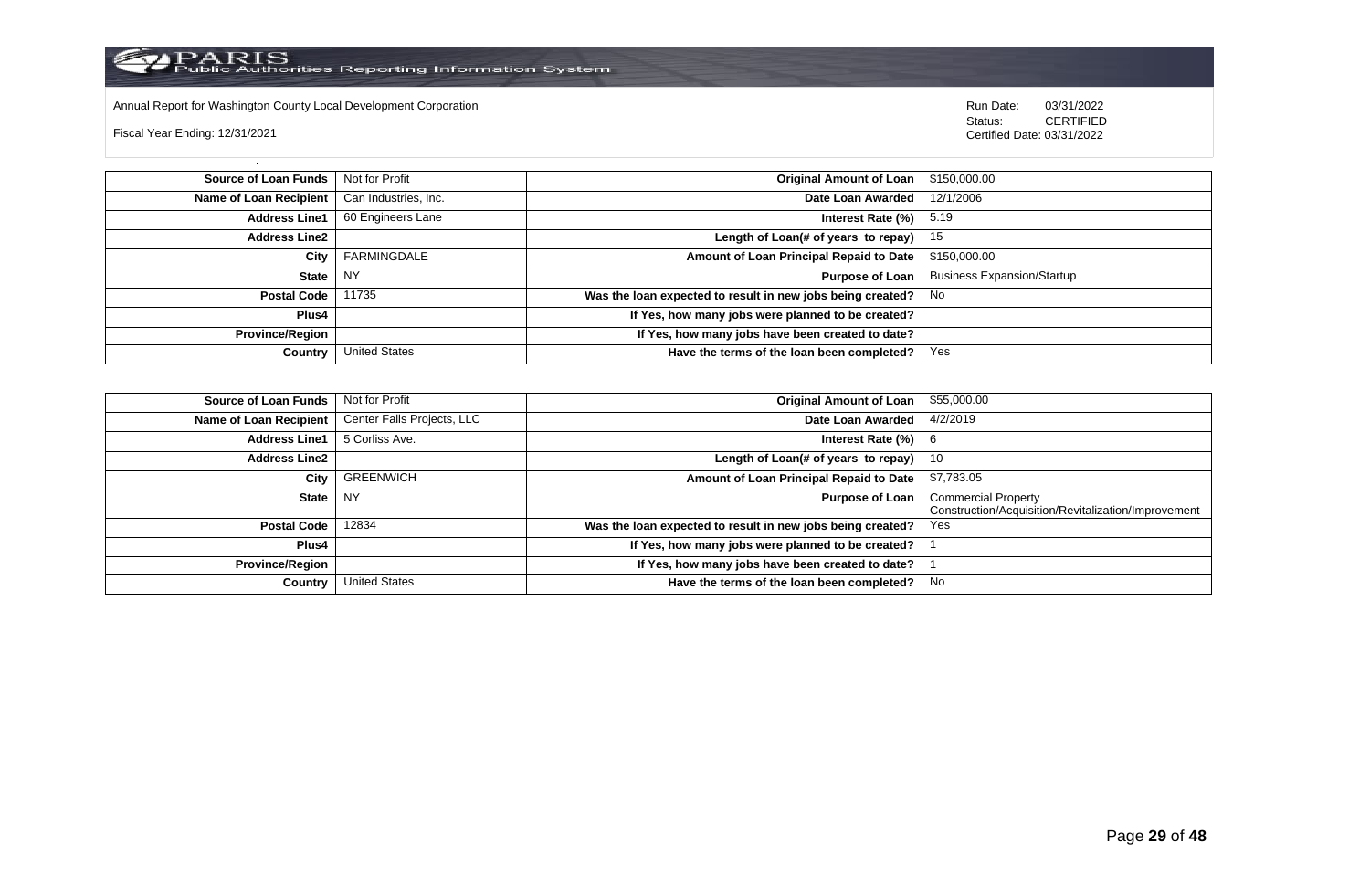

Annual Report for Washington County Local Development Corporation **Company County Connect Connect Connect Connect**<br>
Status: CERTIFIED

Fiscal Year Ending: 12/31/2021

| Source of Loan Funds   | Not for Profit               | <b>Original Amount of Loan</b>                             | \$100,000.00                                 |
|------------------------|------------------------------|------------------------------------------------------------|----------------------------------------------|
| Name of Loan Recipient | Center Road Enterprises, LLC | Date Loan Awarded                                          | 12/3/2009                                    |
| <b>Address Line1</b>   | 139 Center Road              | Interest Rate (%)                                          |                                              |
| <b>Address Line2</b>   |                              | Length of Loan(# of years to repay) $ $                    | 15                                           |
| City                   | <b>EAGLE BRIDGE</b>          | Amount of Loan Principal Repaid to Date                    | \$62,045.48                                  |
| State I                | NY                           | <b>Purpose of Loan</b>                                     | <b>Equipment and Fixed Asset Acquisition</b> |
| Postal Code            | 12057                        | Was the loan expected to result in new jobs being created? | No.                                          |
| Plus4                  |                              | If Yes, how many jobs were planned to be created?          |                                              |
| Province/Region        |                              | If Yes, how many jobs have been created to date?           |                                              |
| Country                | <b>United States</b>         | Have the terms of the loan been completed?                 | No                                           |

| <b>Source of Loan Funds</b>   | Not for Profit                                                                 | <b>Original Amount of Loan</b>                             | \$140,000.00                      |
|-------------------------------|--------------------------------------------------------------------------------|------------------------------------------------------------|-----------------------------------|
| <b>Name of Loan Recipient</b> | Center Road Enterprises, LLC<br>DBA Eagle Bridge Custom Meat<br>and Smokehouse | Date Loan Awarded                                          | 10/27/2011                        |
| <b>Address Line1</b>          | 139 Center Road                                                                | Interest Rate (%)                                          | 5.5                               |
| <b>Address Line2</b>          |                                                                                | Length of Loan(# of years to repay)                        |                                   |
| City                          | <b>EAGLE BRIDGE</b>                                                            | Amount of Loan Principal Repaid to Date                    | \$75,474.30                       |
| <b>State</b>                  | <b>NY</b>                                                                      | <b>Purpose of Loan</b>                                     | <b>Business Expansion/Startup</b> |
| <b>Postal Code</b>            | 12057                                                                          | Was the loan expected to result in new jobs being created? | No.                               |
| Plus4                         |                                                                                | If Yes, how many jobs were planned to be created?          |                                   |
| <b>Province/Region</b>        |                                                                                | If Yes, how many jobs have been created to date?           |                                   |
| Country                       | <b>United States</b>                                                           | Have the terms of the loan been completed?                 | No                                |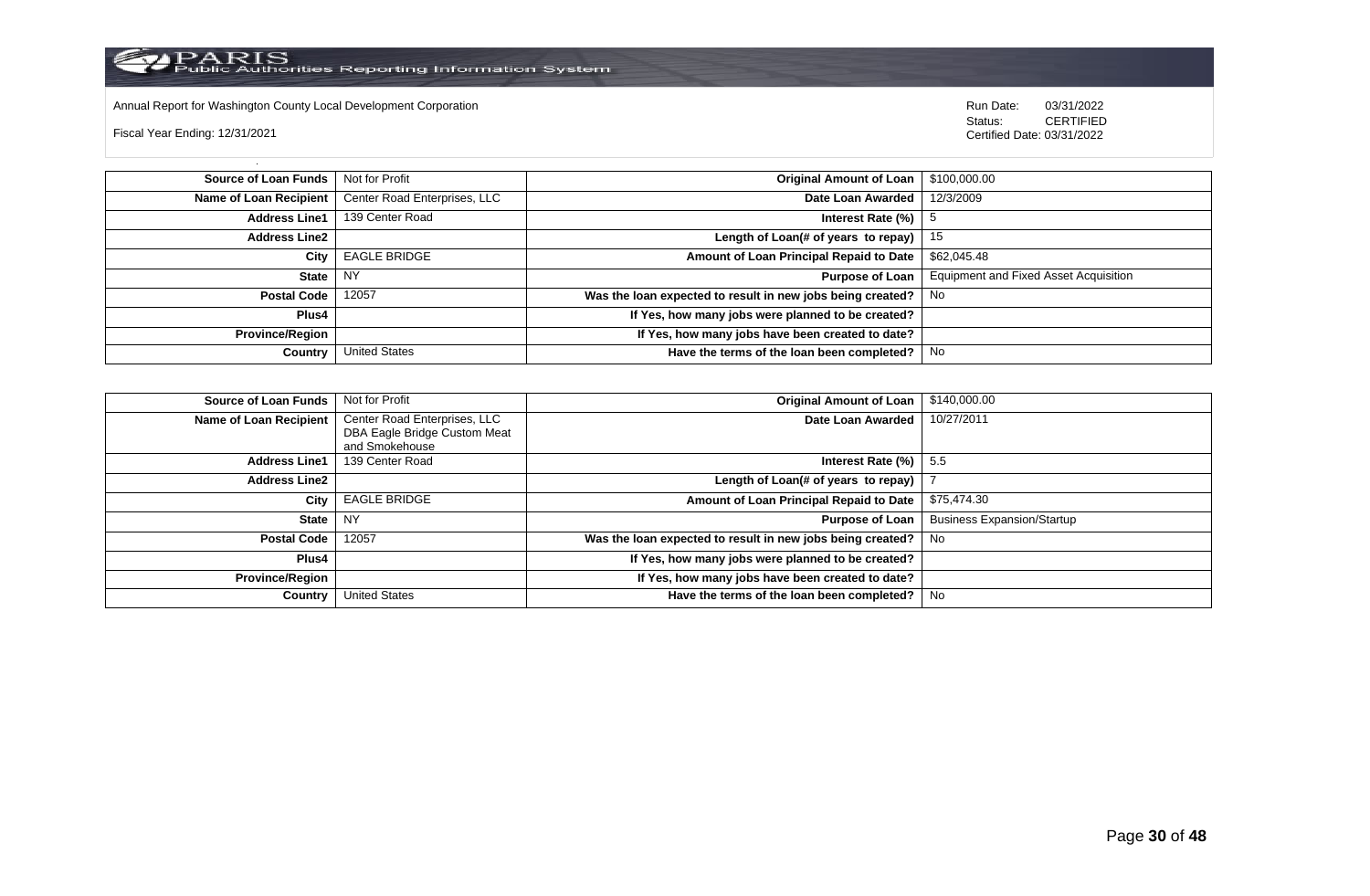

Annual Report for Washington County Local Development Corporation **Run Date:** 03/31/2022<br>Status: CERTIFIED

Fiscal Year Ending: 12/31/2021

| <b>Source of Loan Funds</b>   | Not for Profit                | <b>Original Amount of Loan</b>                             | \$80,000.00                                         |
|-------------------------------|-------------------------------|------------------------------------------------------------|-----------------------------------------------------|
| <b>Name of Loan Recipient</b> | Claude Barrett Jr and Chelsey | Date Loan Awarded                                          | 4/18/2017                                           |
|                               | Allen DBA/Bonnie and Clyde's  |                                                            |                                                     |
|                               | Gourmet on the Run            |                                                            |                                                     |
| <b>Address Line1</b>          | 30 Marion Street              | Interest Rate (%)                                          |                                                     |
| <b>Address Line2</b>          |                               | Length of Loan(# of years to repay)                        |                                                     |
| City                          | <b>FORT EDWARD</b>            | Amount of Loan Principal Repaid to Date                    | \$30,849.73                                         |
| <b>State</b>                  | <b>NY</b>                     | <b>Purpose of Loan</b>                                     | <b>Commercial Property</b>                          |
|                               |                               |                                                            | Construction/Acquisition/Revitalization/Improvement |
| <b>Postal Code</b>            | 12828                         | Was the loan expected to result in new jobs being created? | <b>Yes</b>                                          |
| Plus4                         |                               | If Yes, how many jobs were planned to be created?          | З                                                   |
| <b>Province/Region</b>        |                               | If Yes, how many jobs have been created to date?           |                                                     |
| Country                       | <b>United States</b>          | Have the terms of the loan been completed?                 | No                                                  |

| <b>Source of Loan Funds</b>   | Not for Profit                | Original Amount of Loan                                    | \$20,000.00                                  |
|-------------------------------|-------------------------------|------------------------------------------------------------|----------------------------------------------|
| <b>Name of Loan Recipient</b> | Claude Everrett Jr. & Chelsey | Date Loan Awarded                                          | 3/9/2018                                     |
|                               | Yvonne Allen                  |                                                            |                                              |
| <b>Address Line1</b>          | 30 Marion St.                 | Interest Rate $(\%)$   6                                   |                                              |
| <b>Address Line2</b>          |                               | Length of Loan(# of years to repay) $ $                    |                                              |
| City                          | FORT EDWARD                   | Amount of Loan Principal Repaid to Date                    | \$10,339.73                                  |
| <b>State</b>                  | <b>NY</b>                     | Purpose of Loan                                            | <b>Equipment and Fixed Asset Acquisition</b> |
| <b>Postal Code</b>            | 12828                         | Was the loan expected to result in new jobs being created? | Yes                                          |
| Plus4                         |                               | If Yes, how many jobs were planned to be created?          |                                              |
| <b>Province/Region</b>        |                               | If Yes, how many jobs have been created to date?           |                                              |
| Country                       | <b>United States</b>          | Have the terms of the loan been completed?                 | No                                           |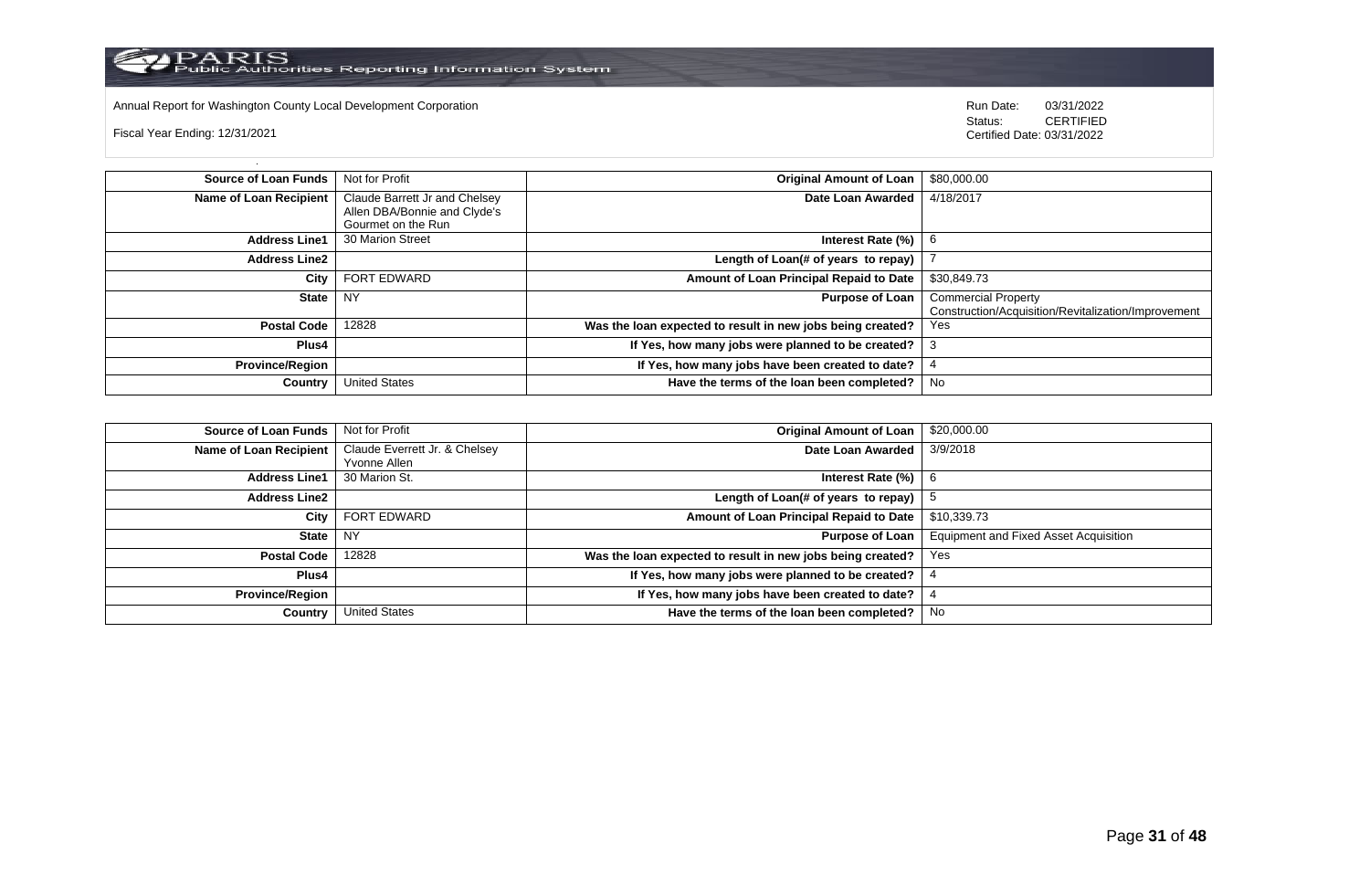

Annual Report for Washington County Local Development Corporation Run Date: 03/31/2022

Fiscal Year Ending: 12/31/2021

 Status: CERTIFIED Certified Date: 03/31/2022

**Source of Loan Funds** Not for Profit **Containers and Containers Amount Original Amount of Loan** \$125,000.00 **Name of Loan Recipient** Creative D-SIGNS & Concepts, LLC<br>8 Green Barn Rd. **Date Loan Awarded** 10/3/2019 **Address Line1** 8 Green Barn Rd. **Interest Rate (%)** 6 **Interest Rate (%)** 6 **Address Line2 Length of Loan(# of years to repay)** 15 **City** HUDSON FALLS **Amount of Loan Principal Repaid to Date** \$6,811.47 **State** NY **Purpose of Loan** Business Expansion/Startup **Postal Code** 12839 **Was the loan expected to result in new jobs being created?** Yes **Plus4 If Yes, how many jobs were planned to be created?** 2 **Province/Region If Yes, how many jobs have been created to date?** 2 **Country** United States **Have the terms of the loan been completed?** No

| Source of Loan Funds   | Not for Profit       | <b>Original Amount of Loan</b>                             | \$150,000.00                                                                      |
|------------------------|----------------------|------------------------------------------------------------|-----------------------------------------------------------------------------------|
| Name of Loan Recipient | Croatan, LLC         | Date Loan Awarded                                          | 7/9/2018                                                                          |
| <b>Address Line1</b>   | <b>PO Box 191</b>    | Interest Rate (%)                                          |                                                                                   |
| <b>Address Line2</b>   |                      | Length of Loan(# of years to repay)                        | 15                                                                                |
| City                   | <b>GREENWICH</b>     | Amount of Loan Principal Repaid to Date                    | \$16,035.83                                                                       |
| State                  | <b>NY</b>            | <b>Purpose of Loan</b>                                     | <b>Commercial Property</b><br>Construction/Acquisition/Revitalization/Improvement |
| <b>Postal Code</b>     | 12834                | Was the loan expected to result in new jobs being created? | Yes                                                                               |
| Plus4                  |                      | If Yes, how many jobs were planned to be created?          | 10                                                                                |
| <b>Province/Region</b> |                      | If Yes, how many jobs have been created to date?           | 15                                                                                |
| Country                | <b>United States</b> | Have the terms of the loan been completed?                 | No                                                                                |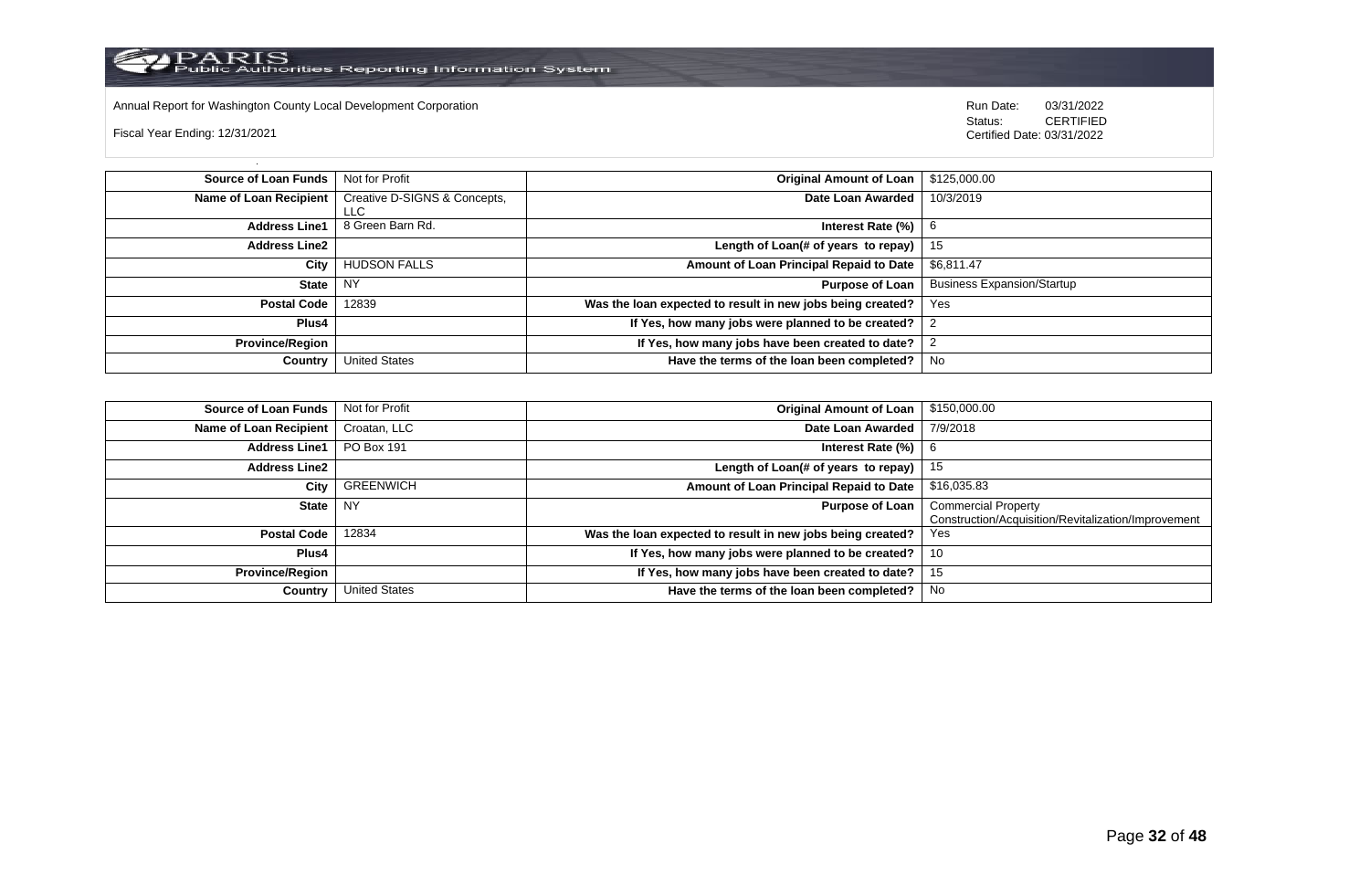

Annual Report for Washington County Local Development Corporation **Company County Connect Connect Connect Connect**<br>
Status: CERTIFIED

Fiscal Year Ending: 12/31/2021

| Source of Loan Funds   | Not for Profit         | <b>Original Amount of Loan</b>                             | \$77,000.00                       |
|------------------------|------------------------|------------------------------------------------------------|-----------------------------------|
| Name of Loan Recipient | Dancing Ewe Farms, LLC | Date Loan Awarded                                          | 6/29/2016                         |
| <b>Address Line1</b>   | 181 County Route 12    | Interest Rate $(\%)$   6                                   |                                   |
| <b>Address Line2</b>   |                        | Length of Loan(# of years to repay) $\vert$ 10             |                                   |
| City                   | GRANVILLE              | Amount of Loan Principal Repaid to Date                    | \$29,670.16                       |
| <b>State</b>           | <b>NY</b>              | Purpose of Loan                                            | <b>Business Expansion/Startup</b> |
| <b>Postal Code</b>     | 12832                  | Was the loan expected to result in new jobs being created? | Yes                               |
| <b>Plus4</b>           |                        | If Yes, how many jobs were planned to be created?          | -3                                |
| <b>Province/Region</b> |                        | If Yes, how many jobs have been created to date?           | 6                                 |
| Country                | <b>United States</b>   | Have the terms of the loan been completed?                 | No                                |

| <b>Source of Loan Funds</b> | Not for Profit            | <b>Original Amount of Loan</b>                             | \$10,000.00                       |
|-----------------------------|---------------------------|------------------------------------------------------------|-----------------------------------|
| Name of Loan Recipient      | Daniel Courtney DBA/Faded | Date Loan Awarded                                          | 12/2/2020                         |
|                             | Clipz                     |                                                            |                                   |
| <b>Address Line1</b>        | 827 Ford Rd.              | Interest Rate (%)                                          |                                   |
| <b>Address Line2</b>        |                           | Length of Loan(# of years to repay)                        |                                   |
| City                        | MELROSE                   | Amount of Loan Principal Repaid to Date                    | \$1,057.85                        |
| State                       | NY                        | <b>Purpose of Loan</b>                                     | <b>Business Expansion/Startup</b> |
| <b>Postal Code</b>          | 12121                     | Was the loan expected to result in new jobs being created? | Yes                               |
| <b>Plus4</b>                |                           | If Yes, how many jobs were planned to be created?          |                                   |
| <b>Province/Region</b>      |                           | If Yes, how many jobs have been created to date?           |                                   |
| Country                     | United States             | Have the terms of the loan been completed?                 | No                                |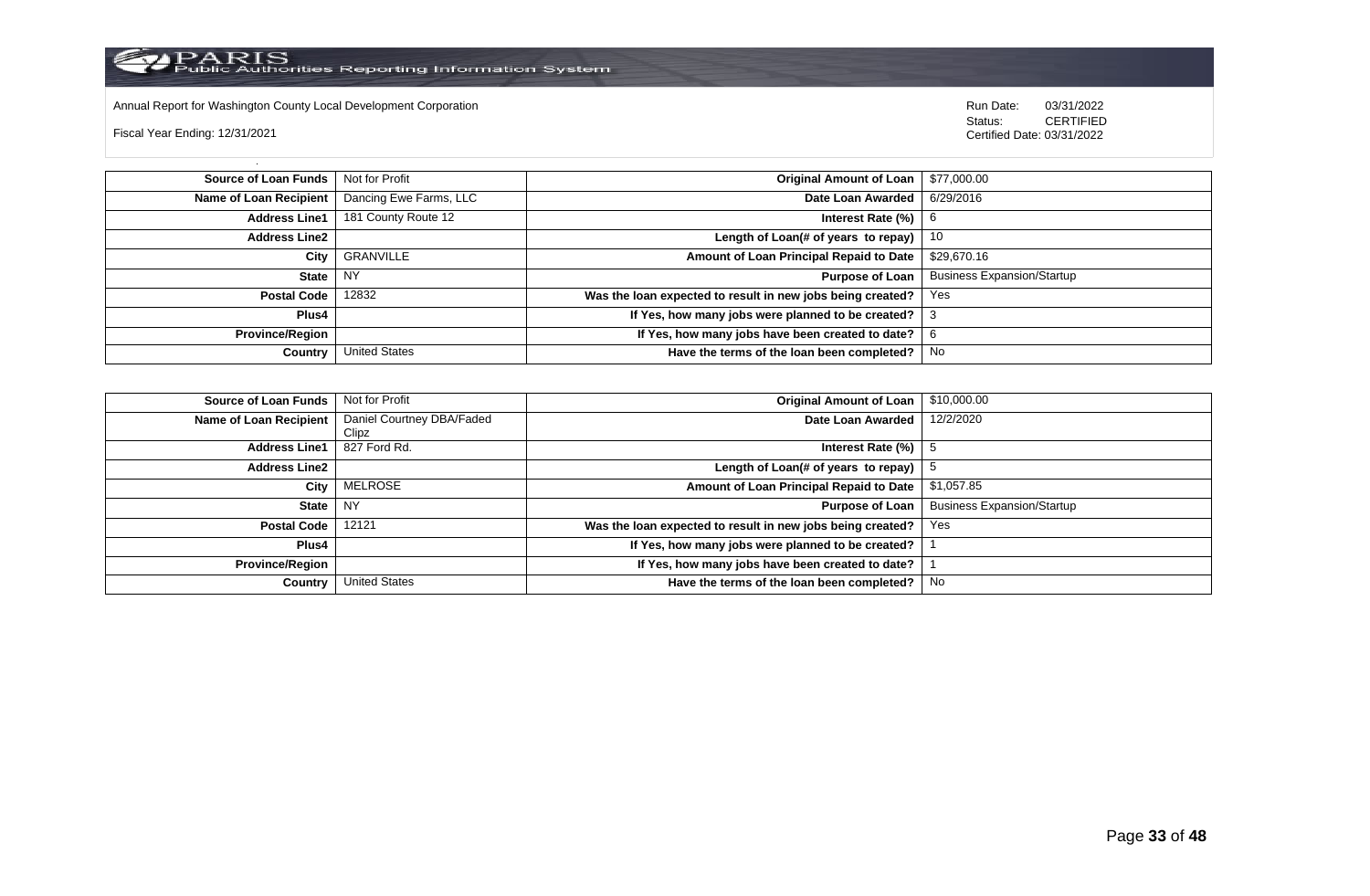

Annual Report for Washington County Local Development Corporation Run Date: 03/31/2022

Fiscal Year Ending: 12/31/2021

 Status: CERTIFIED Certified Date: 03/31/2022

**Source of Loan Funds** Not for Profit **Community Community Community Community Community Community Community Community Community Community Community Community Community Community Community Community Community Community Com Name of Loan Recipient** Dry Town Hops LLC **Date Loan Awarded** 6/30/2015 **Address Line1** PO Box 21 **Interest Rate (%)** 6 **Address Line2 Length of Loan(# of years to repay)** 15 **City** ARGYLE **Amount of Loan Principal Repaid to Date** \$22,246.95 **State** NY **Purpose of Loan** Equipment and Fixed Asset Acquisition **Postal Code** 12809 **Was the loan expected to result in new jobs being created?** Yes **Plus4 If Yes, how many jobs were planned to be created?** 3 **Province/Region If Yes, how many jobs have been created to date?** 0 **Country** United States **Have the terms of the loan been completed?** No

| <b>Source of Loan Funds</b>   Not for Profit |                                 | <b>Original Amount of Loan</b>                             | \$350,000.00                                 |
|----------------------------------------------|---------------------------------|------------------------------------------------------------|----------------------------------------------|
| Name of Loan Recipient                       | <b>Eastern Castings Company</b> | Date Loan Awarded                                          | 6/30/2003                                    |
| <b>Address Line1</b>                         | PO Box 128                      | Interest Rate (%)                                          |                                              |
| Address Line2                                |                                 | Length of Loan(# of years to repay)                        | -12                                          |
| City                                         | CAMBRIDGE                       | Amount of Loan Principal Repaid to Date                    | \$206,707.26                                 |
| State                                        | NY                              | Purpose of Loan                                            | <b>Equipment and Fixed Asset Acquisition</b> |
| Postal Code                                  | 12816                           | Was the loan expected to result in new jobs being created? | No                                           |
| Plus4                                        |                                 | If Yes, how many jobs were planned to be created?          |                                              |
| Province/Region                              |                                 | If Yes, how many jobs have been created to date?           |                                              |
| Country                                      | <b>United States</b>            | Have the terms of the loan been completed?                 | No                                           |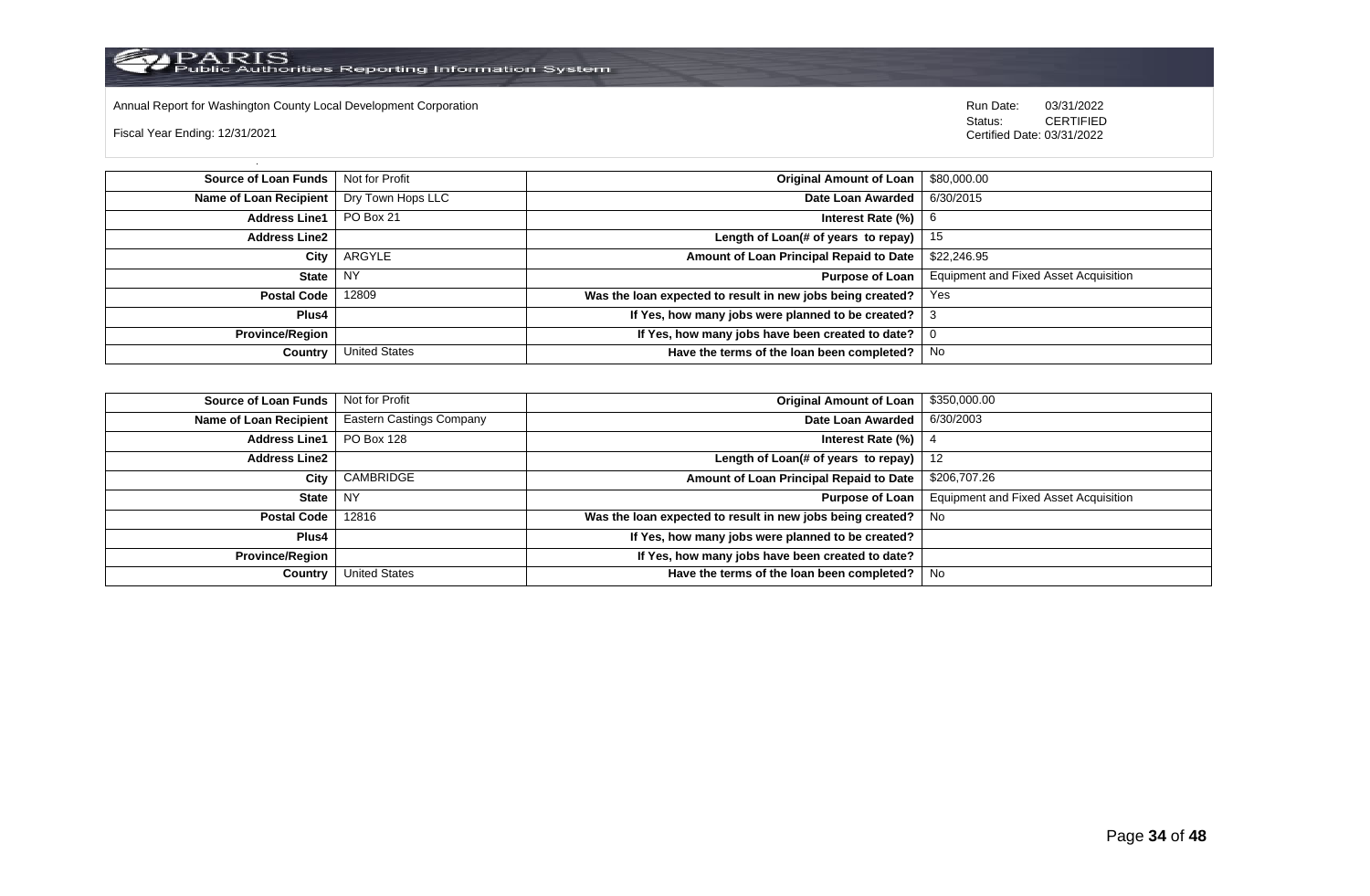

Annual Report for Washington County Local Development Corporation Run Date: 03/31/2022

Fiscal Year Ending: 12/31/2021

 Status: CERTIFIED Certified Date: 03/31/2022

**Source of Loan Funds** Not for Profit **Community 10 and 20 and 20 and 20 and 20 and 20 and 310,000.00 Name of Loan Recipient** Esther Davis dba/Abuelos Cafe **Date Loan Awarded** 8/23/2013 **Address Line1** 368 Broadway **Interest Rate (%)** 6 **Address Line2 Length of Loan(# of years to repay)**  $\vert$  5 **City** FORT EDWARD **Amount of Loan Principal Repaid to Date** \$2,134.51 **State** NY **Purpose of Loan** Equipment and Fixed Asset Acquisition **Postal Code** 12828 **Was the loan expected to result in new jobs being created?** Yes **Plus4 If Yes, how many jobs were planned to be created?** 5 **Province/Region If Yes, how many jobs have been created to date?** 0 **Country** United States **Have the terms of the loan been completed?** No

| \$150,000.00                                        | <b>Original Amount of Loan</b>                             | Not for Profit                | Source of Loan Funds   |
|-----------------------------------------------------|------------------------------------------------------------|-------------------------------|------------------------|
| 5/3/2018                                            | Date Loan Awarded                                          | Greenwich Preservation Group, | Name of Loan Recipient |
|                                                     |                                                            | <b>LLC</b>                    |                        |
| b                                                   | Interest Rate (%)                                          | <b>PO Box 191</b>             | <b>Address Line1</b>   |
| 15                                                  | Length of Loan(# of years to repay) $ $                    |                               | <b>Address Line2</b>   |
| \$15,440.53                                         | Amount of Loan Principal Repaid to Date                    | GREENWICH                     | City                   |
| <b>Commercial Property</b>                          | <b>Purpose of Loan</b>                                     | <b>NY</b>                     | State                  |
| Construction/Acquisition/Revitalization/Improvement |                                                            |                               |                        |
| Yes                                                 | Was the loan expected to result in new jobs being created? | 12834                         | <b>Postal Code</b>     |
| 10                                                  | If Yes, how many jobs were planned to be created?          |                               | <b>Plus4</b>           |
| 18                                                  | If Yes, how many jobs have been created to date?           |                               | Province/Region        |
| No                                                  | Have the terms of the loan been completed?                 | <b>United States</b>          | Country                |
|                                                     |                                                            |                               |                        |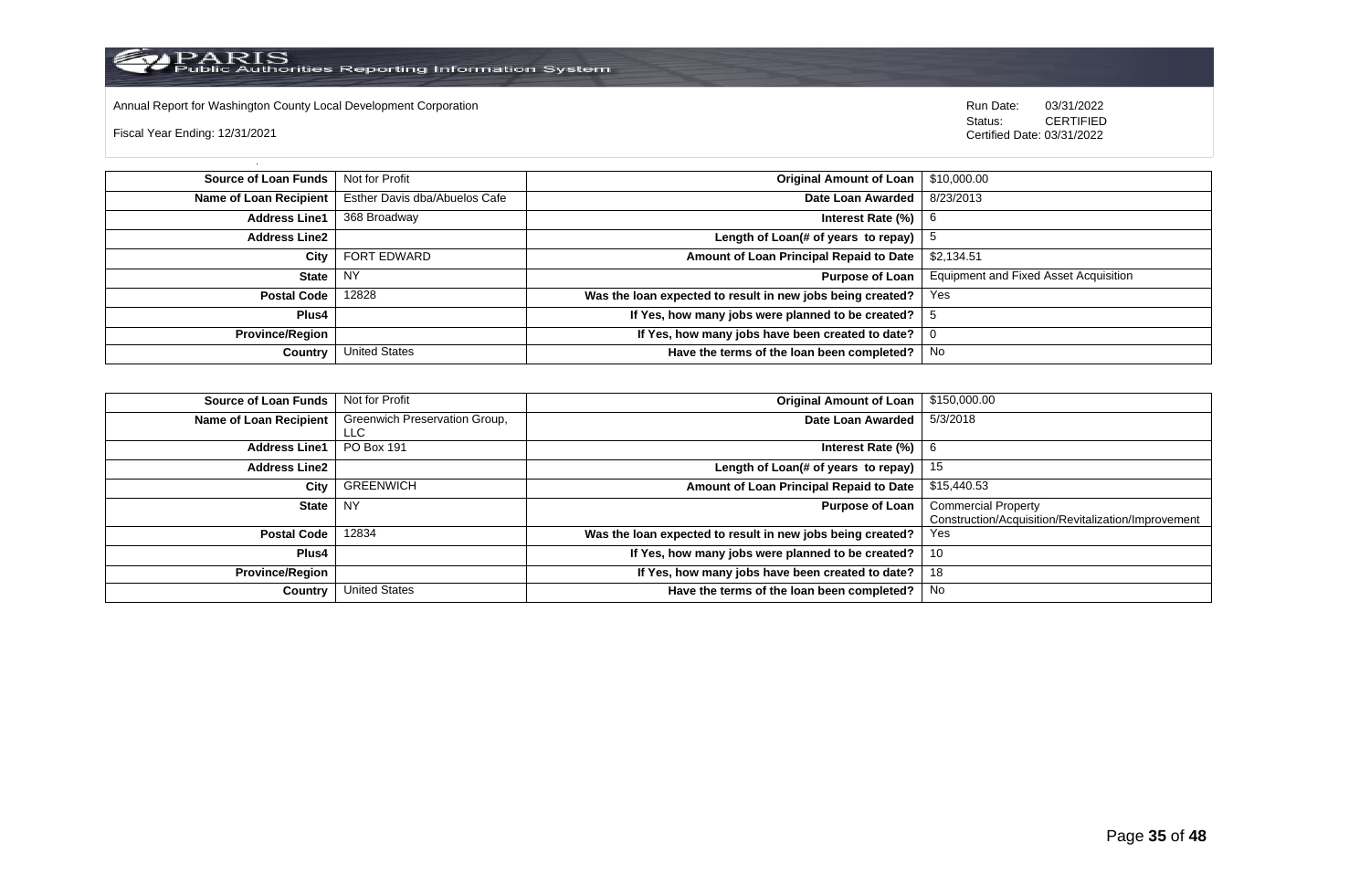

Annual Report for Washington County Local Development Corporation **Company County Connect Connect Connect Annual Report** for Washington County Local Development Corporation **Run Date:** 03/31/2022 <br>Status: CERTIFIED

Fiscal Year Ending: 12/31/2021

| <b>Source of Loan Funds</b> | Not for Profit               | Original Amount of Loan                                    | \$125,000.00                                        |
|-----------------------------|------------------------------|------------------------------------------------------------|-----------------------------------------------------|
| Name of Loan Recipient      | Harrington's Care A Lot Inc. | Date Loan Awarded                                          | 9/23/2015                                           |
| <b>Address Line1</b>        | 523 Lower Oak St.            | Interest Rate (%)                                          | - 6                                                 |
| <b>Address Line2</b>        |                              | Length of Loan(# of years to repay)                        | -10                                                 |
| City                        | <b>HUDSON FALLS</b>          | Amount of Loan Principal Repaid to Date                    | \$27,127.92                                         |
| <b>State</b>                | NY.                          | <b>Purpose of Loan</b>                                     | <b>Commercial Property</b>                          |
|                             |                              |                                                            | Construction/Acquisition/Revitalization/Improvement |
| <b>Postal Code</b>          | 12839                        | Was the loan expected to result in new jobs being created? | Yes                                                 |
| Plus <sub>4</sub>           | -3813                        | If Yes, how many jobs were planned to be created? 2        |                                                     |
| <b>Province/Region</b>      |                              | If Yes, how many jobs have been created to date?           |                                                     |
| Country                     | <b>United States</b>         | Have the terms of the loan been completed?                 | No                                                  |

| <b>Source of Loan Funds</b> | Not for Profit            | <b>Original Amount of Loan</b>                             | \$60,000.00                                  |
|-----------------------------|---------------------------|------------------------------------------------------------|----------------------------------------------|
| Name of Loan Recipient      | J Donnelly Transport, LLC | Date Loan Awarded                                          | 1/16/2019                                    |
| <b>Address Line1</b>        | 171 Vaughn Rd.            | Interest Rate $(\%)$   6                                   |                                              |
| <b>Address Line2</b>        |                           | Length of Loan(# of years to repay) $ $                    |                                              |
| City                        | <b>HUDSON FALLS</b>       | Amount of Loan Principal Repaid to Date                    | \$30,802.33                                  |
| State                       | NY.                       | Purpose of Loan                                            | <b>Equipment and Fixed Asset Acquisition</b> |
| <b>Postal Code</b>          | 12839                     | Was the loan expected to result in new jobs being created? | Yes                                          |
| Plus4                       |                           | If Yes, how many jobs were planned to be created?          |                                              |
| <b>Province/Region</b>      |                           | If Yes, how many jobs have been created to date?           |                                              |
| Country                     | <b>United States</b>      | Have the terms of the loan been completed?                 | No                                           |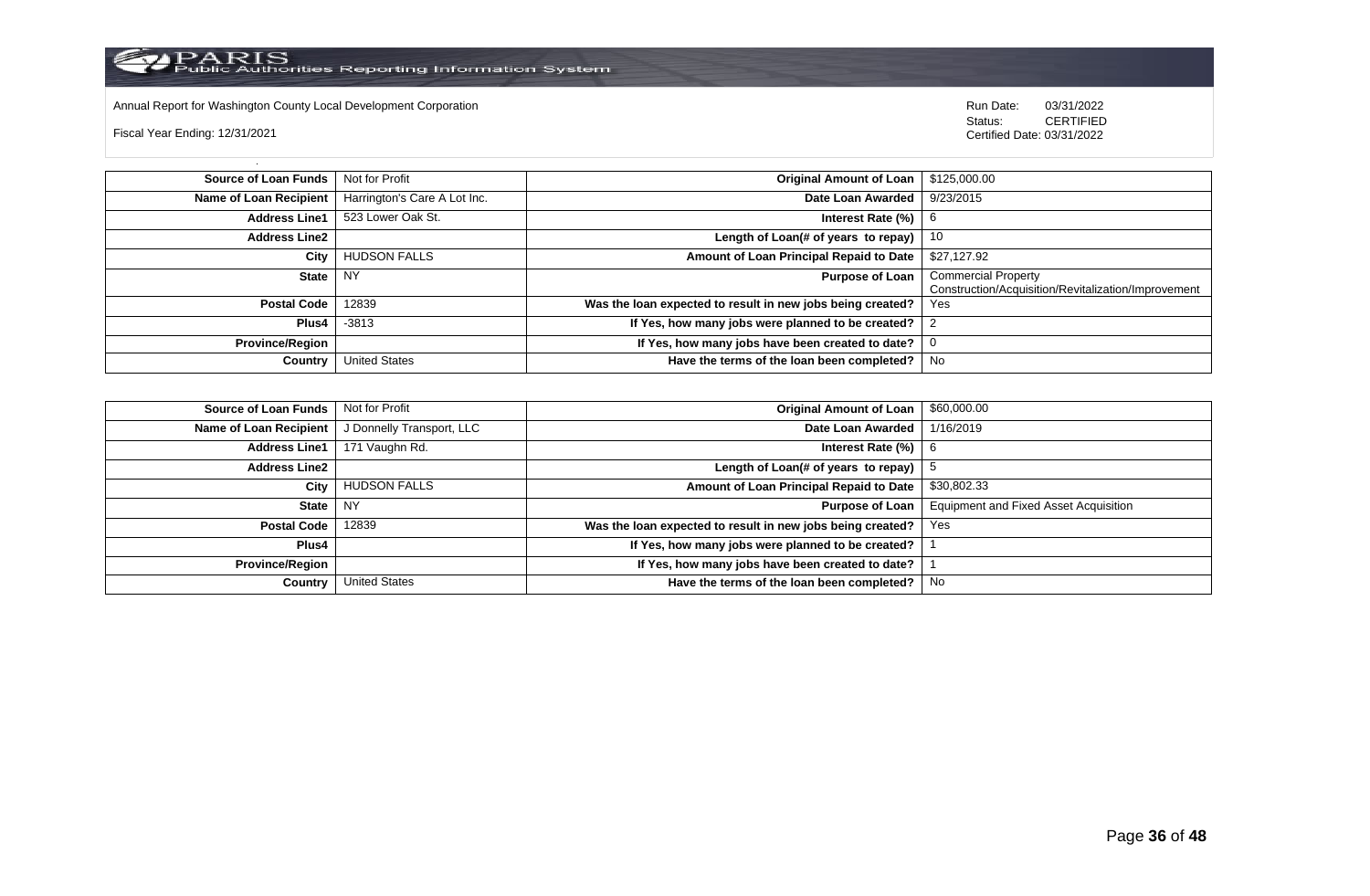

Annual Report for Washington County Local Development Corporation Run Date: 03/31/2022

Fiscal Year Ending: 12/31/2021

 Status: CERTIFIED Certified Date: 03/31/2022

**Source of Loan Funds** Not for Profit **Containers and Containers Amount Original Amount of Loan** \$150,000.00 **Name of Loan Recipient** | J Donnelly Transport, LLC **Date Loan Awarded** | 1/3/2020 **Address Line1** 171 Vaughn Rd. **Interest Rate (%)** 6 **Address Line2 Length of Loan(# of years to repay)**  $\vert$  5 **City** HUDSON FALLS **Amount of Loan Principal Repaid to Date** \$46,229.42 **State** NY **Purpose of Loan** Equipment and Fixed Asset Acquisition **Postal Code** 12839 **Was the loan expected to result in new jobs being created?** Yes **Plus4 If Yes, how many jobs were planned to be created?** 1 **Province/Region If Yes, how many jobs have been created to date?** 2 **Country** United States **Have the terms of the loan been completed?** No

| Source of Loan Funds   | Not for Profit                | <b>Original Amount of Loan</b>                             | \$75,000.00                                                                       |
|------------------------|-------------------------------|------------------------------------------------------------|-----------------------------------------------------------------------------------|
| Name of Loan Recipient | Kingsbury National Golf, Inc. | Date Loan Awarded                                          | 4/14/2017                                                                         |
| <b>Address Line1</b>   | 111 County Route 41           | Interest Rate (%)                                          | 6                                                                                 |
| <b>Address Line2</b>   |                               | Length of Loan(# of years to repay)                        | G                                                                                 |
| City                   | <b>HUDSON FALLS</b>           | Amount of Loan Principal Repaid to Date                    | \$61,541.59                                                                       |
| State                  | NY.                           | <b>Purpose of Loan</b>                                     | <b>Commercial Property</b><br>Construction/Acquisition/Revitalization/Improvement |
| <b>Postal Code</b>     | 12839                         | Was the loan expected to result in new jobs being created? | Yes                                                                               |
| <b>Plus4</b>           |                               | If Yes, how many jobs were planned to be created?          | 30                                                                                |
| Province/Region        |                               | If Yes, how many jobs have been created to date?           | 20                                                                                |
| Country                | <b>United States</b>          | Have the terms of the loan been completed?                 | No                                                                                |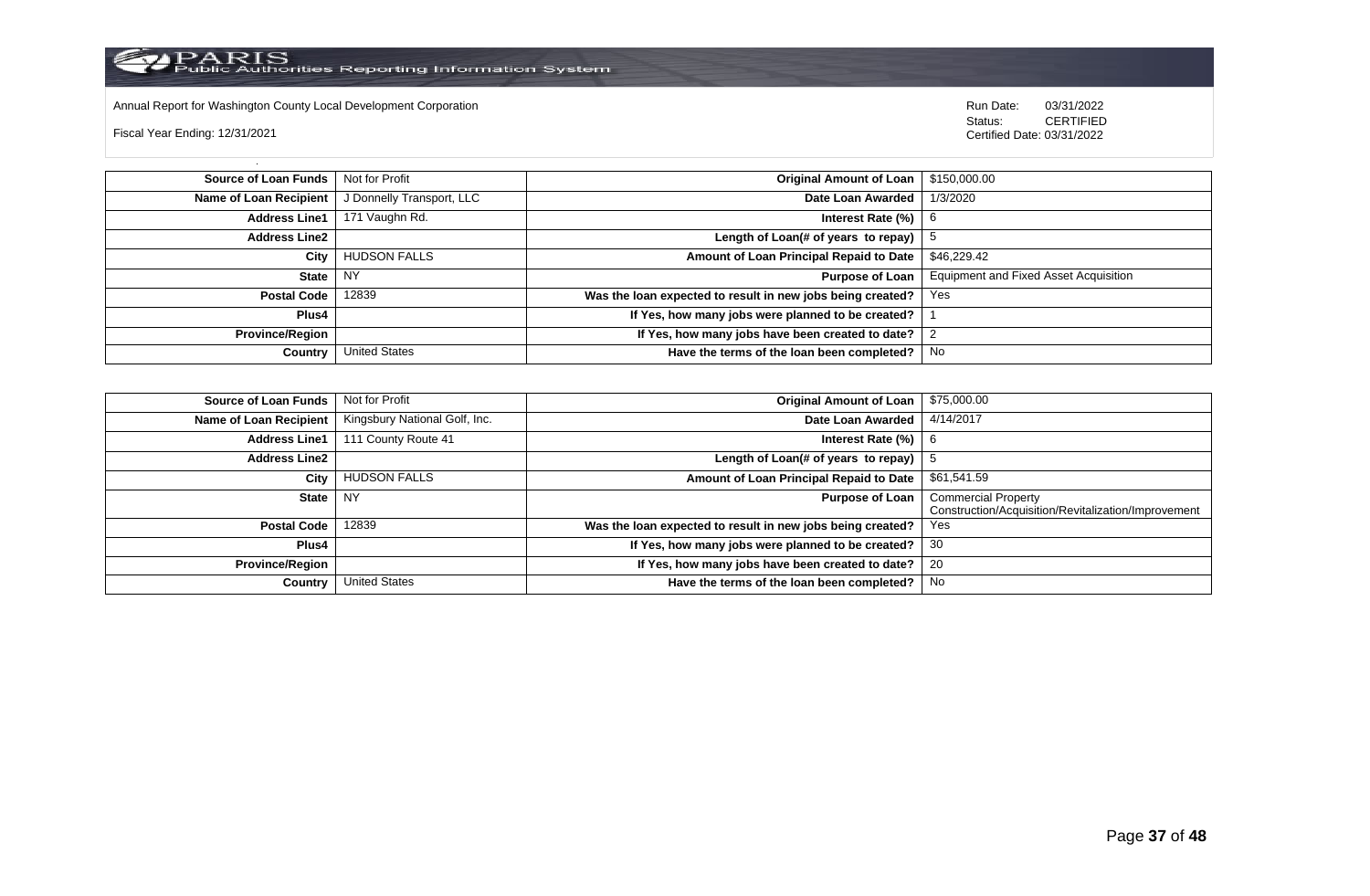

Annual Report for Washington County Local Development Corporation Run Date: 03/31/2022

Fiscal Year Ending: 12/31/2021

 Status: CERTIFIED Certified Date: 03/31/2022

**Source of Loan Funds** Not for Profit **Containers and Containers Amount Original Amount of Loan** \$150,000.00 **Name of Loan Recipient** Locust Grove Farm, Inc. **Date Loan Awarded** 6/30/2016 **Address Line1** 4727 State Route 40 **Interest Rate (%)** 6 **Interest Rate (%)** 6 **Address Line2 Length of Loan(# of years to repay)** 10 **City** ARGYLE **Amount of Loan Principal Repaid to Date** \$54,813.05 **State** NY **Purpose of Loan** Business Expansion/Startup **Postal Code** 12809 **Was the loan expected to result in new jobs being created?** Yes **Plus4 If Yes, how many jobs were planned to be created?** 3 **Province/Region If Yes, how many jobs have been created to date?** 10 **Country** United States **Have the terms of the loan been completed?** No

| Source of Loan Funds   | Not for Profit                                                 | <b>Original Amount of Loan</b>                             | \$54,250.00                                                                       |
|------------------------|----------------------------------------------------------------|------------------------------------------------------------|-----------------------------------------------------------------------------------|
| Name of Loan Recipient | Monder Property Holdings LLC<br>and Bright Side Structures LLC | Date Loan Awarded                                          | 11/14/2018                                                                        |
| <b>Address Line1</b>   | 231 McKnight Hill Rd.                                          | Interest Rate (%)                                          | -6                                                                                |
| <b>Address Line2</b>   |                                                                | Length of Loan(# of years to repay)                        | 15                                                                                |
| City                   | SALEM                                                          | Amount of Loan Principal Repaid to Date                    | \$6,490.11                                                                        |
| State                  | <b>NY</b>                                                      | <b>Purpose of Loan</b>                                     | <b>Commercial Property</b><br>Construction/Acquisition/Revitalization/Improvement |
| <b>Postal Code</b>     | 12865                                                          | Was the loan expected to result in new jobs being created? | Yes                                                                               |
| <b>Plus4</b>           |                                                                | If Yes, how many jobs were planned to be created?          |                                                                                   |
| <b>Province/Region</b> |                                                                | If Yes, how many jobs have been created to date?           | J.                                                                                |
| Country                | <b>United States</b>                                           | Have the terms of the loan been completed?                 | No                                                                                |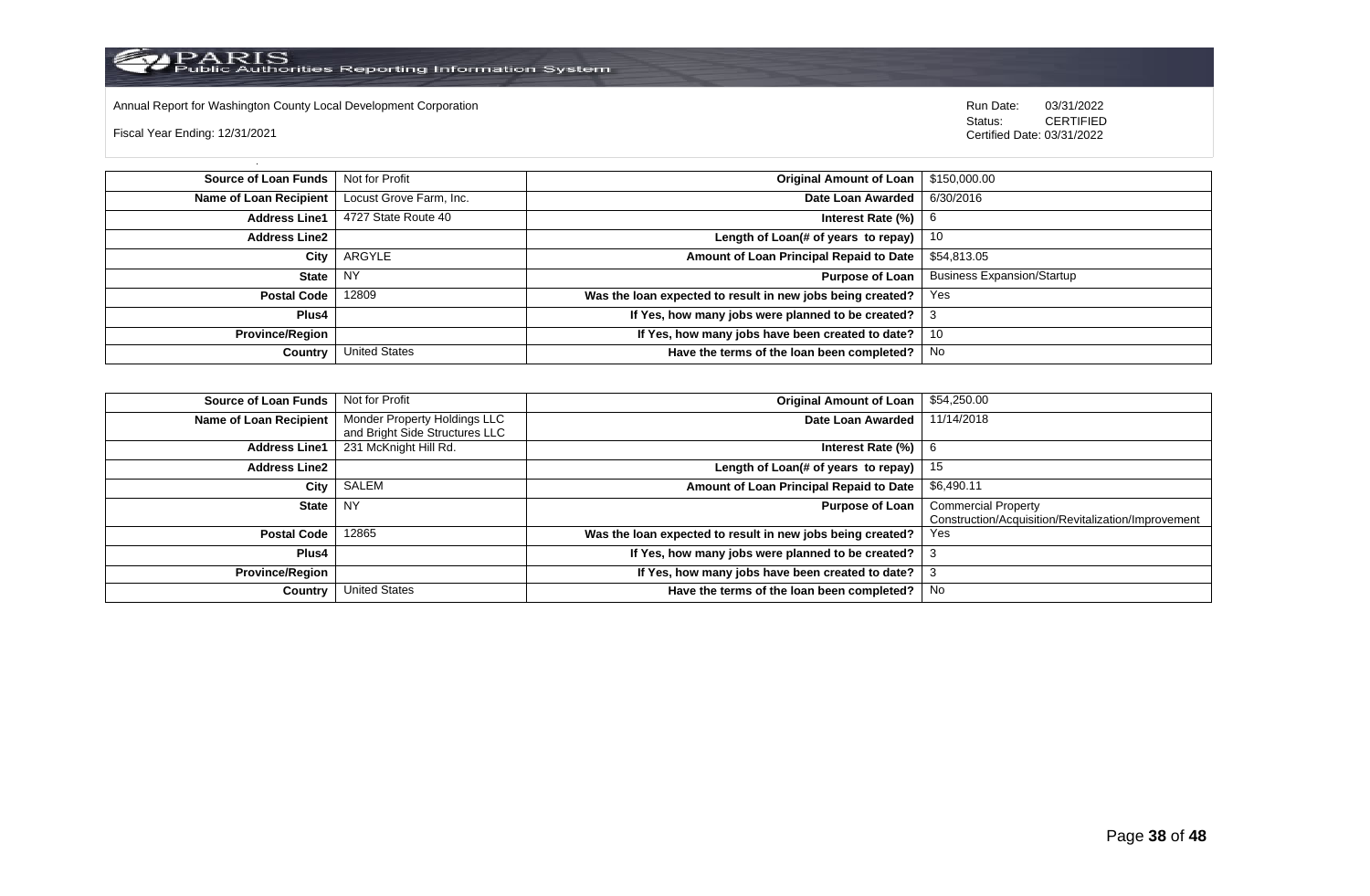

Annual Report for Washington County Local Development Corporation Run Date: 03/31/2022

Fiscal Year Ending: 12/31/2021

Status: **CERTIFIED** Certified Date: 03/31/2022

**Source of Loan Funds** Not for Profit **Containers and Studies Containers Amount of Loan** \$101,400.00 **Name of Loan Recipient** Monder Property Holdings LLC and Bright Side Structures LLC DBA/Lucy Jo's Coffee Roastery<br>231 McKnight Hill Rd. **Date Loan Awarded** 7/6/2017 **Address Line1** 231 McKnight Hill Rd. **Interest Rate (%)** 6 **Address Line2 Length of Loan(# of years to repay)** 15 **City** SALEM **Amount of Loan Principal Repaid to Date** \$15,573.06 **State** NY **Purpose of Loan** Business Expansion/Startup **Postal Code** 12865 **Was the loan expected to result in new jobs being created?** Yes **Plus4 If Yes, how many jobs were planned to be created?** 6 **Province/Region If Yes, how many jobs have been created to date?** 4 **Country** United States **Have the terms of the loan been completed?** No

| <b>Source of Loan Funds</b> | Not for Profit                      | <b>Original Amount of Loan</b>                             | \$149,000.00                                                                      |
|-----------------------------|-------------------------------------|------------------------------------------------------------|-----------------------------------------------------------------------------------|
| Name of Loan Recipient      | North Country Paws for<br>Obedience | Date Loan Awarded                                          | 1/5/2021                                                                          |
| <b>Address Line1</b>        | 4202 Route 4                        | Interest Rate (%)                                          |                                                                                   |
| <b>Address Line2</b>        |                                     | Length of Loan(# of years to repay)                        | 15                                                                                |
| City                        | <b>HUDSON FALLS</b>                 | Amount of Loan Principal Repaid to Date                    | \$4,423.83                                                                        |
| <b>State</b>                | <b>NY</b>                           | <b>Purpose of Loan</b>                                     | <b>Commercial Property</b><br>Construction/Acquisition/Revitalization/Improvement |
| <b>Postal Code</b>          | 12839                               | Was the loan expected to result in new jobs being created? | Yes                                                                               |
| <b>Plus4</b>                |                                     | If Yes, how many jobs were planned to be created?          |                                                                                   |
| <b>Province/Region</b>      |                                     | If Yes, how many jobs have been created to date?           |                                                                                   |
| Country                     | <b>United States</b>                | Have the terms of the loan been completed?                 | No                                                                                |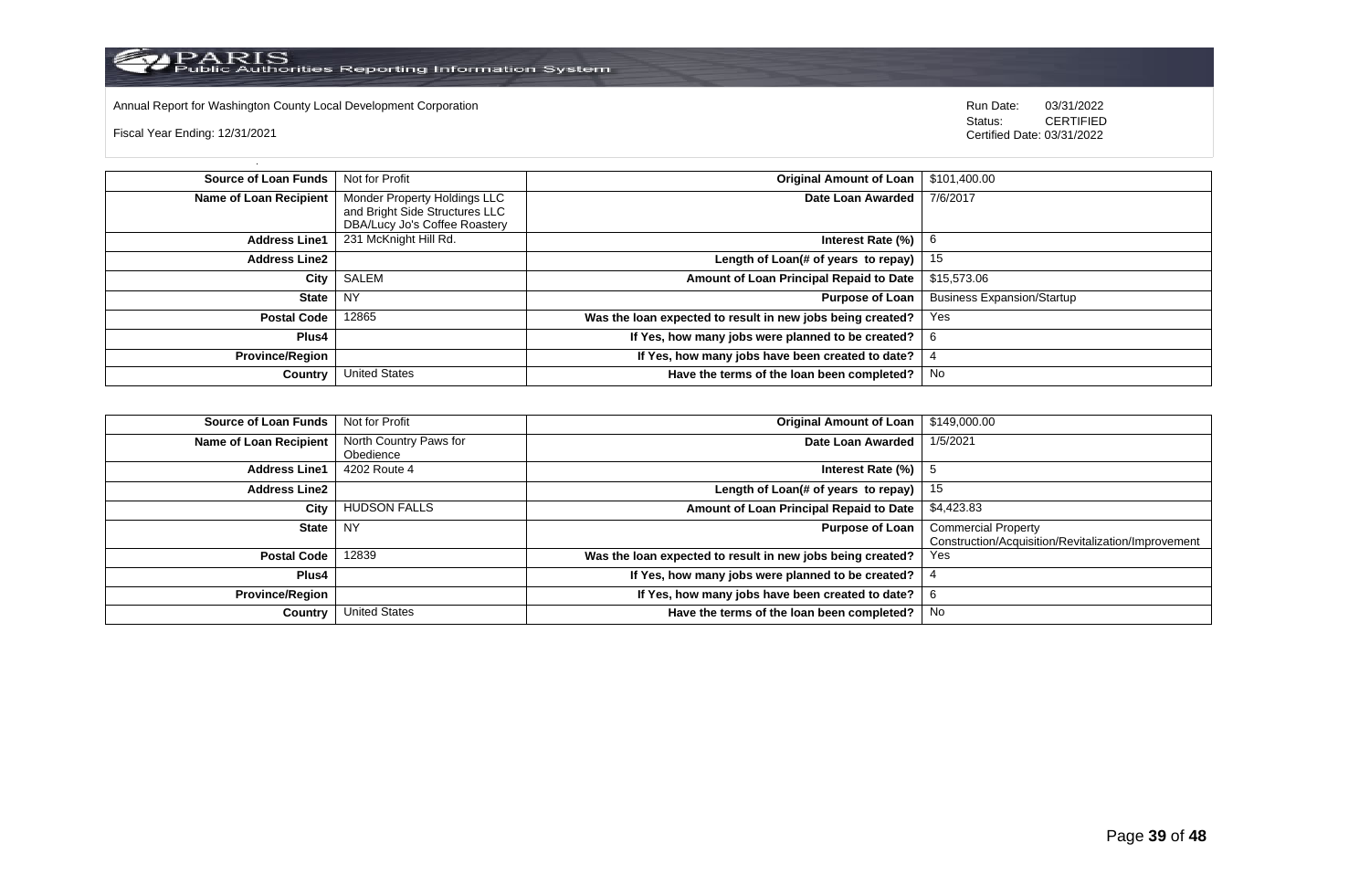Annual Report for Washington County Local Development Corporation **Company County Connect Connect Connect Annual Report** for Washington County Local Development Corporation **Run Date:** 03/31/2022 <br>Status: CERTIFIED

Fiscal Year Ending: 12/31/2021

| <b>Source of Loan Funds</b> | Not for Profit           | <b>Original Amount of Loan</b>                             | \$40,000.00                                                                       |
|-----------------------------|--------------------------|------------------------------------------------------------|-----------------------------------------------------------------------------------|
| Name of Loan Recipient      | North-East Machine, Inc. | Date Loan Awarded                                          | 11/27/2012                                                                        |
| <b>Address Line1</b>        | 4160 State Route 4       | Interest Rate (%)                                          | -5.5                                                                              |
| <b>Address Line2</b>        |                          | Length of Loan(# of years to repay)                        | 15                                                                                |
| City                        | FORT ANN                 | Amount of Loan Principal Repaid to Date                    | \$20,852.73                                                                       |
| State                       | <b>NY</b>                | <b>Purpose of Loan</b>                                     | <b>Commercial Property</b><br>Construction/Acquisition/Revitalization/Improvement |
| <b>Postal Code</b>          | 12827                    | Was the loan expected to result in new jobs being created? | Yes                                                                               |
| Plus4                       |                          | If Yes, how many jobs were planned to be created?          |                                                                                   |
| <b>Province/Region</b>      |                          | If Yes, how many jobs have been created to date?           |                                                                                   |
| Country                     | <b>United States</b>     | Have the terms of the loan been completed?                 | No                                                                                |

| <b>Source of Loan Funds</b> | Not for Profit                 | <b>Original Amount of Loan</b>                             | \$390,000.00                      |
|-----------------------------|--------------------------------|------------------------------------------------------------|-----------------------------------|
| Name of Loan Recipient      | Praxis Powder Technology, Inc. | Date Loan Awarded                                          | 12/31/2006                        |
| <b>Address Line1</b>        | 820 Quaker Road                | Interest Rate $(\%)$   5.19                                |                                   |
| <b>Address Line2</b>        |                                | Length of Loan(# of years to repay)                        | 15                                |
| City                        | QUEENSBURY                     | Amount of Loan Principal Repaid to Date                    | \$386,248.97                      |
| State                       | l NY                           | <b>Purpose of Loan</b>                                     | <b>Business Expansion/Startup</b> |
| <b>Postal Code</b>          | 12804                          | Was the loan expected to result in new jobs being created? | No.                               |
| Plus4                       |                                | If Yes, how many jobs were planned to be created?          |                                   |
| <b>Province/Region</b>      |                                | If Yes, how many jobs have been created to date?           |                                   |
| Country                     | <b>United States</b>           | Have the terms of the loan been completed?                 | No                                |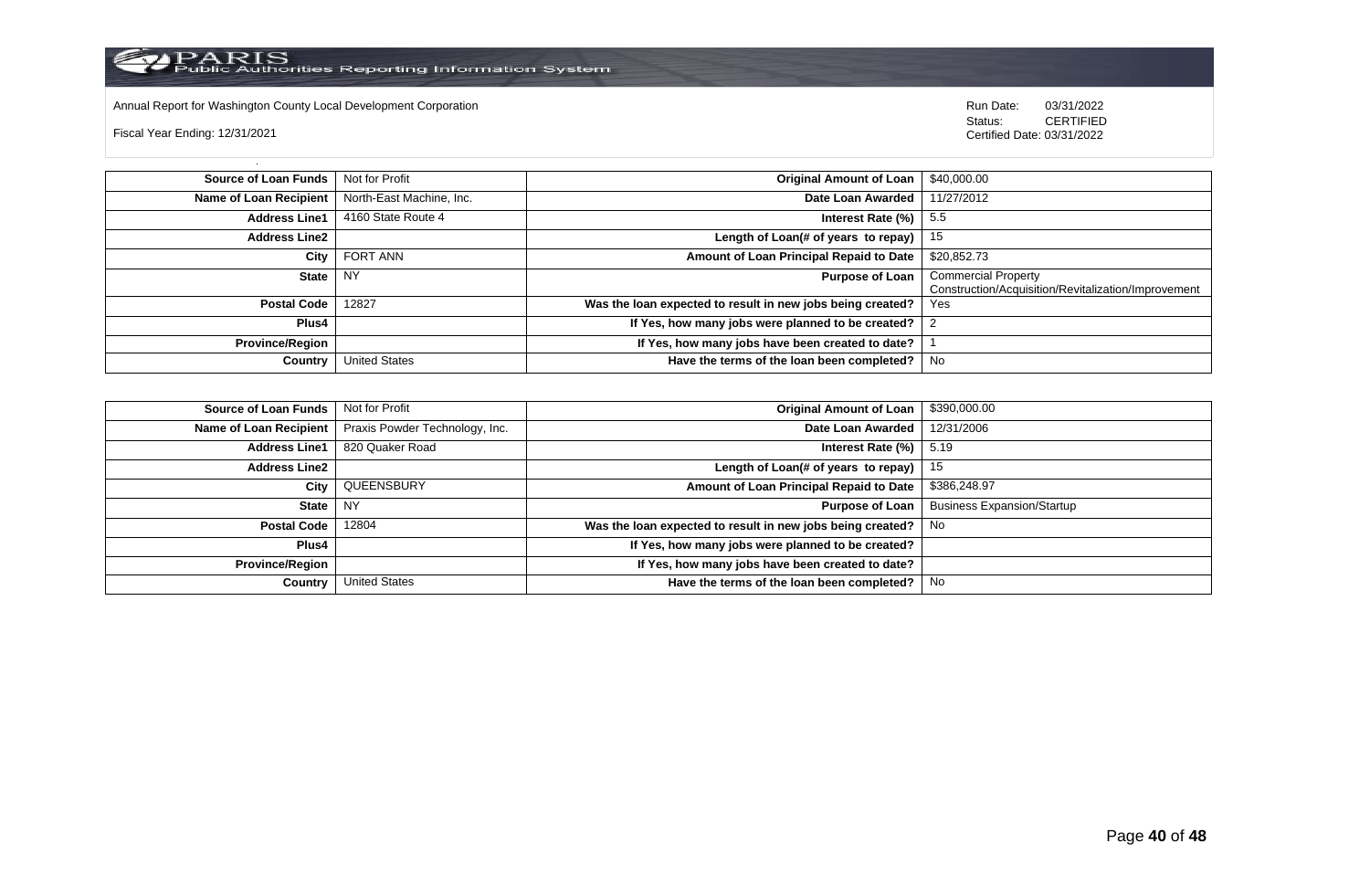

Annual Report for Washington County Local Development Corporation **Company County Connect Connect Connect Connect**<br>
Status: CERTIFIED

Fiscal Year Ending: 12/31/2021

| <b>Source of Loan Funds</b>   | Not for Profit       | Original Amount of Loan   \$150,000.00                     |                                   |
|-------------------------------|----------------------|------------------------------------------------------------|-----------------------------------|
| <b>Name of Loan Recipient</b> | QBI, LLC             | Date Loan Awarded                                          | 5/12/2016                         |
| <b>Address Line1</b>          | 52 Maple Ave.        | Interest Rate $(\%)$   6                                   |                                   |
| <b>Address Line2</b>          |                      | Length of Loan(# of years to repay) $\vert$ 10             |                                   |
| City                          | <b>HUDSON FALLS</b>  | Amount of Loan Principal Repaid to Date                    | \$62,549.10                       |
| <b>State</b>                  | I NY                 | Purpose of Loan                                            | <b>Business Expansion/Startup</b> |
| <b>Postal Code</b>            | 12839                | Was the loan expected to result in new jobs being created? | Yes                               |
| Plus4                         |                      | If Yes, how many jobs were planned to be created?          |                                   |
| <b>Province/Region</b>        |                      | If Yes, how many jobs have been created to date?           |                                   |
| Country                       | <b>United States</b> | Have the terms of the loan been completed?                 | No                                |

| <b>Source of Loan Funds</b> | Not for Profit                  | <b>Original Amount of Loan</b>                             | \$210,000.00                      |
|-----------------------------|---------------------------------|------------------------------------------------------------|-----------------------------------|
| Name of Loan Recipient      | Queensbury 400 Properties, Inc. | Date Loan Awarded                                          | 11/3/2009                         |
| <b>Address Line1</b>        | 30 Casey Road                   | Interest Rate (%)                                          |                                   |
| <b>Address Line2</b>        |                                 | Length of Loan(# of years to repay)                        | 15                                |
| City                        | QUEENSBURY                      | Amount of Loan Principal Repaid to Date                    | \$155,713.48                      |
| <b>State</b>                | <b>NY</b>                       | <b>Purpose of Loan</b>                                     | <b>Business Expansion/Startup</b> |
| <b>Postal Code</b>          | 12804                           | Was the loan expected to result in new jobs being created? | No.                               |
| Plus4                       |                                 | If Yes, how many jobs were planned to be created?          |                                   |
| <b>Province/Region</b>      |                                 | If Yes, how many jobs have been created to date?           |                                   |
| Country                     | <b>United States</b>            | Have the terms of the loan been completed?                 | No                                |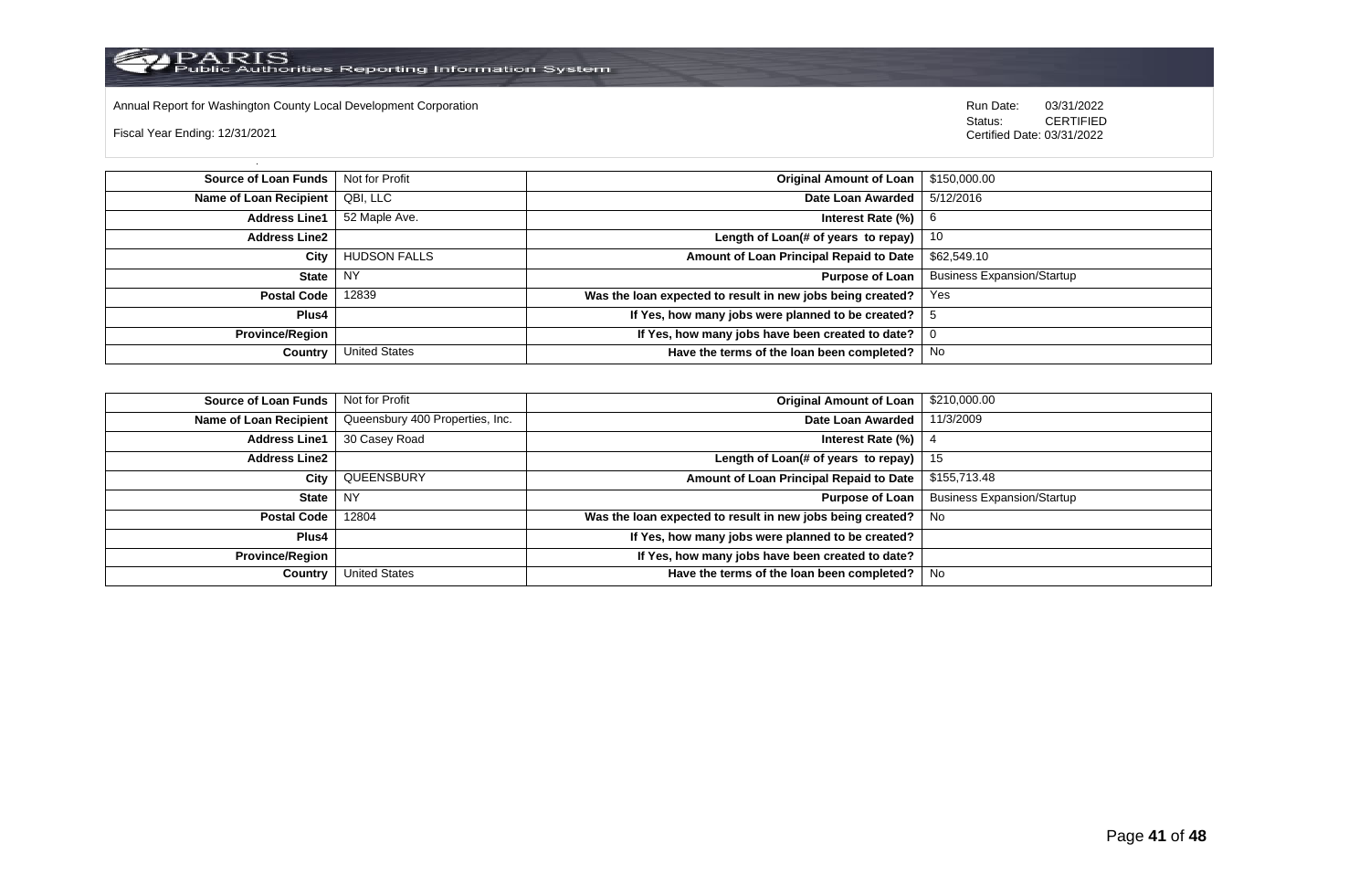

Annual Report for Washington County Local Development Corporation Run Date: 03/31/2022

Fiscal Year Ending: 12/31/2021

 Status: CERTIFIED Certified Date: 03/31/2022

**Source of Loan Funds** Not for Profit **Containers and Containers Amount Original Amount of Loan** \$150,000.00 **Name of Loan Recipient** Roma of Whitehall, LLC dba/The Railyard Tap Room and Family Restaurant Date Loan Awarded 10/31/2018 **Address Line1** | 140 Broadway **Interest Rate (%)** | 6 **Address Line2 Length of Loan(# of years to repay)** 15 **City** WHITEHALL **Amount of Loan Principal Repaid to Date** \$14,946.95 **State** NY **Purpose of Loan** Commercial Property Construction/Acquisition/Revitalization/Improvement **Postal Code** 12887 **Was the loan expected to result in new jobs being created?** Yes **Plus4 If Yes, how many jobs were planned to be created?** 25 **Province/Region If Yes, how many jobs have been created to date?** 30 **Country** United States **Have the terms of the loan been completed?** No

| <b>Source of Loan Funds</b> | Not for Profit         | <b>Original Amount of Loan</b>                                        | \$55,000.00                                  |
|-----------------------------|------------------------|-----------------------------------------------------------------------|----------------------------------------------|
| Name of Loan Recipient      | Roundhouse Bakery, LLC | Date Loan Awarded                                                     | 4/26/2018                                    |
| <b>Address Line1</b>        | 494 Chestnut Hill Rd.  | Interest Rate $(\%)$   6                                              |                                              |
| <b>Address Line2</b>        |                        | Length of Loan(# of years to repay) $\begin{bmatrix} 6 \end{bmatrix}$ |                                              |
| City                        | CAMBRIDGE              | Amount of Loan Principal Repaid to Date                               | \$22,788.36                                  |
| <b>State</b>                | NY                     | Purpose of Loan                                                       | <b>Equipment and Fixed Asset Acquisition</b> |
| <b>Postal Code</b>          | 12816                  | Was the loan expected to result in new jobs being created?            | No                                           |
| Plus4                       |                        | If Yes, how many jobs were planned to be created?                     |                                              |
| <b>Province/Region</b>      |                        | If Yes, how many jobs have been created to date?                      |                                              |
| Country                     | <b>United States</b>   | Have the terms of the loan been completed?                            | No                                           |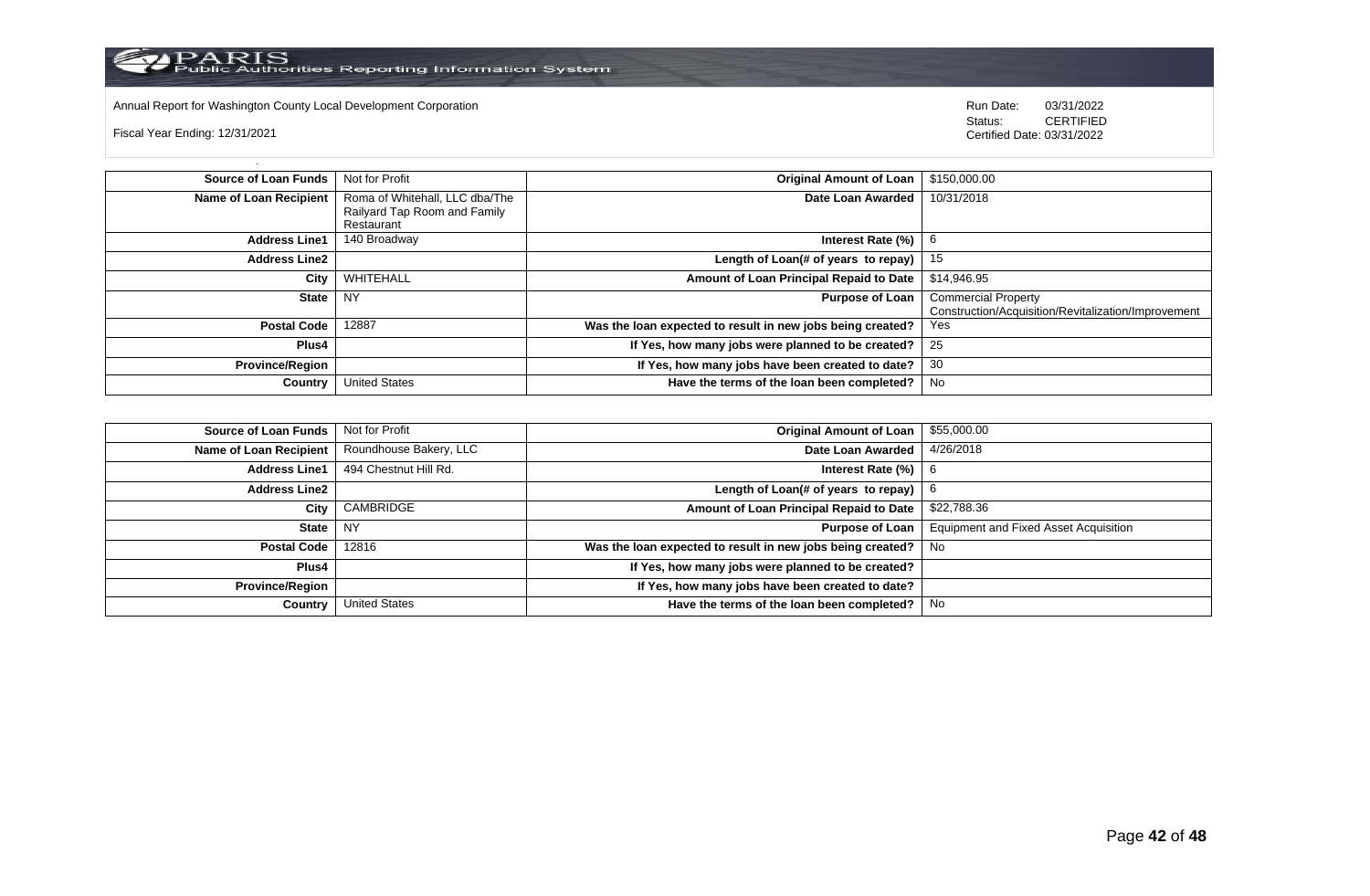

Annual Report for Washington County Local Development Corporation Run Date: 03/31/2022

Fiscal Year Ending: 12/31/2021

 Status: CERTIFIED Certified Date: 03/31/2022

**Source of Loan Funds** Not for Profit **Company of Loan 1 Structure 1** Company **Original Amount of Loan** \$50,000.00 **Name of Loan Recipient** Roundhouse Bakery, LLC **Date Loan Awarded** 2/21/2014 **Address Line1** 494 Chestnut Hill Rd. **Interest Rate (%)** 5.5 **Address Line2 Length of Loan(# of years to repay)** | 7 **City** CAMBRIDGE **Amount of Loan Principal Repaid to Date** \$50,000.00 **State** NY **Purpose of Loan** Business Expansion/Startup **Postal Code** 12816 **Was the loan expected to result in new jobs being created?** Yes **Plus4 If Yes, how many jobs were planned to be created?** 3 **Province/Region If Yes, how many jobs have been created to date?** 0 **Country** United States **Have the terms of the loan been completed?** Yes

| Source of Loan Funds   | Not for Profit              | <b>Original Amount of Loan</b>                             | \$235,000.00                                                                      |
|------------------------|-----------------------------|------------------------------------------------------------|-----------------------------------------------------------------------------------|
| Name of Loan Recipient | Schoony's County Market LLC | Date Loan Awarded                                          | 9/16/2015                                                                         |
| <b>Address Line1</b>   | 10254 State Route 22        | Interest Rate (%)                                          |                                                                                   |
| <b>Address Line2</b>   |                             | Length of Loan(# of years to repay)                        |                                                                                   |
| City                   | NORTH GRANVILLE             | Amount of Loan Principal Repaid to Date                    | \$29,315.01                                                                       |
| State                  | <b>NY</b>                   | <b>Purpose of Loan</b>                                     | <b>Commercial Property</b><br>Construction/Acquisition/Revitalization/Improvement |
| Postal Code            | 12854                       | Was the loan expected to result in new jobs being created? | Yes                                                                               |
| Plus4                  |                             | If Yes, how many jobs were planned to be created?          |                                                                                   |
| <b>Province/Region</b> |                             | If Yes, how many jobs have been created to date?           | 10                                                                                |
| <b>Country</b>         | <b>United States</b>        | Have the terms of the loan been completed?                 | No                                                                                |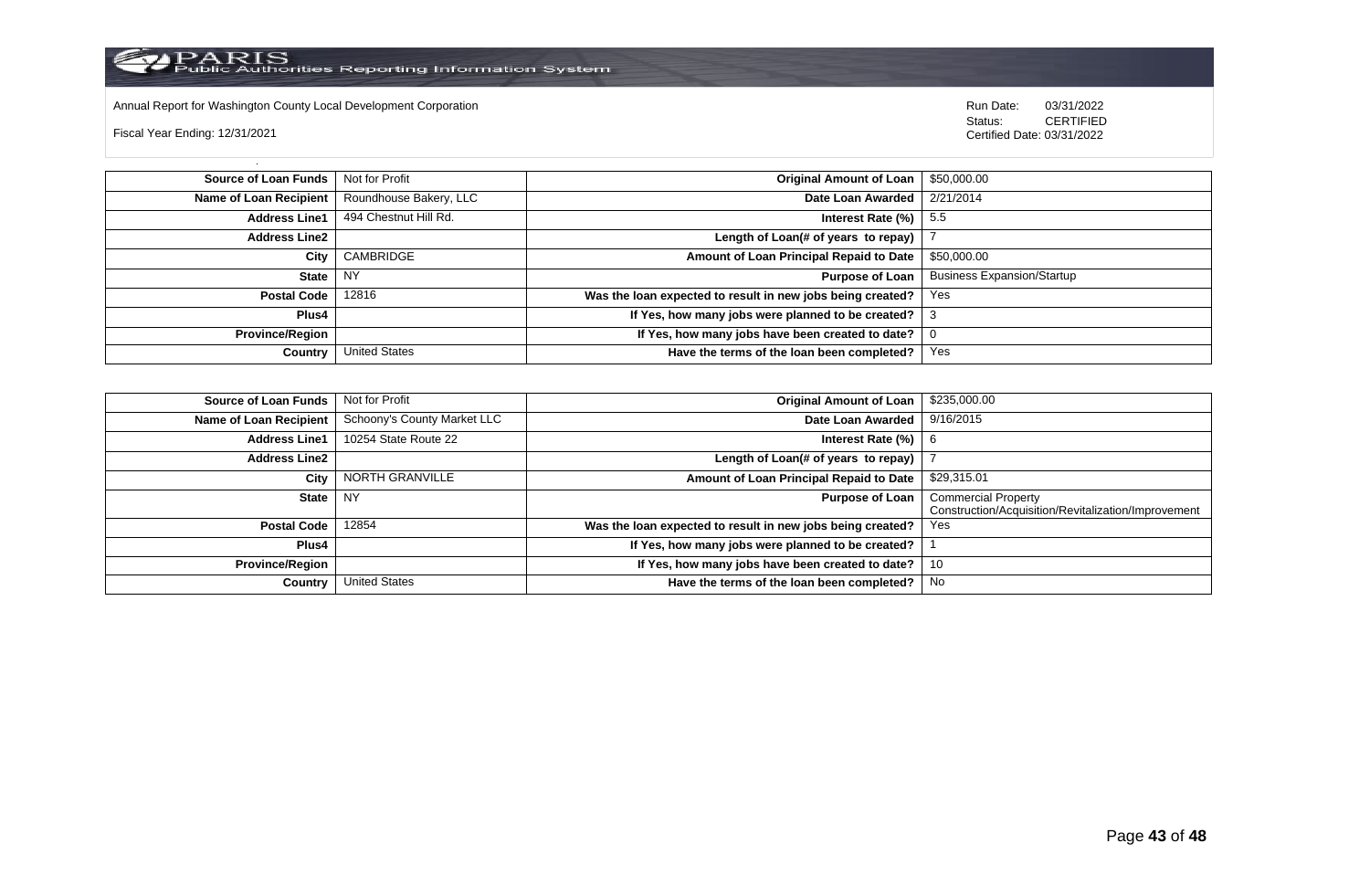Annual Report for Washington County Local Development Corporation **Company County Connect Connect Connect Connect**<br>
Status: CERTIFIED

Fiscal Year Ending: 12/31/2021

| <b>Source of Loan Funds</b> | Not for Profit       | Original Amount of Loan                                    | \$75,000.00                                                                       |
|-----------------------------|----------------------|------------------------------------------------------------|-----------------------------------------------------------------------------------|
| Name of Loan Recipient      | Shed Stop, Inc.      | Date Loan Awarded                                          | 3/27/2014                                                                         |
| <b>Address Line1</b>        | 6854 State Route 4   | Interest Rate $(\%)$   5.5                                 |                                                                                   |
| <b>Address Line2</b>        |                      | Length of Loan(# of years to repay)                        |                                                                                   |
| City                        | <b>FORT ANN</b>      | Amount of Loan Principal Repaid to Date                    | \$75,000.00                                                                       |
| <b>State</b>                | <b>NY</b>            | Purpose of Loan                                            | <b>Commercial Property</b><br>Construction/Acquisition/Revitalization/Improvement |
| <b>Postal Code</b>          | 12827                | Was the loan expected to result in new jobs being created? | Yes                                                                               |
| Plus4                       |                      | If Yes, how many jobs were planned to be created?          |                                                                                   |
| <b>Province/Region</b>      |                      | If Yes, how many jobs have been created to date?           | 3                                                                                 |
| Country                     | <b>United States</b> | Have the terms of the loan been completed?                 | Yes                                                                               |

| <b>Source of Loan Funds</b> | Not for Profit                                             | <b>Original Amount of Loan</b>                             | \$145,000.00                      |
|-----------------------------|------------------------------------------------------------|------------------------------------------------------------|-----------------------------------|
| Name of Loan Recipient      | Slate Town Brewing Company<br>LLC and Spirited Revival LLC | Date Loan Awarded                                          | 8/28/2017                         |
| <b>Address Line1</b>        | 31 Main St.                                                | Interest Rate (%)                                          |                                   |
| <b>Address Line2</b>        |                                                            | Length of Loan(# of years to repay)                        | 15                                |
| City                        | GRANVILLE                                                  | Amount of Loan Principal Repaid to Date                    | \$21,991.57                       |
| <b>State</b>                | <b>NY</b>                                                  | <b>Purpose of Loan</b>                                     | <b>Business Expansion/Startup</b> |
| <b>Postal Code</b>          | 12832                                                      | Was the loan expected to result in new jobs being created? | Yes                               |
| Plus4                       |                                                            | If Yes, how many jobs were planned to be created?          |                                   |
| <b>Province/Region</b>      |                                                            | If Yes, how many jobs have been created to date?           |                                   |
| Country                     | <b>United States</b>                                       | Have the terms of the loan been completed?                 | No                                |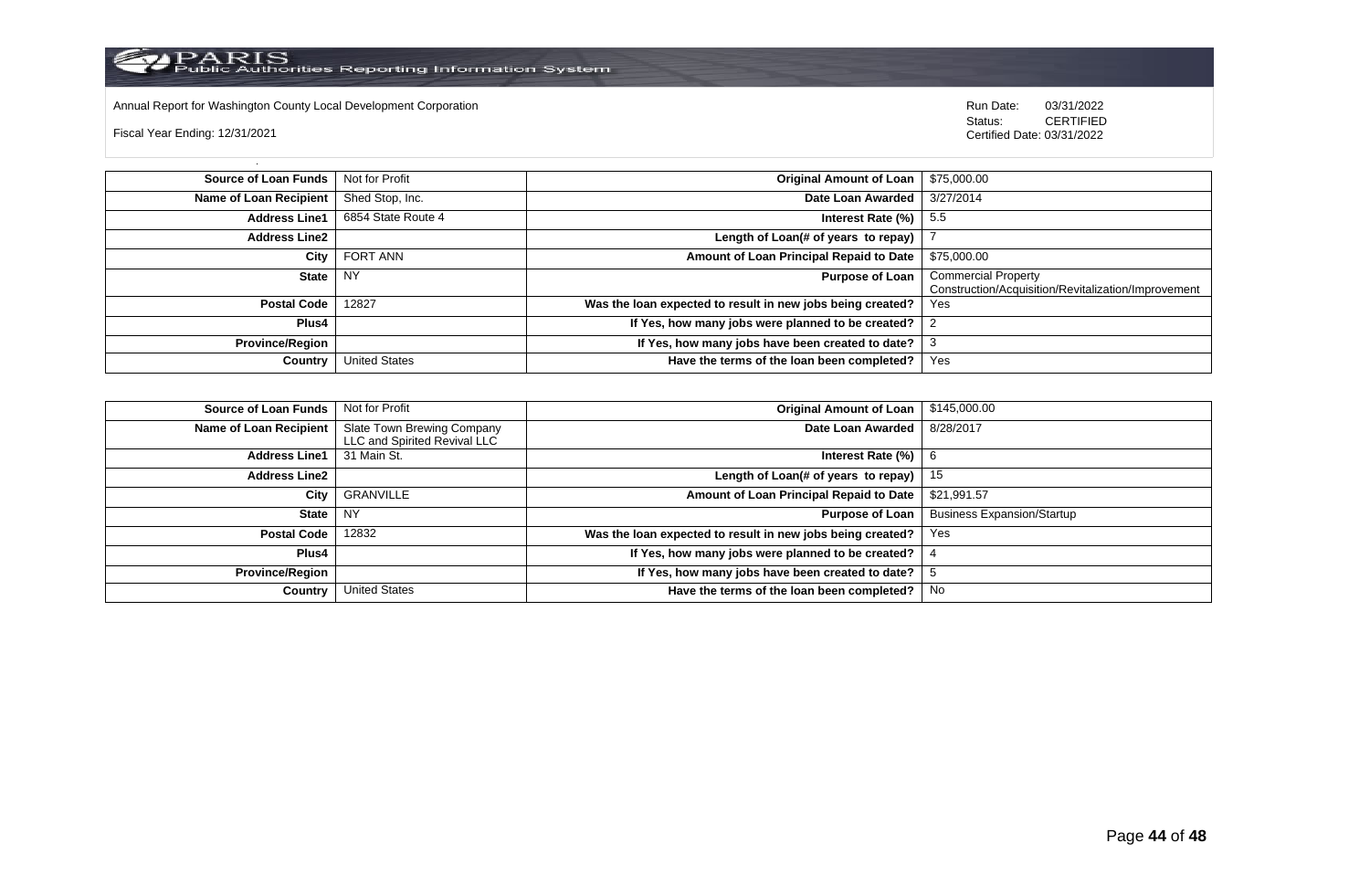

Annual Report for Washington County Local Development Corporation Run Date: 03/31/2022

Fiscal Year Ending: 12/31/2021

 Status: CERTIFIED Certified Date: 03/31/2022

**Source of Loan Funds** Not for Profit **Community 1 and 2012 Original Amount of Loan** \$74,000.00 **Name of Loan Recipient** Slickfin Brewing Company, LLC **Date Loan Awarded** 4/26/2018 **Address Line1** 14 Butternut Hill Drive **Intervention Control of Contract Rate (%)** 6 **Address Line2 Length of Loan(# of years to repay)** 10 **City** QUEENSBURY **Amount of Loan Principal Repaid to Date** \$17,824.25 **State** NY **Purpose of Loan** Business Expansion/Startup **Postal Code** 12804 **Was the loan expected to result in new jobs being created?** Yes **Plus4 If Yes, how many jobs were planned to be created?** 3 **Province/Region If Yes, how many jobs have been created to date?** 5 **Country** United States **Have the terms of the loan been completed?** No

| Source of Loan Funds   | Not for Profit      | <b>Original Amount of Loan</b>                             | \$150,000.00                                                                      |
|------------------------|---------------------|------------------------------------------------------------|-----------------------------------------------------------------------------------|
| Name of Loan Recipient | Starky's Grill, LLC | Date Loan Awarded                                          | 4/18/2019                                                                         |
| <b>Address Line1</b>   | 3515 Burgoyne Ave.  | Interest Rate (%)                                          | 6                                                                                 |
| Address Line2          |                     | Length of Loan(# of years to repay)                        | 15                                                                                |
| City                   | <b>HUDSON FALLS</b> | Amount of Loan Principal Repaid to Date                    | \$910.05                                                                          |
| State                  | NY                  | <b>Purpose of Loan</b>                                     | <b>Commercial Property</b><br>Construction/Acquisition/Revitalization/Improvement |
|                        |                     |                                                            |                                                                                   |
| Postal Code            | 12839               | Was the loan expected to result in new jobs being created? | Yes                                                                               |
| <b>Plus4</b>           |                     | If Yes, how many jobs were planned to be created?          |                                                                                   |
| <b>Province/Region</b> |                     | If Yes, how many jobs have been created to date?           |                                                                                   |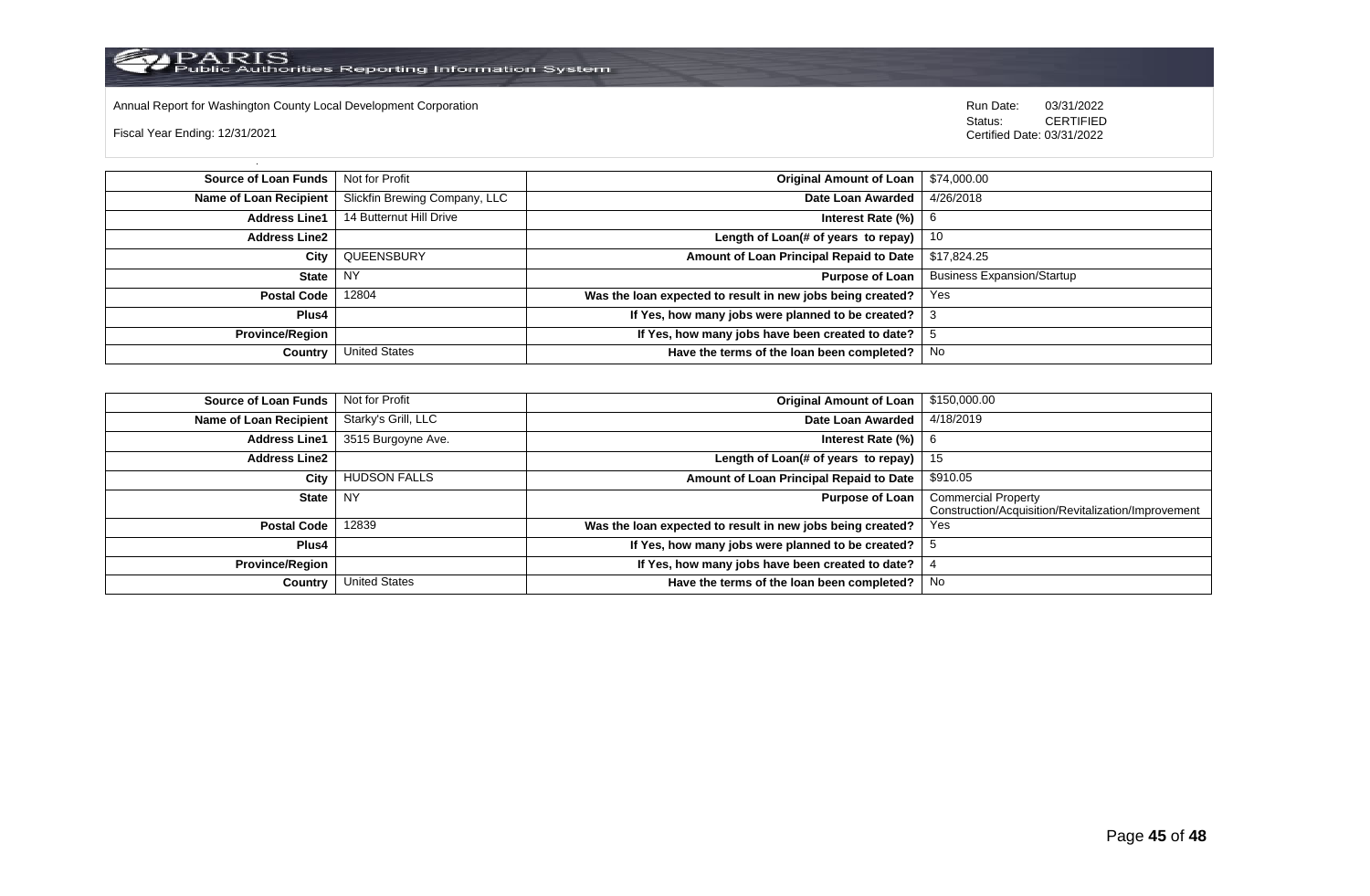

Annual Report for Washington County Local Development Corporation **Company County Connect Connect Connect Connect**<br>
Status: CERTIFIED

Fiscal Year Ending: 12/31/2021

| <b>Source of Loan Funds</b>   | Not for Profit            | <b>Original Amount of Loan</b>                             | \$250,000.00                                                                      |
|-------------------------------|---------------------------|------------------------------------------------------------|-----------------------------------------------------------------------------------|
| <b>Name of Loan Recipient</b> | Vision Venture Group, LLC | Date Loan Awarded                                          | 10/25/2017                                                                        |
| <b>Address Line1</b>          | 31 Ferry St.              | Interest Rate $(\%)$                                       | b                                                                                 |
| Address Line $2 \mid #2$      |                           | Length of Loan(# of years to repay) $ $                    | -20                                                                               |
| City                          | <b>SCHUYLERVILLE</b>      | Amount of Loan Principal Repaid to Date                    | \$21,141.07                                                                       |
| <b>State</b>                  | <b>NY</b>                 | <b>Purpose of Loan</b>                                     | <b>Commercial Property</b><br>Construction/Acquisition/Revitalization/Improvement |
| <b>Postal Code</b>            | 12871                     | Was the loan expected to result in new jobs being created? | Yes                                                                               |
| Plus4                         |                           | If Yes, how many jobs were planned to be created?          |                                                                                   |
| <b>Province/Region</b>        |                           | If Yes, how many jobs have been created to date?           |                                                                                   |
| Country                       | <b>United States</b>      | Have the terms of the loan been completed?                 | No                                                                                |

| <b>Source of Loan Funds</b> | Not for Profit                     | <b>Original Amount of Loan</b>                             | \$45,000.00                       |
|-----------------------------|------------------------------------|------------------------------------------------------------|-----------------------------------|
| Name of Loan Recipient      | Woodward Equipment Company,<br>LLC | Date Loan Awarded                                          | 7/3/2014                          |
| <b>Address Line1</b>        | 1461 Baldwin Corners Rd.           | Interest Rate (%)                                          |                                   |
| <b>Address Line2</b>        |                                    | Length of Loan(# of years to repay)                        | 10                                |
| City                        | FORT ANN                           | Amount of Loan Principal Repaid to Date                    | \$45,000.00                       |
| <b>State</b>                | <b>NY</b>                          | <b>Purpose of Loan</b>                                     | <b>Business Expansion/Startup</b> |
| <b>Postal Code</b>          | 12827                              | Was the loan expected to result in new jobs being created? | Yes                               |
| Plus4                       |                                    | If Yes, how many jobs were planned to be created?          |                                   |
| <b>Province/Region</b>      |                                    | If Yes, how many jobs have been created to date?           |                                   |
| Country                     | <b>United States</b>               | Have the terms of the loan been completed?                 | Yes                               |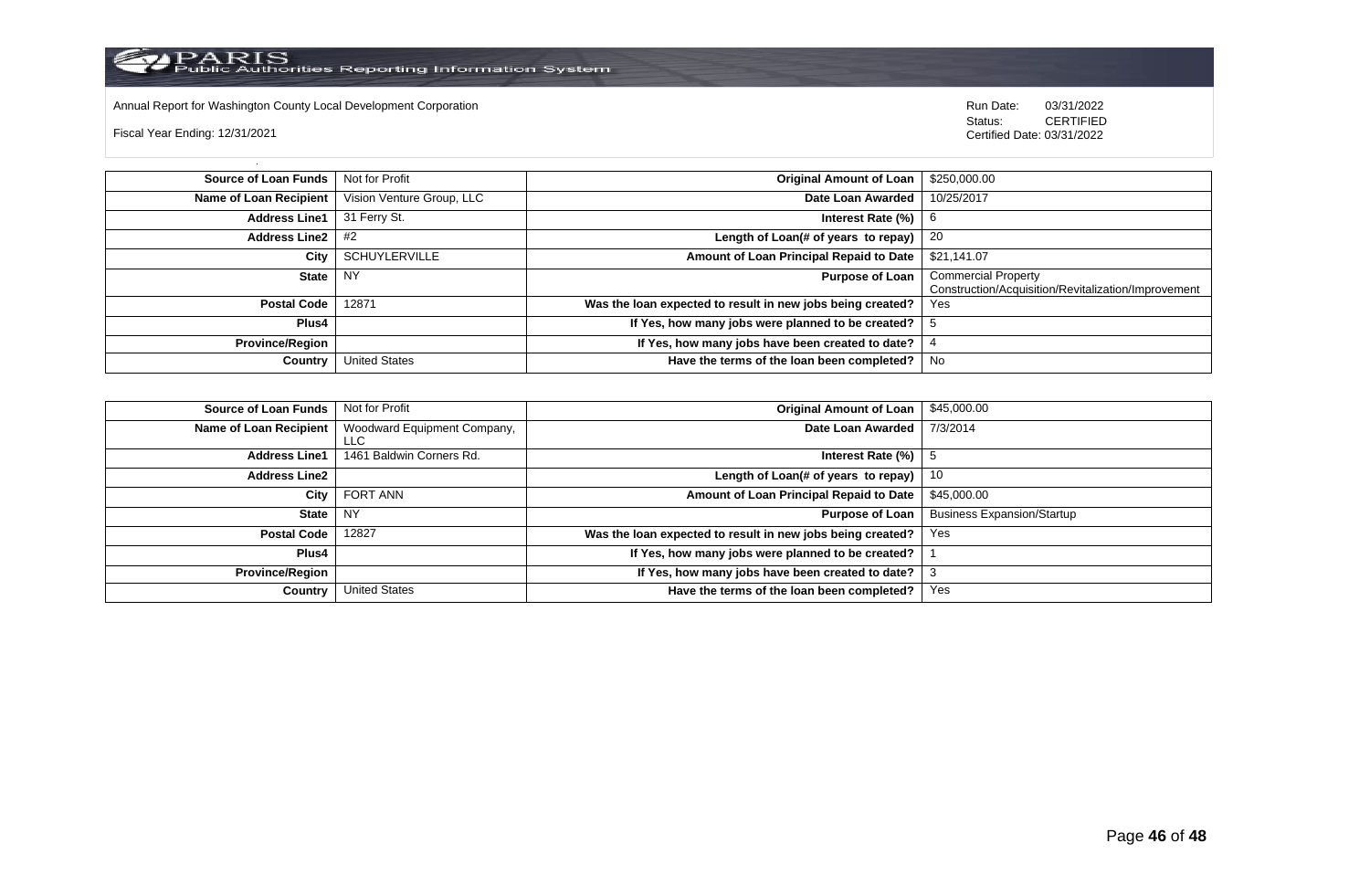

**Bond Information** 

This Authority has indicated that it did not have any outstanding bonds during the reporting period.